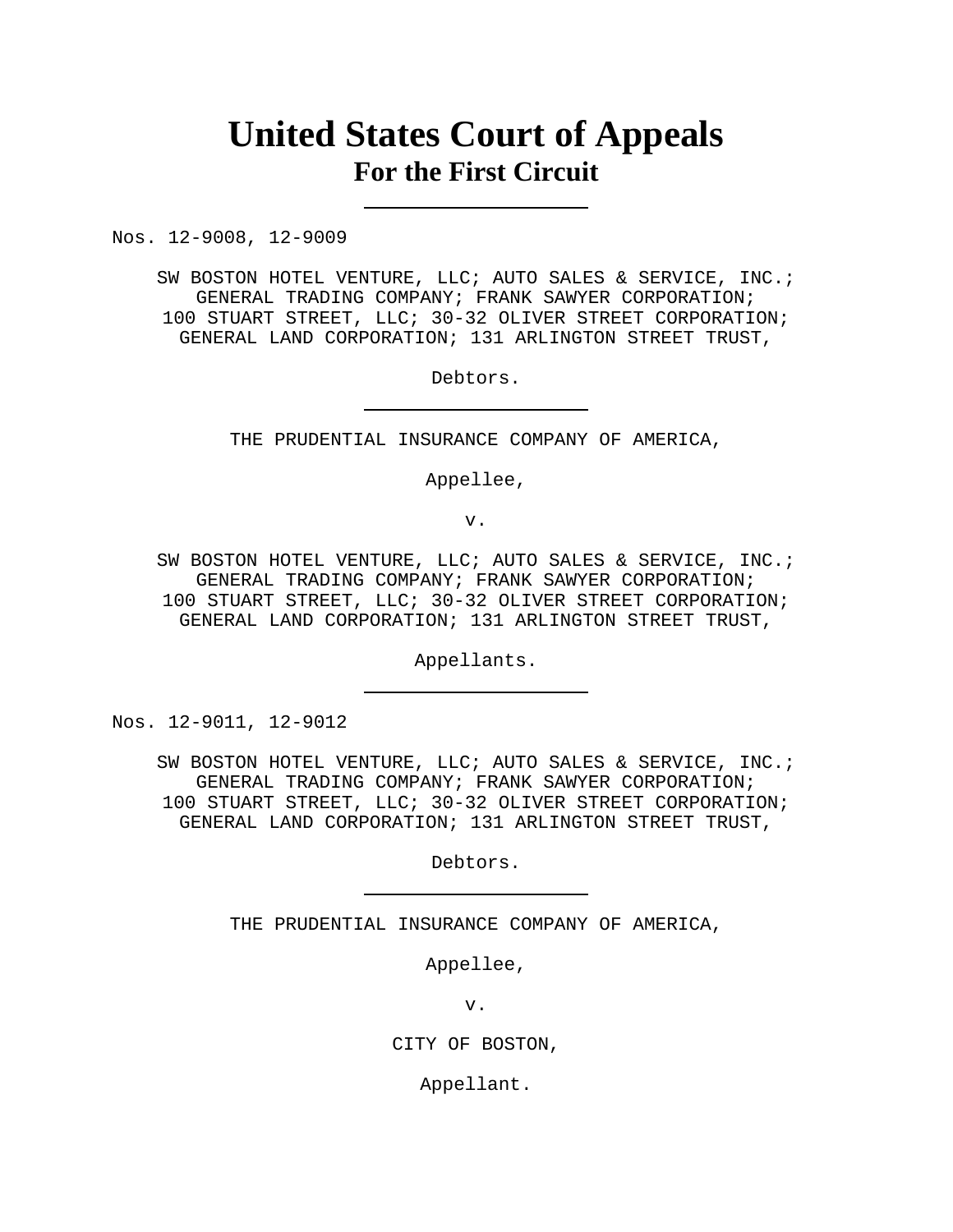APPEALS FROM THE BANKRUPTCY APPELLATE PANEL FOR THE FIRST CIRCUIT

Before

Lynch, Chief Judge, Stahl and Howard, Circuit Judges.

Harold B. Murphy, with whom Charles R. Bennett, Jr., John C. Elstad, Christopher M. Condon, and Murphy & King, P.C., were on brief, for appellants SW Boston Hotel Venture, LLC; Auto Sales & Service, Inc.; General Trading Company; Frank Sawyer Corporation; 100 Stuart Street, LLC; 30-32 Oliver Street Corporation; General Land Corporation; and 131 Arlington Street Trust.

E. Kate Buyuk, with whom Joseph F. Ryan and Lyne, Woodworth & Evarts LLP were on brief, for appellant City of Boston.

Emanuel C. Grillo, with whom William M. Jay and Goodwin Procter LLP were on brief, for appellee.

April 11, 2014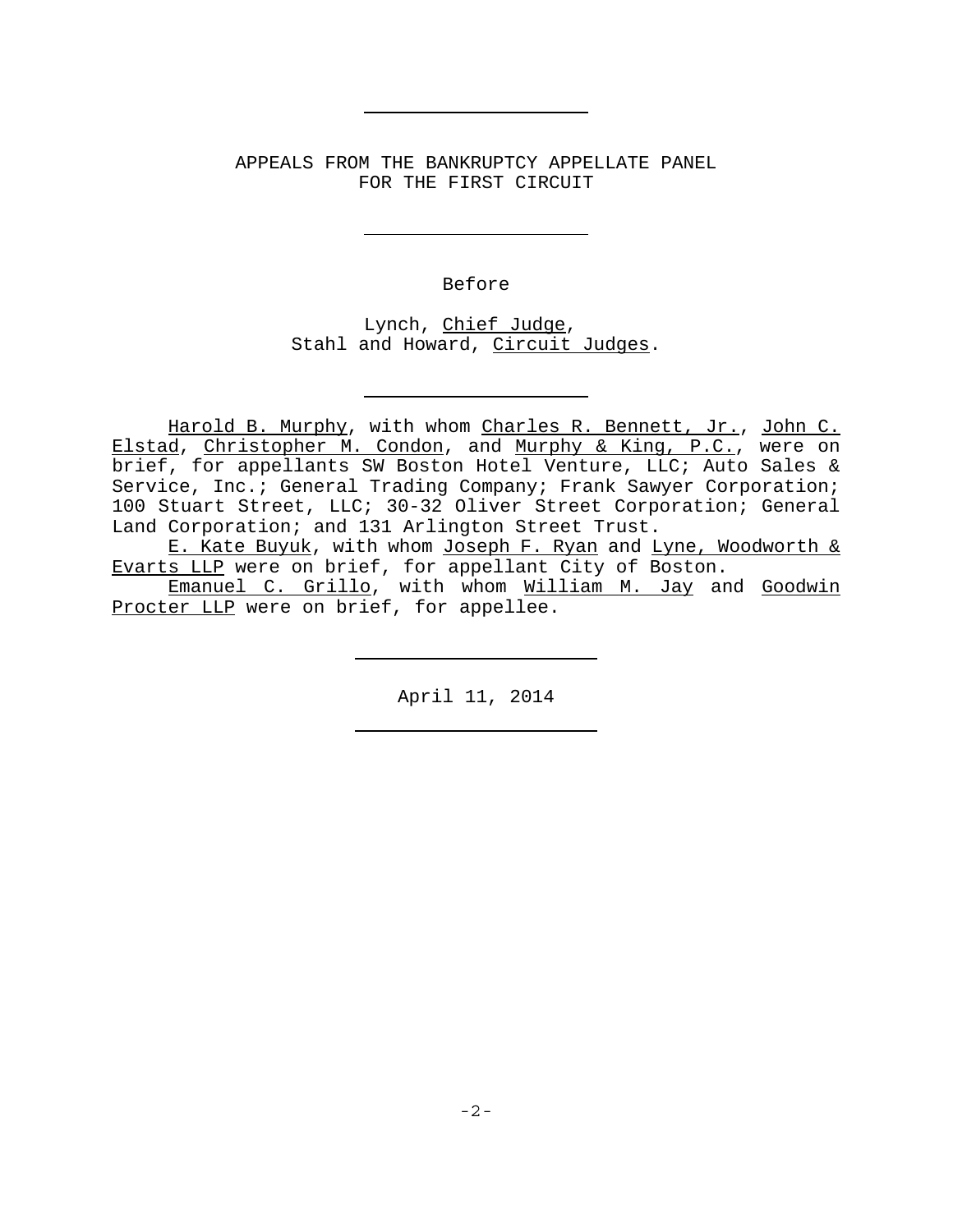**STAHL, Circuit Judge**. This appeal presents multiple issues arising from a heavily contested Chapter 11 bankruptcy proceeding. Stated simply, a secured creditor appealed to the Bankruptcy Appellate Panel for the First Circuit ("the BAP") from the bankruptcy court's orders determining its entitlement to postpetition interest (and thus the total amount of its claim) and confirming the debtors' Chapter 11 plan. The BAP reversed in part, significantly increasing the secured creditor's entitlement to post-petition interest, and vacated and remanded the confirmation order. The debtors and the City of Boston ("City"), as a junior creditor, appealed to this court. After careful consideration, we conclude that the BAP erred in reversing the bankruptcy court's post-petition interest determination. And, because the BAP's confirmation order was based solely on its erroneous interest determination, we vacate that order as well.

#### **I. Facts & Background**

# **A. Financing and Construction of the W**

In 2007, Debtor-Appellant SW Boston Hotel Venture, LLC, ("SW Boston") sought financing to develop a mixed-used property that would become the W Hotel and Residences ("the W") in Boston's theater district. In January of 2008, after a previous lender withdrew its financing commitment, the Prudential Insurance Company of America ("Prudential") agreed to provide up to \$192.2 million in financing ("the Prudential Loan") pursuant to a construction loan

-3-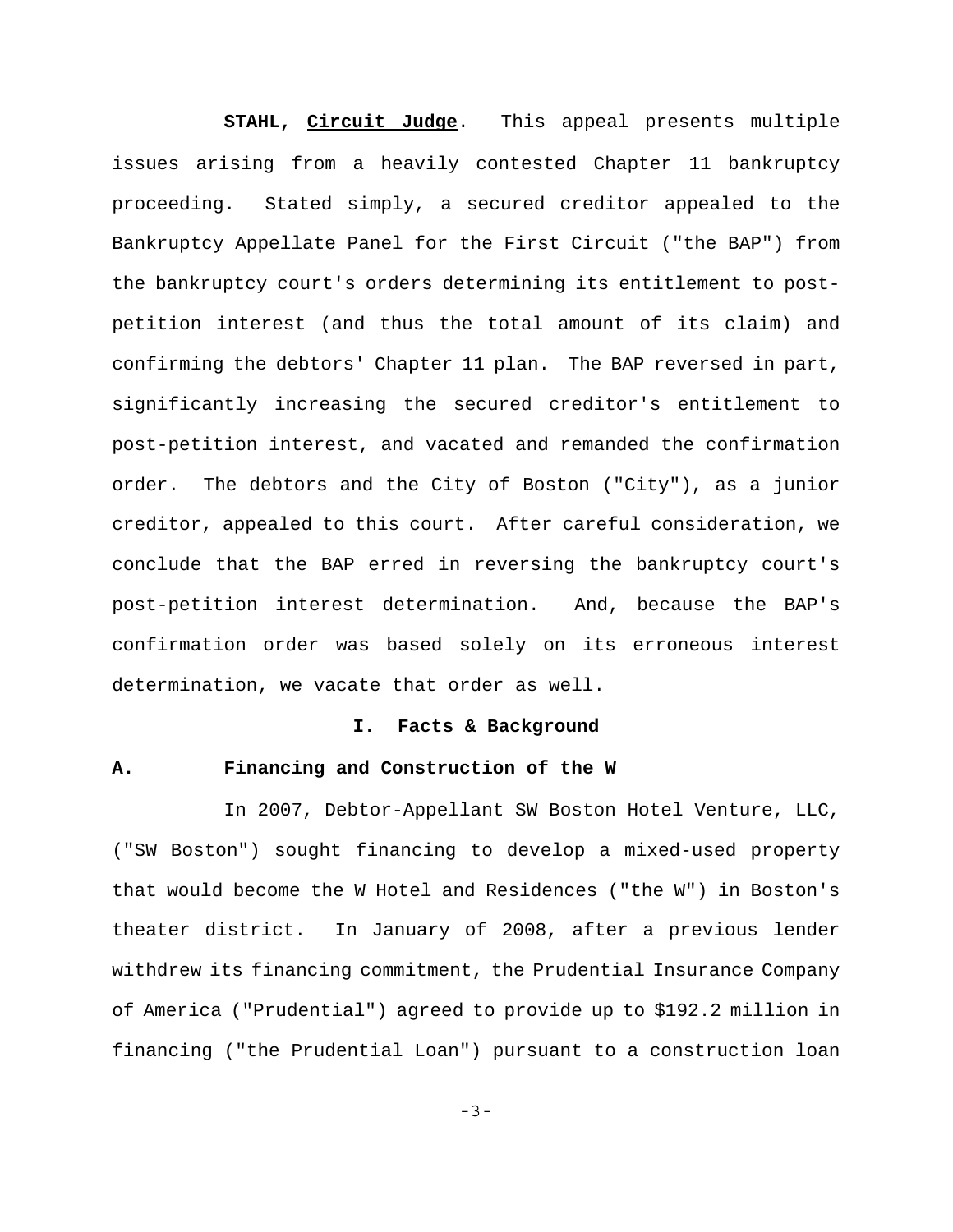agreement ("the CLA"). Prudential took a mortgage and first priority security interest in SW Boston's real and personal property and any proceeds thereof. It also required additional collateral and credit support in the form of certain real estate and other property owned by the remaining Debtors-Appellants ("Affiliated Debtors"), as well as a \$17.3 million letter of credit. Sovereign Bank issued the letter of credit based on the credit provided by two non-debtor affiliates of SW Boston.

The W project consists of a 235-room hotel, 123 luxury condominium units, an underground parking garage, a restaurant, a spa and related retail space, and a bar. The hotel was to operate under the W Hotels brand of Starwood Hotels and Resorts Worldwide, Inc. ("Starwood"), with Starwood managing the operations.

The W opened on schedule in October of 2009, but, due in large part to the ongoing recession, obtained substantially fewer commitments to purchase condominiums than the CLA required. In addition, the restaurant, spa, and bar -- all required to operate under the W Hotel flag -- had not been completed, and the Debtors lacked sufficient funding to complete them. In December 2009, after Prudential declined to provide additional funds, SW Boston and the City entered into a loan agreement ("the City Loan"), with the City agreeing to provide \$10.5 million in additional funding.<sup>1</sup>

<sup>&</sup>lt;sup>1</sup> The City stresses that, to make this loan, it borrowed \$10.5 million from the U.S. Department of Housing and Urban Development, giving in return a note secured by a pledge of present and future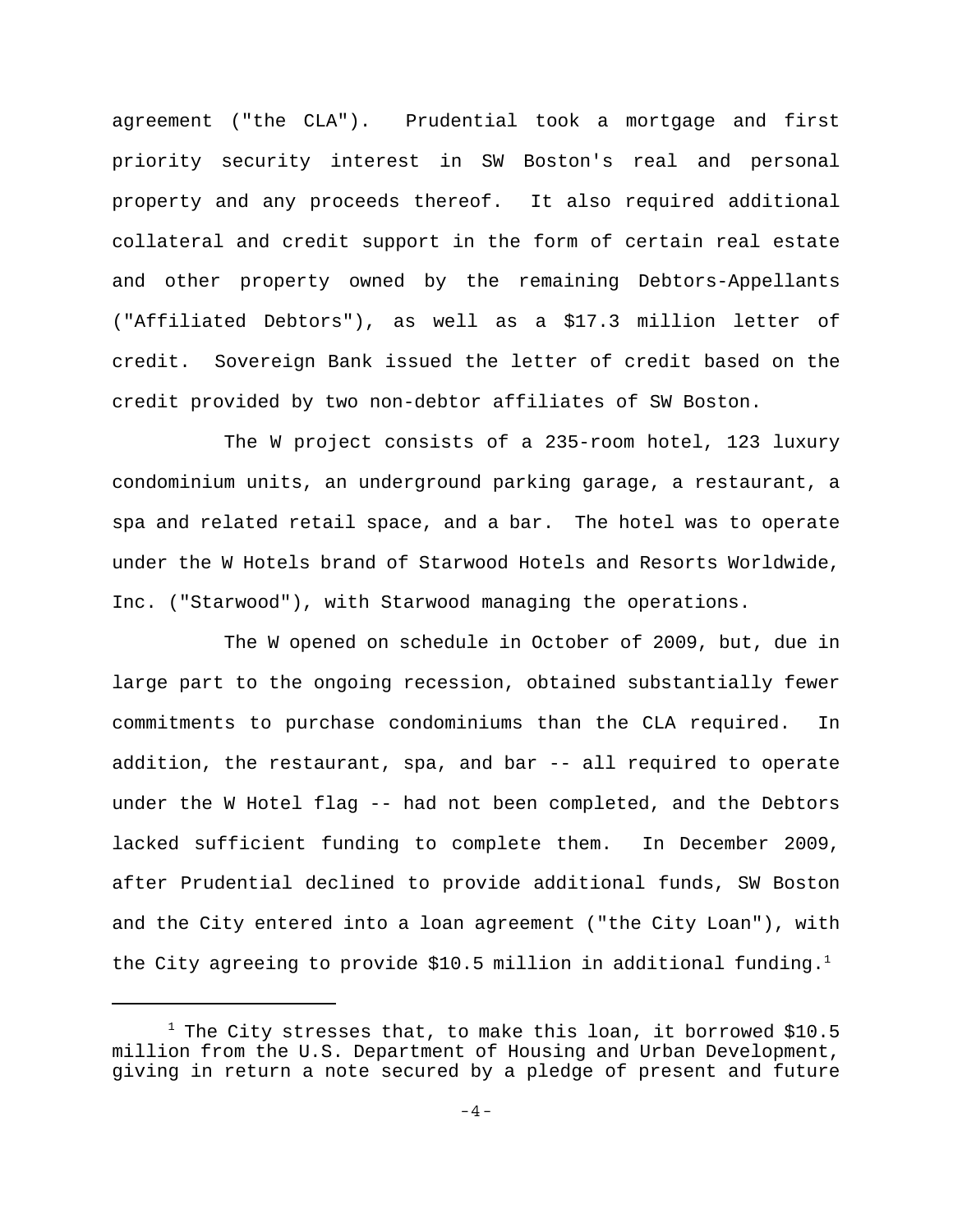The City Loan was secured by a junior lien on most of the collateral that secured the Prudential Loan and a first lien on \$4 million in cash provided by an Affiliated Debtor. The CLA required the Debtors to obtain Prudential's consent before entering into any junior loans. In return for its consent, Prudential required the City to execute an Intercreditor Agreement that, among other things, subordinated the City's right to payment to Prudential and purported to assign to Prudential the City's right to vote on any bankruptcy plan.

## **B. Bankruptcy Court Proceedings**

 On April 28, 2010, after SW Boston failed to make a mandatory quarterly payment to Prudential and loan-restructuring negotiations failed, SW Boston and four of the Affiliated Debtors filed voluntary Chapter 11 bankruptcy petitions. The remaining three Affiliated Debtors commenced Chapter 11 cases on June 4. The bankruptcy court administered all of the Chapter 11 cases jointly. Prudential filed a proof of claim asserting secured claims of not less than \$180,803,186, plus fees, costs, and pre- and postpetition interest. Shortly after the petition date, Prudential

Community Development Block Grant revenues, funding the City relies on for its affordable housing and economic development programs. The City further notes that, had it not stepped in, "[t]he Debtors and Prudential both were at risk of losing significant portions of their investments, and the City of Boston would have been left with an unfinished building that would have been a blight and an economic detriment to an already vulnerable section of the city."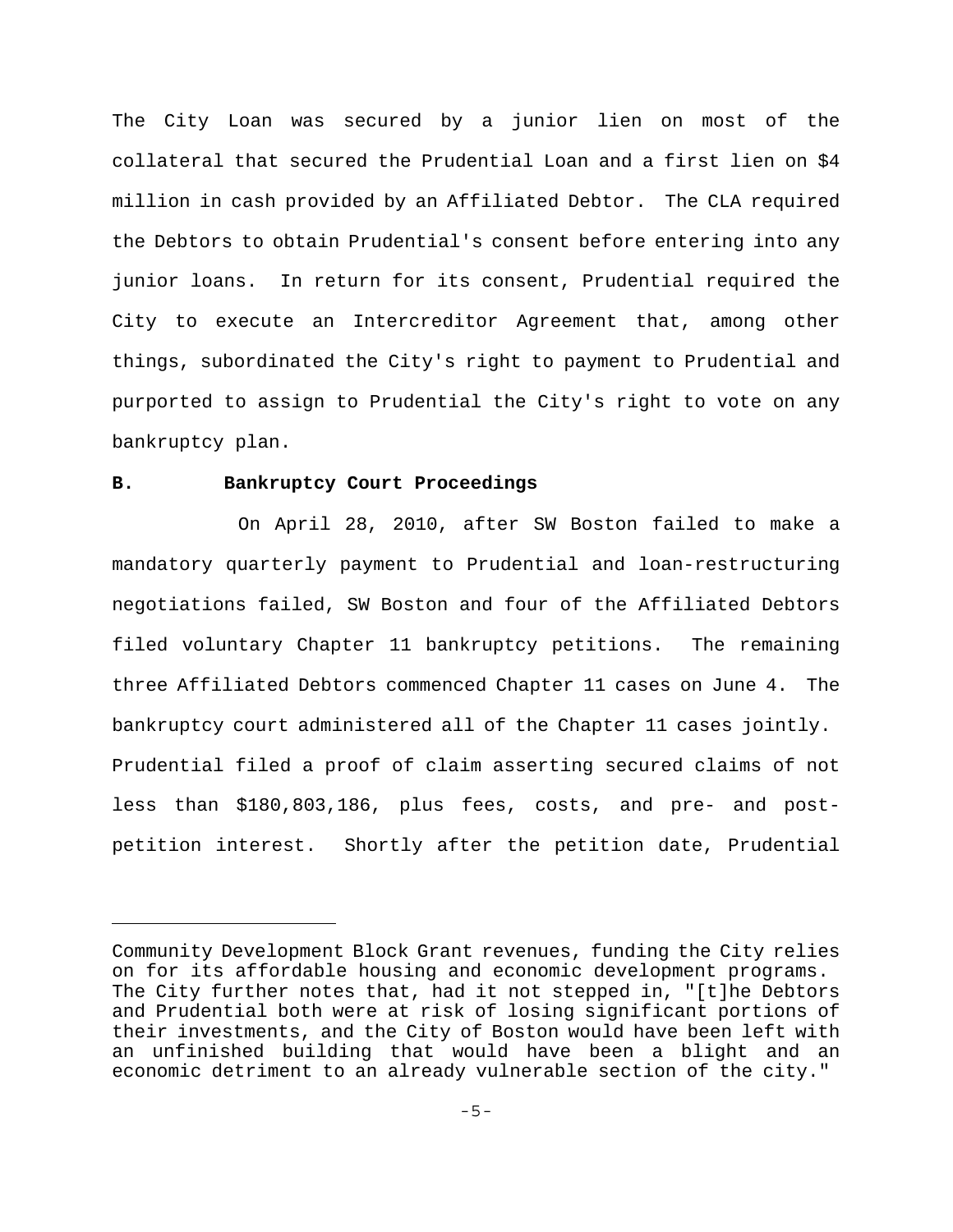drew down the letter of credit, reducing its pre-petition claim to \$165,592,659.

The filing of the bankruptcy petitions resulted in imposition of an automatic stay as to all creditors' efforts to enforce their liens. See 11 U.S.C. § 362(a). However, § 362(d) requires the court to grant relief from the stay unless certain creditor safeguards are met. See id. § 362(d)(1).<sup>2</sup> In August of 2010, Prudential filed a motion for relief from the stay as to SW Boston only ("lift-stay motion"), arguing that it was undersecured because the amount of its claim against SW Boston exceeded the value of SW Boston's assets and that the Debtors lacked the means to provide alternative forms of adequate protection. It sought permission to exercise its contractual rights and remedies to, among other things, commence foreclosure proceedings. In its January 28, 2011, ruling, the bankruptcy court found that SW Boston's outstanding debt to Prudential, after deductions for payments made from ongoing condominium sales and exclusive of any post-petition interest or expenses, was approximately \$154 million. Prudential's expert valued the remaining condominiums at \$86

 $2$  The bankruptcy court is directed to grant relief from the stay "for cause, including the lack of adequate protection of an interest in property of such party in interest;" or, with respect to an act against particular property, if "(A) the debtor does not have an equity in such property; and (B) such property is not necessary to an effective reorganization . . . . " 11 U.S.C. § 362(d)(1), (2). Prudential moved for relief under both subsections.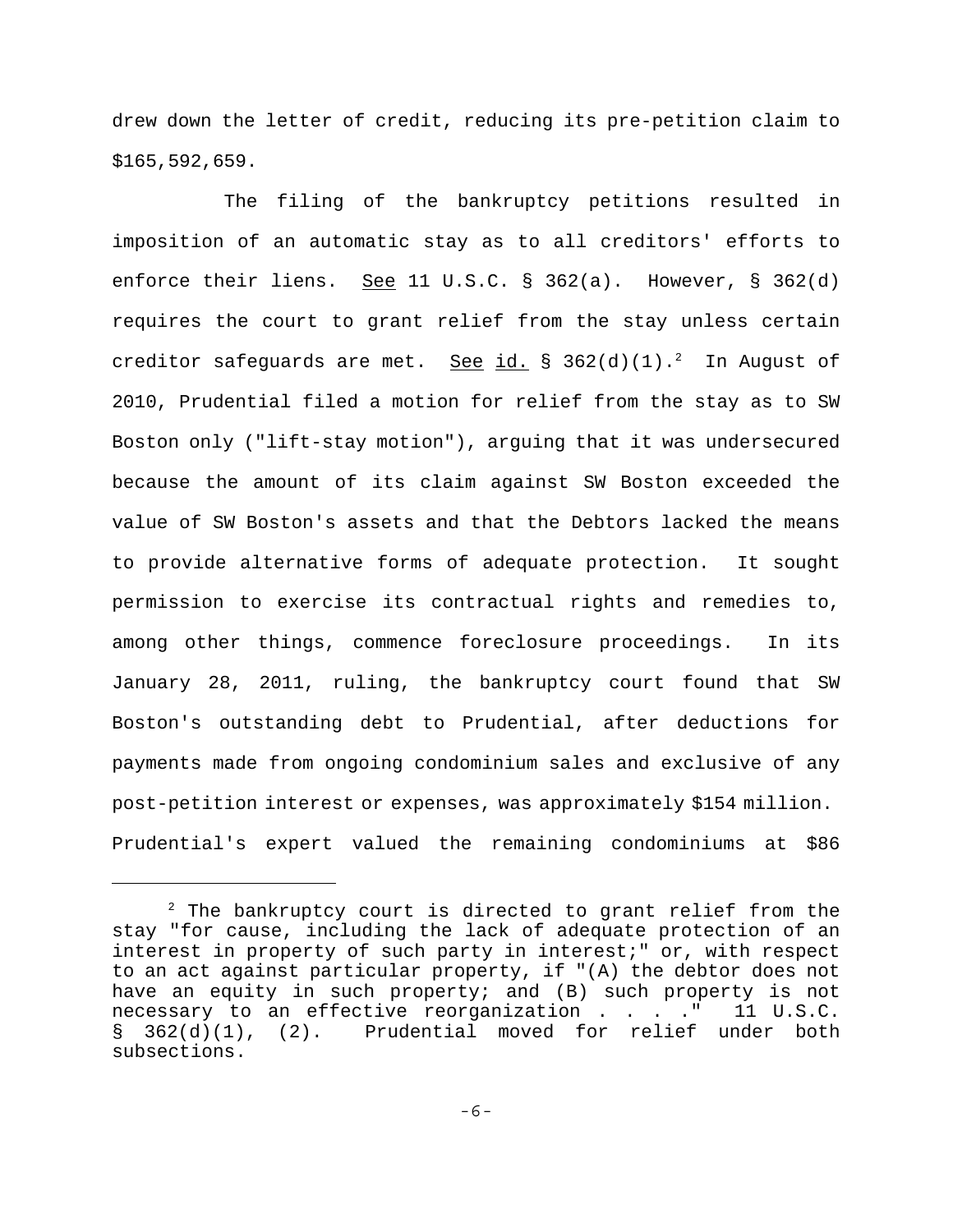million and the W hotel at \$55 million, while SW Boston's expert valued the remaining condominiums at \$90.6 million and the hotel at \$65.6 million. After a three-day evidentiary hearing, the bankruptcy court concluded that the value of the condominiums was \$88 million and the value of the hotel was \$65.6 million, making the total value of SW Boston's collateral \$153.6 million. Thus, Prudential was undersecured as to SW Boston alone. However, the bankruptcy court noted that, with respect to the entire collateral package of all of the Debtors, Prudential had an equity cushion in excess of \$19 million. Taking that finding in conjunction with the facts that SW Boston was reducing the amount of the outstanding debt through payments from condominium sales and that the value of its secured claim was not declining, the bankruptcy court concluded that Prudential was adequately protected under  $\S$  362(d)(1). With respect to § 362(d)(2), the bankruptcy court found that SW Boston lacked equity in the W project, but that the property was necessary to a successful reorganization, which the court ruled was reasonably likely. The bankruptcy court therefore denied Prudential's lift-stay motion on January 28, 2011.

On March 28, 2011, SW Boston filed a motion for court approval of a purchase and sale agreement ("the P&S") for the sale of the hotel and garage to an unrelated third party for \$89.5 million. The bankruptcy court granted the motion on May 24. But, before the sale could close, SW Boston was required to resolve

-7-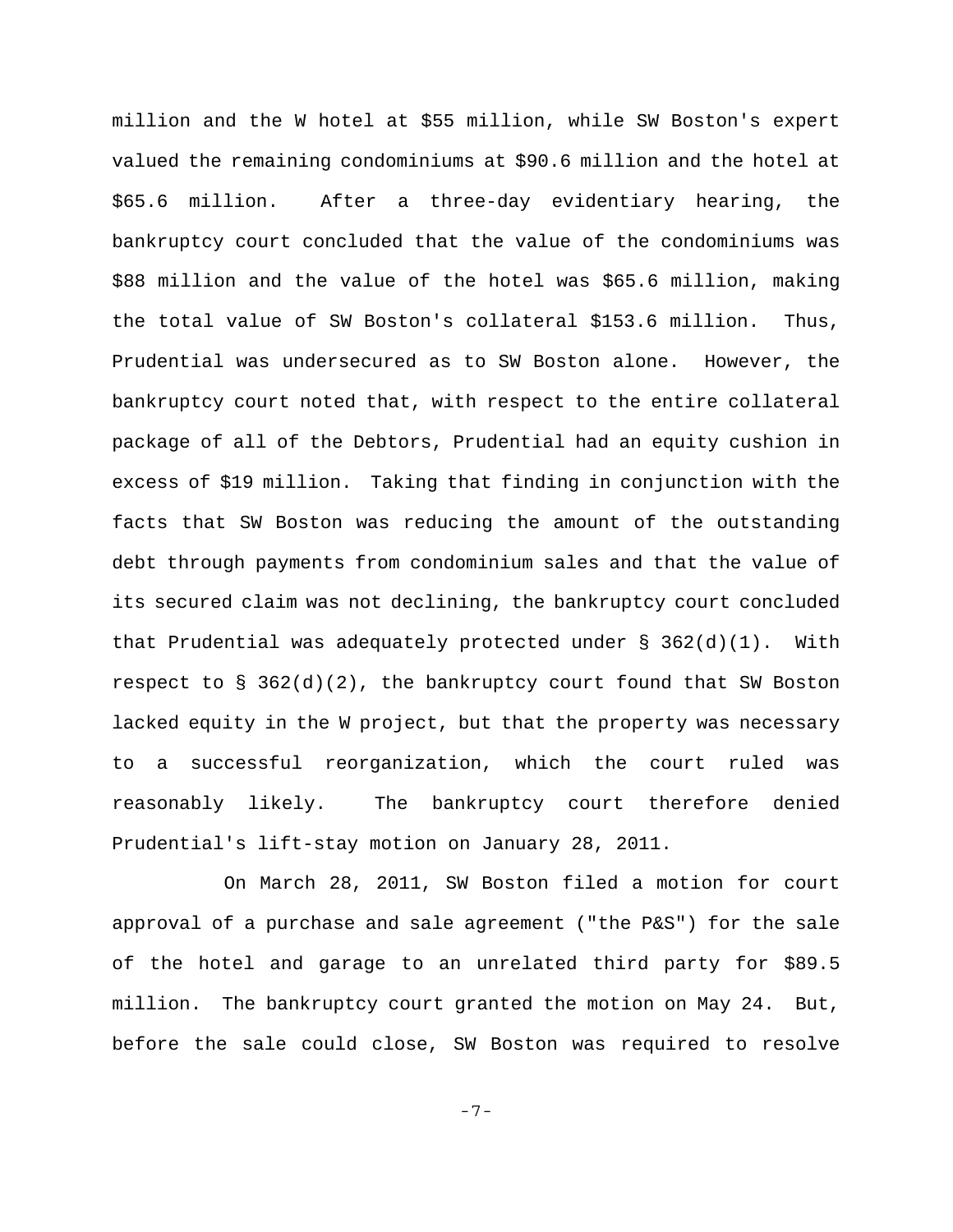several outstanding issues on which the P&S was contingent. For example, the P&S was conditioned on the assignment of certain construction warranties from the W's construction manager, Bovis Lend-Lease LMB, Inc. ("Bovis"), to the purchaser. Although the Bovis-SW Boston contract required assignment of the warranties to SW Boston upon completion of the project, Bovis claimed to be excused from this obligation due to various disputes with SW Boston. The P&S was also conditioned on the assignment to the purchaser of several Starwood-SW Boston contracts. However, Starwood alleged that various incurable non-monetary defaults - including failure to timely open the spa and bar -- precluded assumption and assignment of the contracts. After SW Boston managed to resolve these contingencies, the sale closed on June 8, 2011, and the net proceeds of \$88,322,017 were paid over to Prudential.

On March 31, 2011, three days after filing the hotel sale motion, the Debtors filed their reorganization plan. The plan need not be described in great detail, but, in broad strokes, it called for Prudential to be paid in full by March of 2014 if the hotel sale closed, or after a more extended period if it did not. The plan contemplated that Prudential would receive post-effective-date interest of 4.25% per annum, but it made no provision for postpetition, pre-effective-date interest. Prudential objected to confirmation of the plan on multiple grounds.

-8-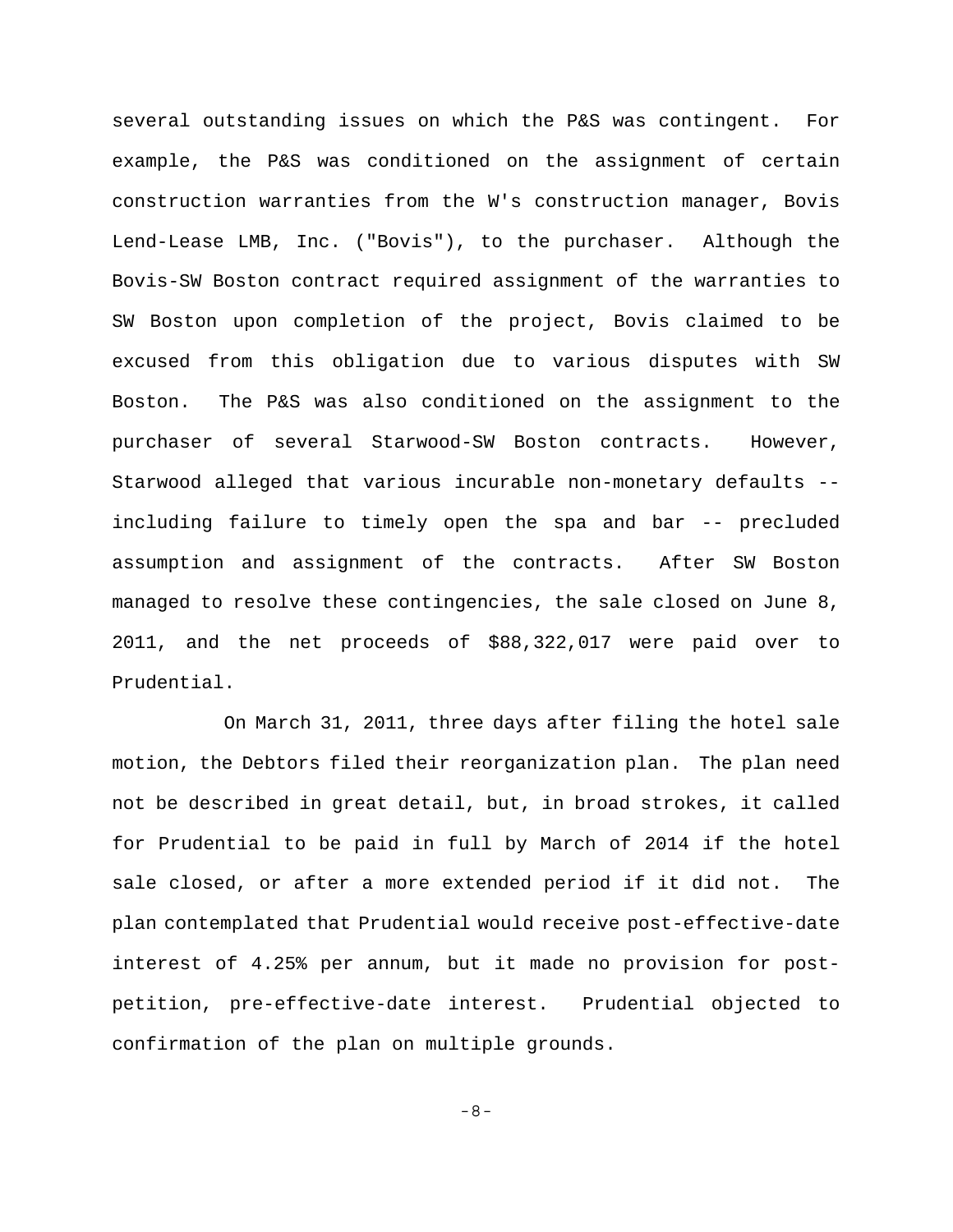Throughout the pendency of the bankruptcy case, SW Boston continued construction. After SW Boston resolved various issues with contractors who had suspended their work because of the bankruptcy filings, the spa was completed and opened on August 18, 2010. That September, after two work interruptions caused by a change in the building code and the state's appeal of a variance granted to SW Boston, SW Boston received all necessary approvals to recommence construction of the bar. Multiple open construction items on the W were completed. SW Boston continued to sell condominiums, paying over the proceeds (less certain deductions) to Prudential.

On April 15, 2011, Prudential moved for a determination that it was oversecured and therefore entitled to post-petition interest under 11 U.S.C. § 506(b).<sup>3</sup> In general terms, a claim is oversecured if the value of the creditor's interest in its collateral exceeds the amount of its claim. Under § 506(b), an oversecured creditor is entitled to post-petition interest, as well as reasonable fees, costs, or charges provided for in the parties' contracts or by state law, up to the extent of its oversecurity. Prudential argued that it should receive post-petition interest at

<sup>&</sup>lt;sup>3</sup> Specifically, Prudential sought to apply any condominium proceeds it received from the Debtors first to outstanding postpetition interest and second to the outstanding principle balance of the Prudential Loan.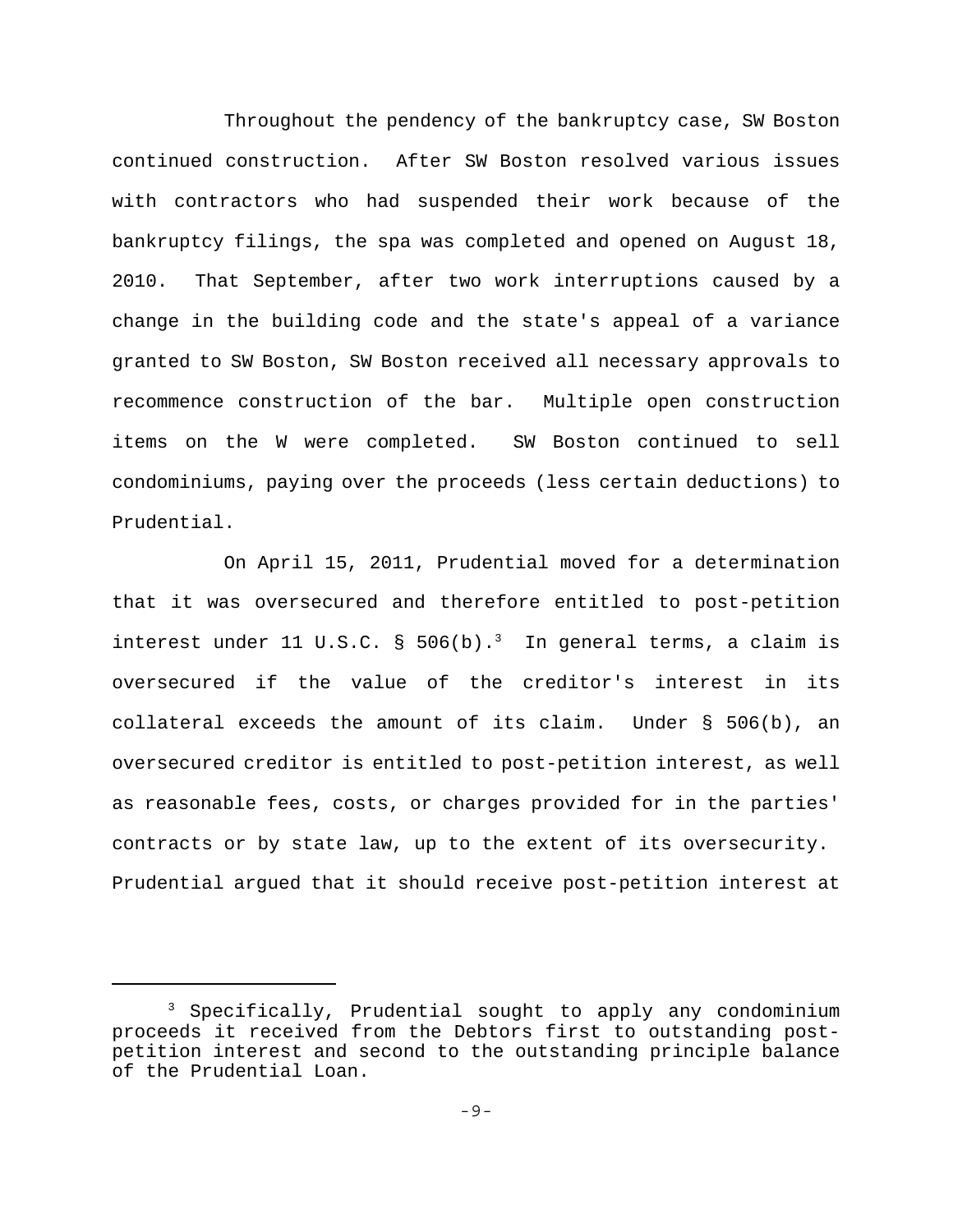the contractual default rate of  $14.5$ <sup>8</sup> per annum,<sup>4</sup> 5<sup>8</sup> higher than the contractual base rate, accruing from the petition date. The Debtors argued that Prudential only became oversecured upon the closing of the hotel sale, and therefore could only receive postpetition interest from that point forward. They also claimed that the default rate was unenforceable and inequitable, and requested that, to the extent Prudential was entitled to any post-petition interest, it should accrue at the base rate of 9.5% per annum.

The bankruptcy court held a three-day combined trial addressing Prudential's § 506(b) motion and the Debtors' proposed plan. On October 4, 2011, it issued an order granting Prudential post-petition interest at 14.5% per annum, commencing on the hotel sale date. The court ruled that the hotel sale price, rather than its earlier valuation at the lift-stay hearing, was the best indicator of the hotel's value. However, it also noted that, in light of the ongoing improvements and the resolution of various contingencies, the sale price did not reflect its value on any earlier date. Therefore, it found that Prudential only became oversecured once the hotel sale closed. After receiving the parties' interest calculations (which differed only as to whether the interest should be compounding), the bankruptcy court entered an order fixing Prudential's claims, inclusive of non-compounding

<sup>&</sup>lt;sup>4</sup> As discussed in greater detail below, after the bankruptcy court issued its § 506(b) order, Prudential also claimed that it was entitled to monthly compounding of its interest.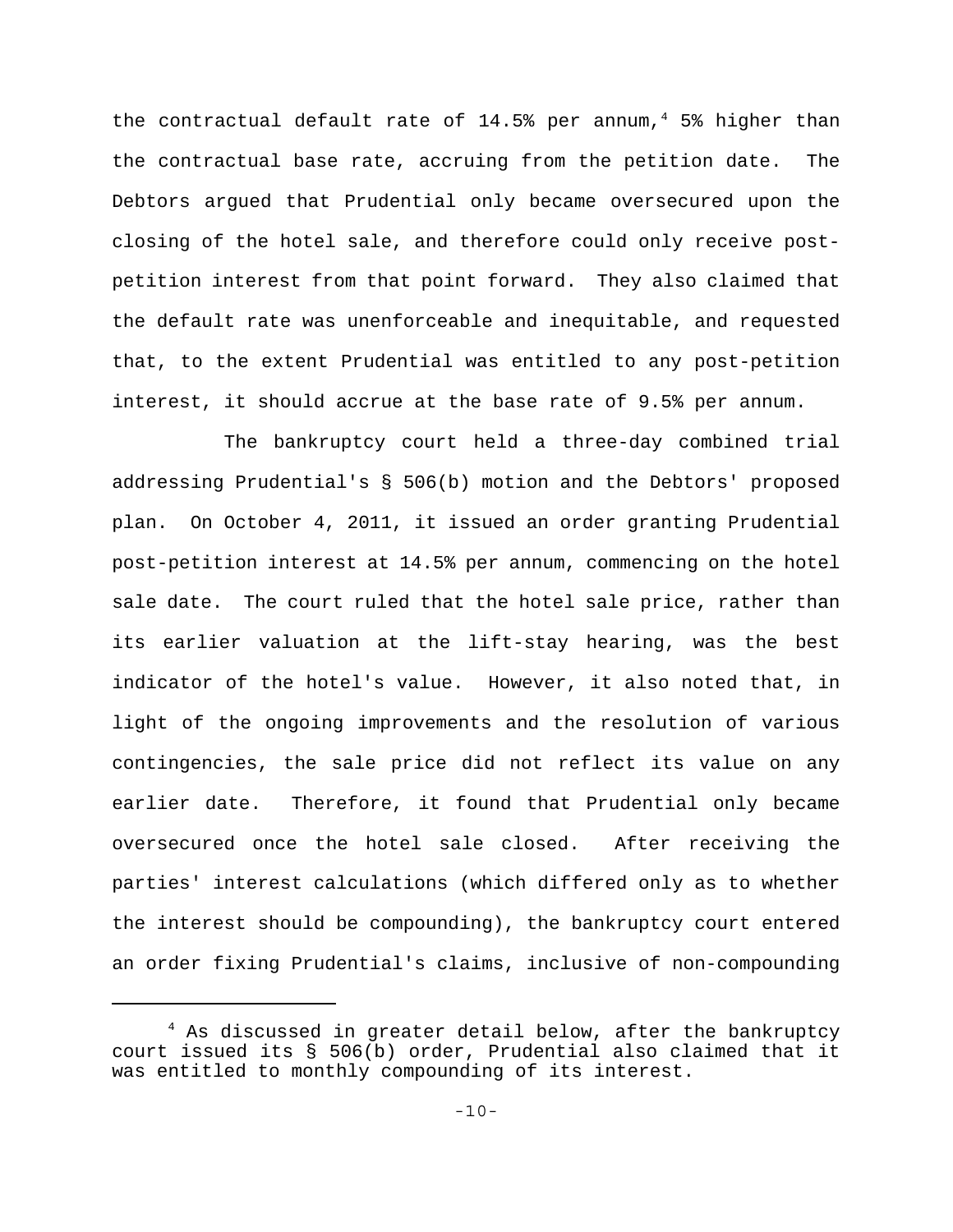post-petition interest. Prudential appealed and the Debtors crossappealed the § 506(b) decision and the resultant claim order to the BAP.

On November 14 and 16, respectively, the bankruptcy court issued an opinion finding that the plan (with some modifications) met all confirmation requirements and an order confirming the modified plan over Prudential's objections. On November 17, Prudential filed a notice of appeal of the confirmation decision to the BAP, along with a motion to stay the confirmation order pending appeal. The bankruptcy court denied the stay motion on November 21, and, on November 30, so did the BAP when Prudential sought the same relief there. The plan became effective on December 1.

## **C. Bankruptcy Appellate Panel Proceedings**

While the parties were briefing the appeals, the Debtors moved to dismiss Prudential's appeals as equitably moot. The BAP found that, although the plan had been substantially consummated, the appeals were not equitably moot because Prudential could still be afforded relief without harming innocent third parties or unraveling the reorganization (especially because Prudential represented its willingness to accept alternative forms of relief that would not require such unraveling).

As to the § 506(b) appeal, the BAP: (1) held that Prudential was entitled to post-petition interest from the petition date, reversing the bankruptcy court's finding that Prudential had

-11-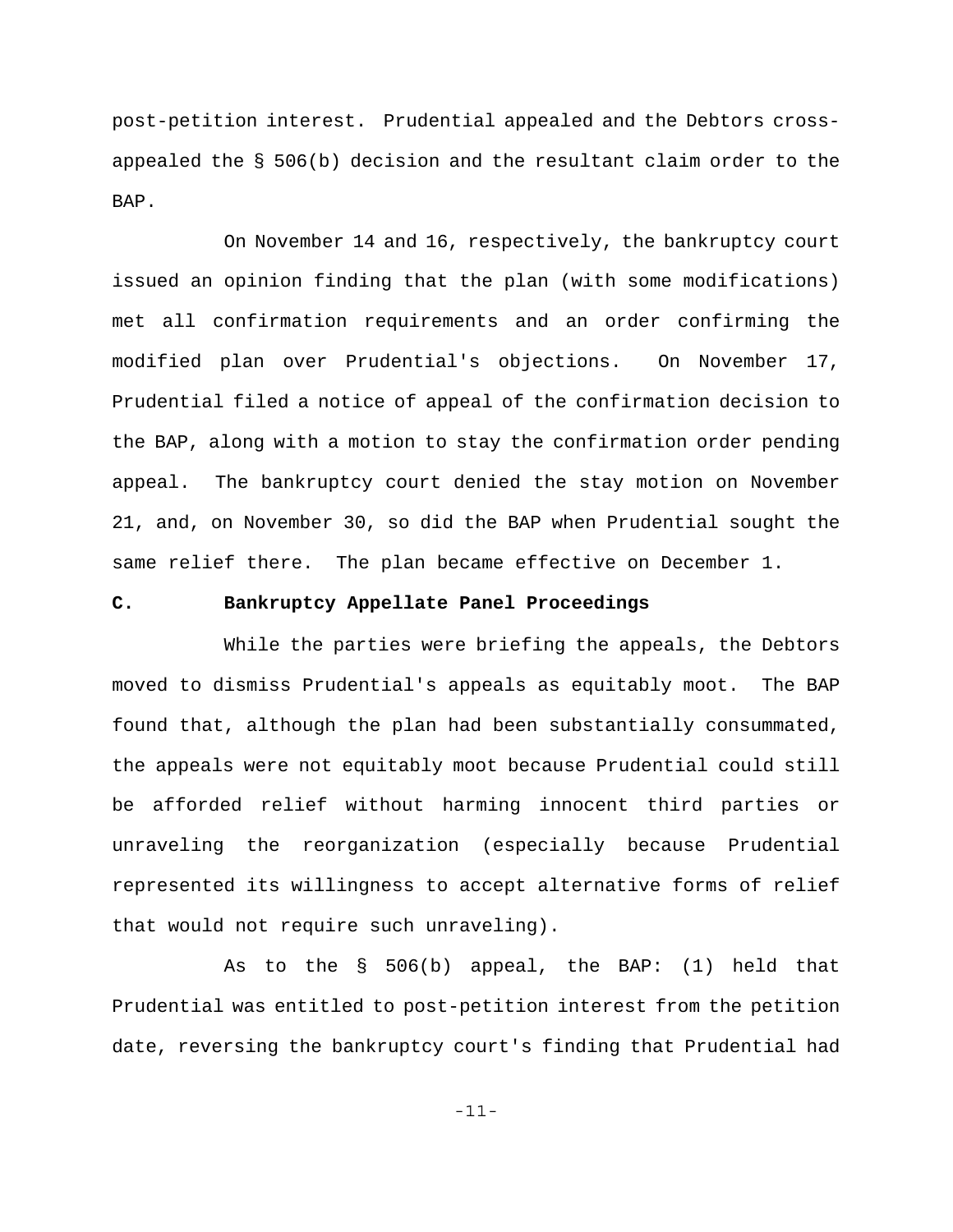only become oversecured on the hotel sale date; (2) affirmed the bankruptcy court's determination that the contractual default rate of interest (14.5%) applied; and (3) reversed the bankruptcy court's ruling that the interest was not compounding. As to the confirmation order appeal, without addressing the confirmability of the plan, the BAP vacated and remanded the confirmation order so that the plan could be amended to accommodate Prudential's nowincreased claim. The Debtors and the City<sup>5</sup> each appealed both of the BAP's decisions to this court. Prudential moved to dismiss the confirmation order appeals for lack of jurisdiction, arguing that they were not final appealable orders. Those motions were referred to this panel for consideration along with the merits.

Throughout these proceedings, the Debtors have continued to sell W condominiums and have since paid Prudential the full amount due under the originally confirmed plan. The City, in contrast, has not received all the payments owed to it under the plan, which became effective on December 1, 2011. The Debtors, we were informed at oral argument, have also stopped making installment payments owed to other creditors under that plan.

<sup>&</sup>lt;sup>5</sup> The City, as a junior lienholder, argues that its ability to recover its affordable housing and economic development money may be severely compromised if the BAP's order stands.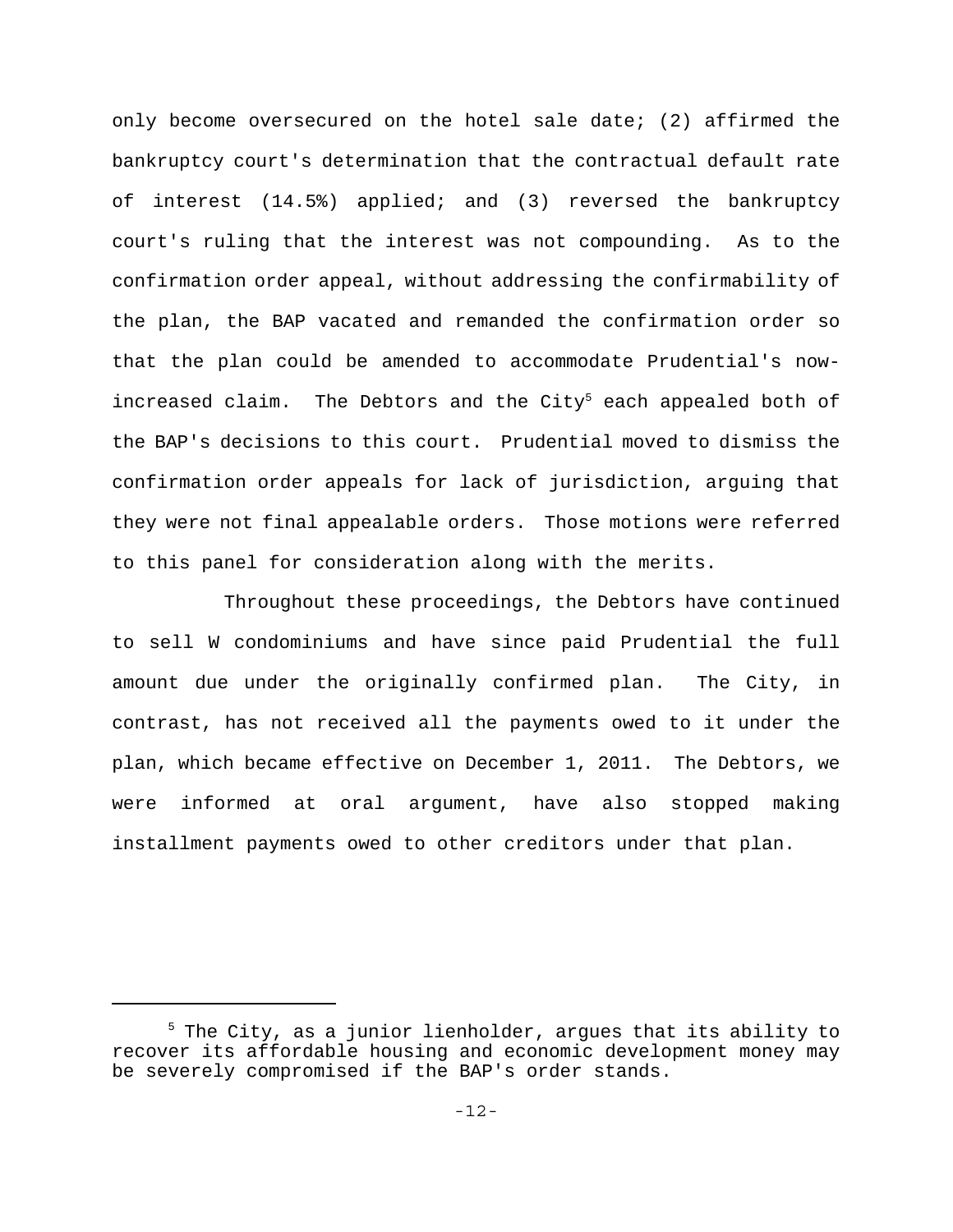#### **II. Analysis**

According no special deference to the BAP, we focus instead on the bankruptcy court's decisions, reviewing conclusions of law de novo and findings of fact for clear error. Stornawaye Fin. Corp. v. Hill (In re Hill), 562 F.3d 29, 32 (1st Cir. 2009). The bankruptcy court's interpretation of the relevant statutes presents a question of law, while its application of those statutes to the facts of this case presents a mixed question of law and fact that we review for clear error unless its analysis was "infected by legal error." Winthrop Old Farm Nurseries, Inc. v. New Bedford Inst. for Sav. (In re Winthrop Old Farm Nurseries, Inc.), 50 F.3d 72, 73 (1st Cir. 1995) (internal quotation marks omitted). Absent legal error, we will not reverse a factual finding under this "formidable standard," Sharfarz v. Goguen (In re Goguen), 691 F.3d 62, 69 (1st Cir. 2012), unless, "on the whole of the record, we form a strong, unyielding belief that a mistake has been made," Cumpiano v. Banco Santander P.R., 902 F.2d 148, 152 (1st Cir. 1990). "If the bankruptcy court's account of the evidence is plausible in light of the record viewed in its entirety, we may not reverse." Goat Island S. Condo. Ass'n v. IDC Clambakes, Inc. (In re IDC Clambakes, Inc.), 727 F.3d 58, 64 (1st Cir. 2013) (alteration and internal quotation marks omitted).

-13-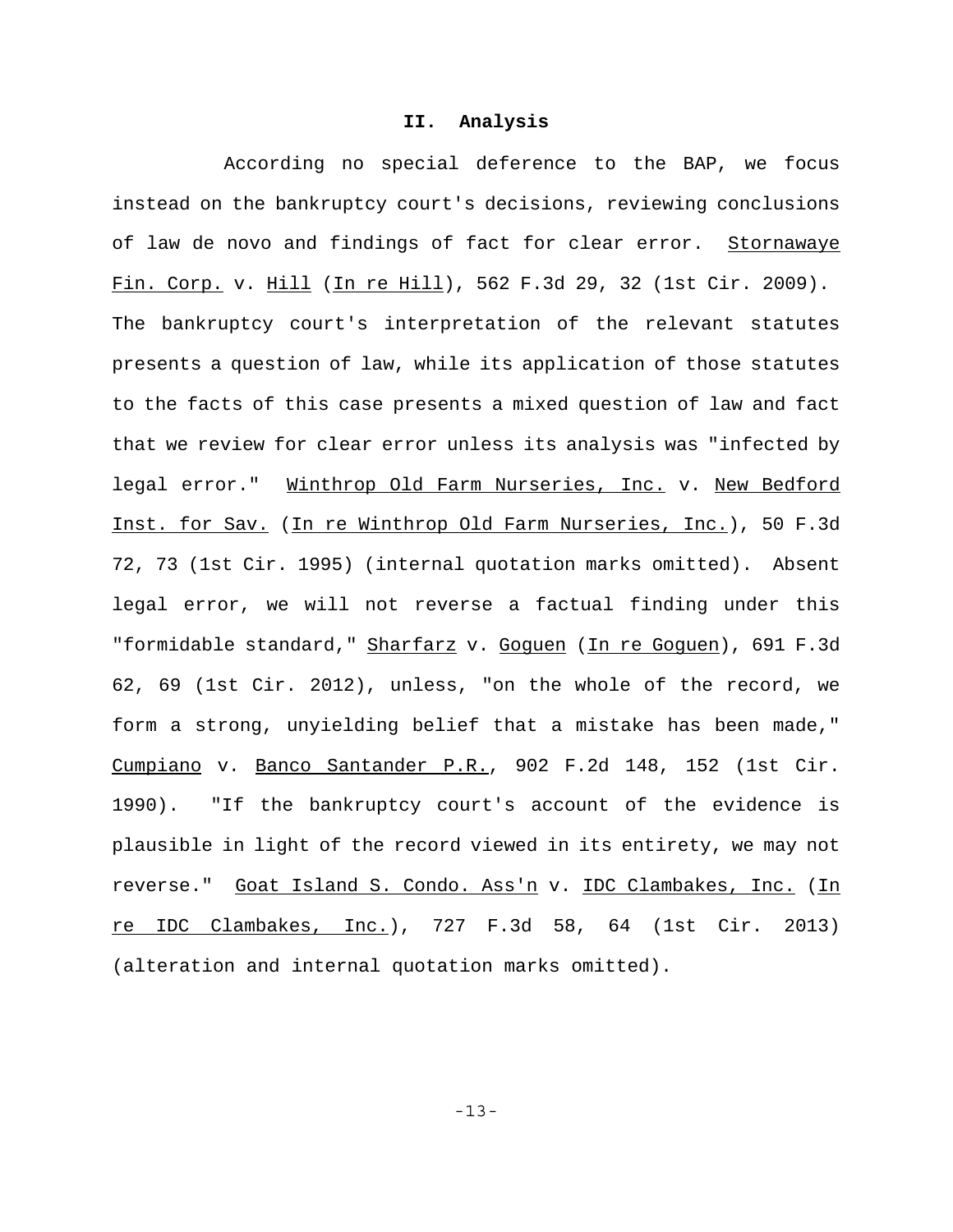## **A. Equitable Mootness**

The Debtors first appeal from the BAP's denial of their motions to dismiss Prudential's appeals as equitably moot. The doctrine of equitable mootness allows an appellate court to dismiss a bankruptcy appeal if "an unwarranted or repeated failure to request a stay enabled developments to evolve in reliance on the bankruptcy court order to the degree that their remediation has become impracticable or impossible," Hicks, Muse & Co. v. Brandt (In re Healthco Int'l, Inc.), 136 F.3d 45, 48 (1st Cir. 1998), or if "the challenged bankruptcy court order has been implemented to the degree that meaningful appellate relief is no longer practicable even though the appellant may have sought a stay with all due diligence," id.

As a threshold issue, $6$  the parties dispute the appropriate standard of review, the subject of a circuit split that this circuit has not yet addressed. Compare Liquidity Solutions, Inc. v. Winn-Dixie Stores, Inc. (In re Winn-Dixie Store, Inc.), 286

<sup>6</sup> There is, in fact, a prior threshold issue. Prudential argues that this court lacks jurisdiction because the Debtors did not identify in their notices of appeal the BAP's orders denying the motions to dismiss. We disagree. See Martínez-Serrano v. Quality Health Servs. of P.R., Inc., 568 F.3d 278, 282–83 (1st Cir. 2009) (rejecting argument that court lacked jurisdiction to consider exclusion of expert witness where only final judgment was listed in notice, because "a notice of appeal is deemed to encompass not only the final judgment but also all interlocutory orders that merge into it"). Moreover, the Debtors listed the equitable mootness issue in their statement of issues on appeal, and there is no assertion that Prudential was caught by surprise due to technical defects, if any, in the notices of appeal.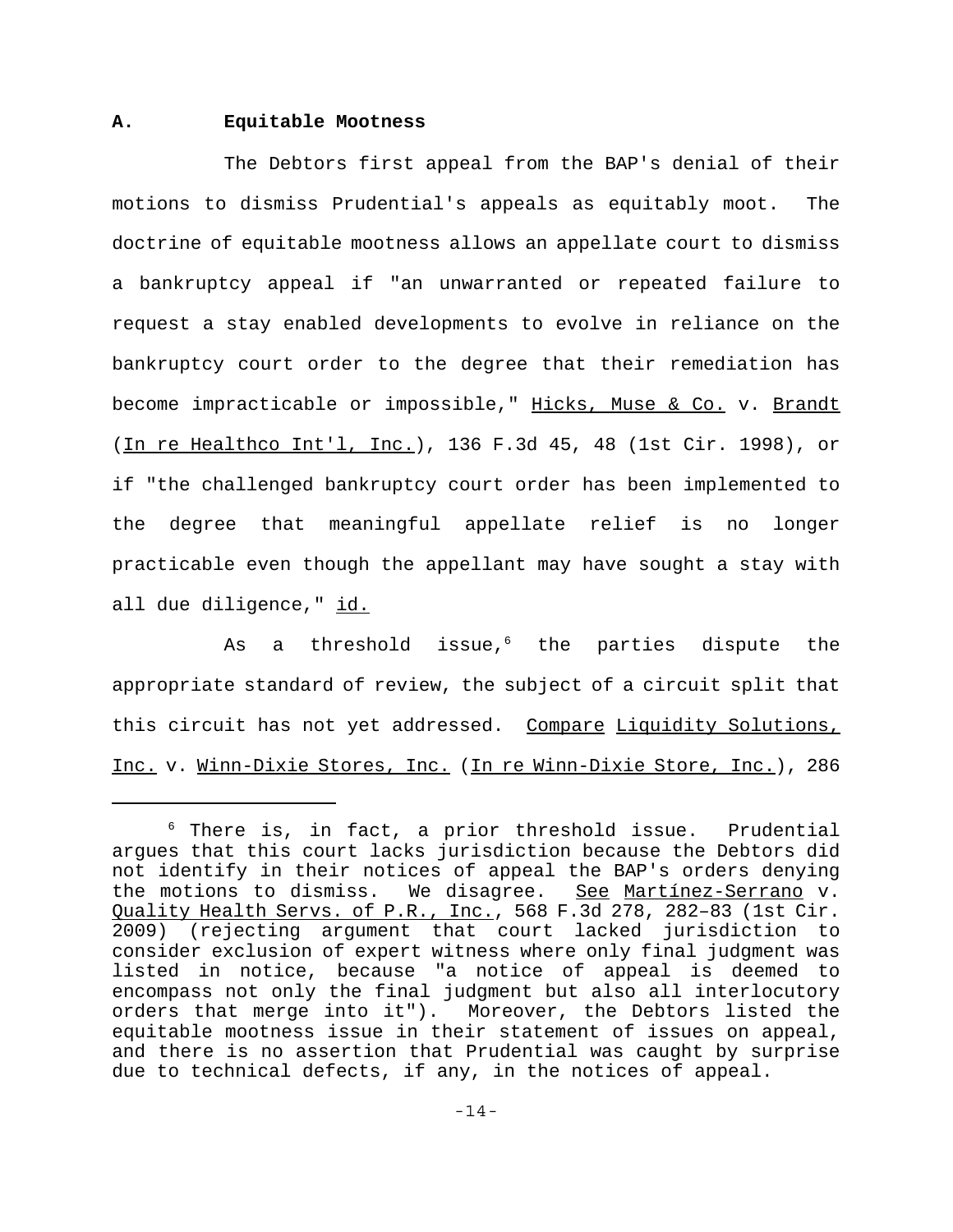F. App'x 619, 622 & n.2 (11th Cir. 2008) (per curiam) (adopting de novo standard), Curreys of Neb., Inc. v. United Producers, Inc. (In re United Producers, Inc.), 526 F.3d 942, 946–47 (6th Cir. 2008) (same), and United States v. Gen. Wireless, Inc. (In re GWI PCS 1 Inc.), 230 F.3d 788, 799-800 (5th Cir. 2000) (same), with  $R^2$  Invs., Inc. v. Charter Commc'ns, Inc. (In re Charter Commc'ns, Inc.), 691 F.3d 476, 483 (2d Cir. 2012) (adopting abuse-of-discretion standard), Search Mkt. Direct, Inc. v. Jubber (In re Paige), 584 F.3d 1327, 1334–35 (10th Cir. 2009) (same), In re Continental Airlines, 91 F.3d 553, 560 (3d Cir. 1996) (en banc) (same), and In re AOV Indus., Inc., 792 F.2d 1140, 1148 (D.C. Cir. 1986) (same).

The Debtors argue that our review should be de novo "[s]ince the [c]ourt applies plenary review to virtually all other rulings of the BAP." Prudential, noting that a dismissal for equitable mootness is an exercise of the "court's discretion in matters of remedy and judicial administration not to determine a case on its merits," Rochman v. Ne. Utils. Serv. Grp. (In re Pub. Serv. Co. of N.H.), 963 F.2d 469, 471 (1st Cir. 1992) (internal quotation marks omitted), argues that review should be for abuse of that discretion. We need not resolve the issue because we cannot say that the BAP's refusal to dismiss the appeals was inappropriate under either standard.

In a careful and detailed analysis that we need not reproduce here, the BAP considered the relevant factors and

-15-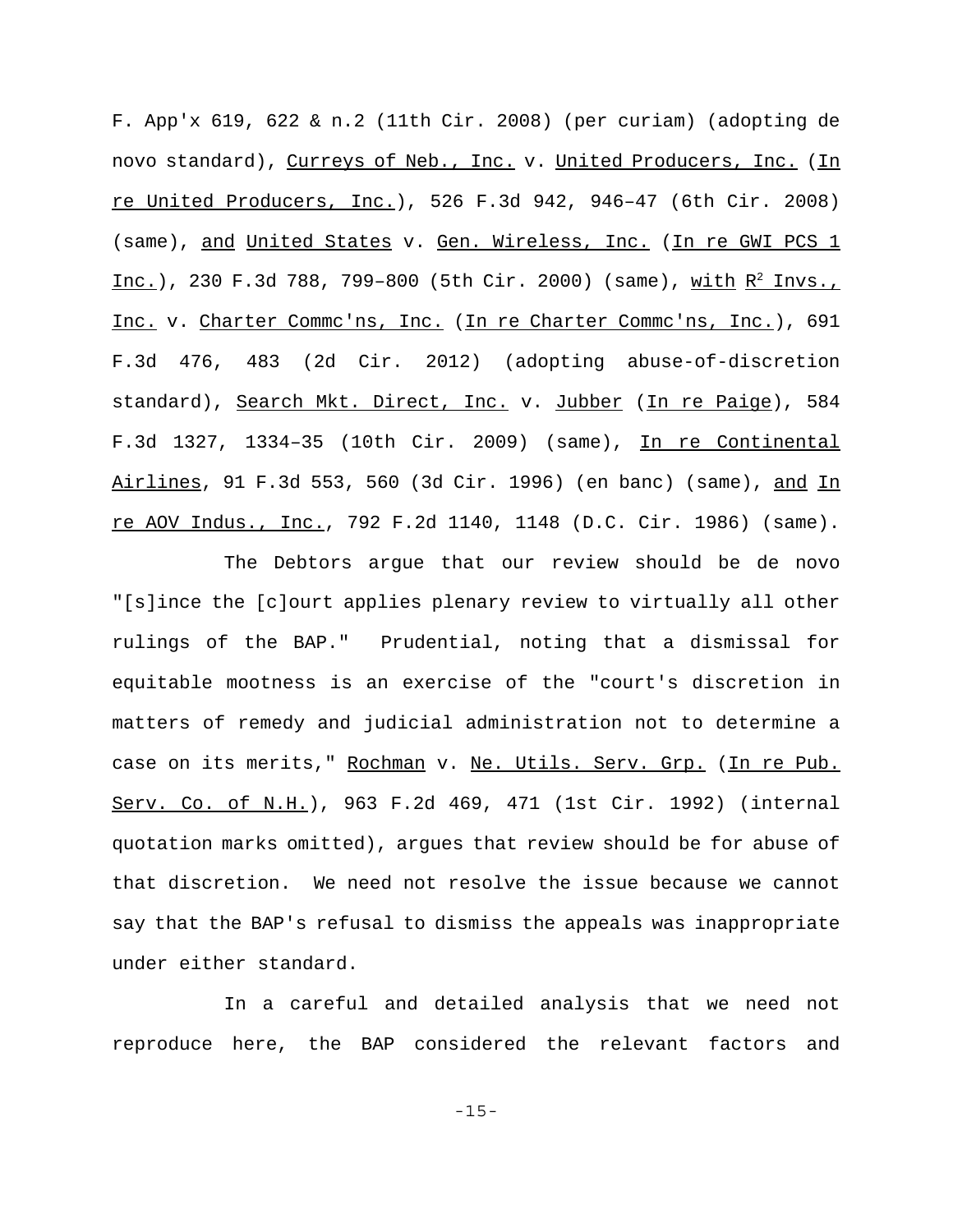concluded that, if Prudential prevailed on appeal, the bankruptcy court could fashion some form of practicable relief, even if only partial or alternative. We perceive no reason to dislodge this determination. We therefore turn to the substance of the bankruptcy court's orders.

## **B. § 506(b) Order**

As a general matter, unmatured interest is not allowed after the filing of a bankruptcy petition. 11 U.S.C.  $\S$  502(b)(2). However, Congress has created an exception to this rule in the case of "oversecured" creditors. See United Sav. Ass'n of Tex. v. Timbers of Inwood Forest Assocs., 484 U.S. 365, 372–73 (1988); Ford Motor Credit Co. v. Dobbins, 35 F.3d 860, 869 (4th Cir. 1994). Two provisions of § 506 of the Bankruptcy Code govern the award of post-petition interest to an oversecured creditor. First, § 506(a) sets the amount of a creditor's allowed secured claim:

An allowed claim of a creditor secured by a lien on property in which the estate has an interest, . . . is a secured claim to the extent of the value of such creditor's interest in the estate's interest in such property, $^7$  . . . and is an unsecured claim to the extent

<sup>7</sup> A creditor's "interest in property" is its "security interest without taking account of [its] right to immediate possession of the collateral on default," Timbers, 484 U.S. at 372, or, in other words, the value of the collateral alone, not including other rights that the word "interest" may invoke, id. at 371–72. The phrase "the value of such creditor's interest in the estate's interest in such property" recognizes that a debtor may not own the entire interest in the collateral and that other creditors may hold senior liens on that same collateral. "A debtor may own only a part interest in the property pledged as collateral, in which case the court will be required to ascertain the 'estate's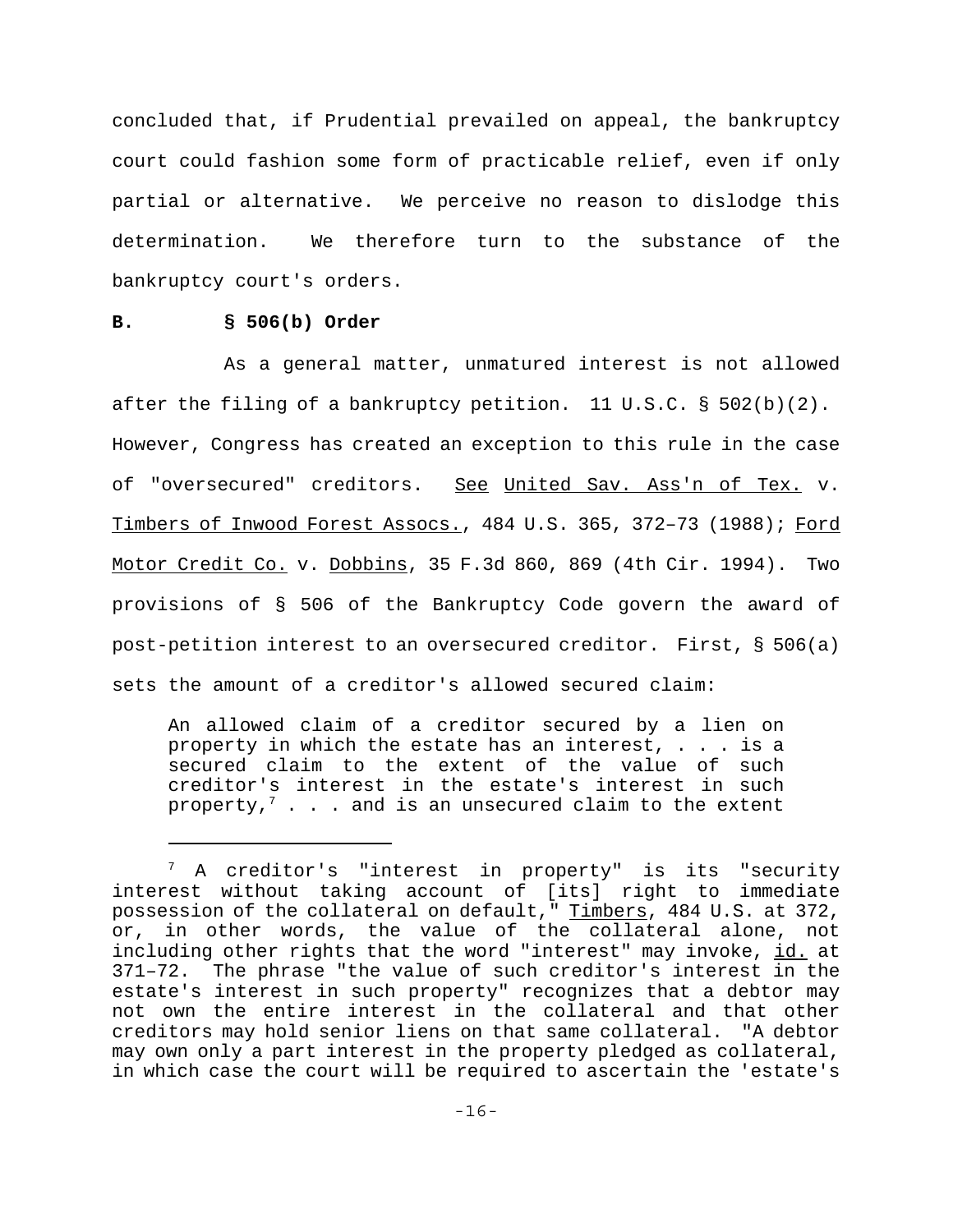that the value of such creditor's interest . . . is less than the amount of such allowed claim. Such value shall be determined in light of the purpose of the valuation and of the proposed disposition or use of such property, and in conjunction with any hearing on such disposition or use or on a plan affecting such creditor's interest.

11 U.S.C. § 506(a)(1).8 Thus, a claim may be bifurcated into secured and unsecured portions depending on the value of the collateral. Next, § 506(b) defines an oversecured creditor's entitlement to post-petition interest:

To the extent that an allowed secured claim is secured by property the value of which, after any recovery under subsection (c) of this section, is greater than the amount of such claim, there shall be allowed to the holder of such claim, interest on such claim, and any reasonable fees, costs, or charges provided for under the agreement or State statute under which such claim arose.

interest' in the collateral. Or, a creditor may hold a junior or subordinate lien, which would require the court to ascertain the creditor's interest in the collateral." Assocs. Commercial Corp. v. Rash, 520 U.S. 953, 961 (1997). Here, Prudential is the senior creditor, so its interest in the collateral is undiminished. In addition, although the parties dispute whether the various Debtors' collateral should be aggregated for purposes of the oversecurity determination, each Debtor's interest in the collateral it pledged is undivided. The cumbersome statutory language thus distills to "value of the collateral."

<sup>&</sup>lt;sup>8</sup> In addition to entitlement to post-petition interest, a § 506(a) determination of secured status triggers several rights and protections for the claimholder. See 4 Collier on Bankruptcy ¶ 506.02 (Alan N. Resnick & Henry J. Sommer, eds., 16th ed.) (noting that the holder of a secured claim may be entitled to adequate protection relief, lifting of the automatic bankruptcy stay, and greater protection in cramdown situations). The § 506(a) determination may differ depending on the purpose of the valuation. Here we are concerned solely with valuations for the purpose of determining entitlement to post-petition interest.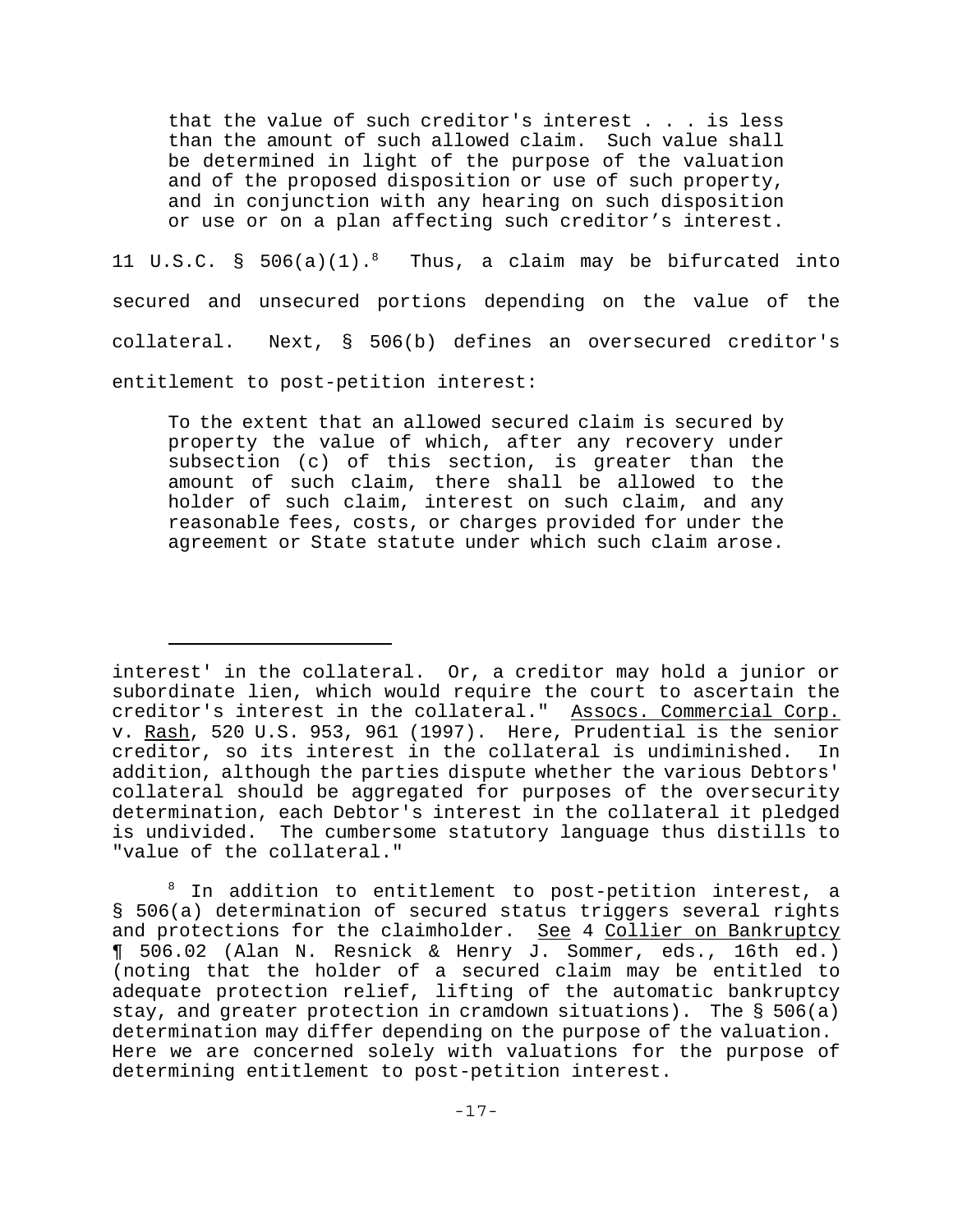Id. § 506(b). Thus, if the collateral is worth more than the amount of the secured claim, the creditor is entitled to post-petition interest on its claim<sup>9</sup> up to the amount of the difference in values (this difference is referred to as an "equity cushion" or "security cushion"). See Baybank-Middlesex v. Ralar Distribs., Inc., 69 F.3d 1200, 1202 (1st Cir. 1995) ("A creditor is oversecured when the value of its collateral exceeds the amount of its [allowed secured] claim; postpetition interest and fees are allowable only to the extent of that oversecurity."); see also Timbers, 484 U.S. at 372 (noting that § 506(b) "permits postpetition interest to be paid only out of the 'security cushion'"). Post-petition interest accrues until the secured claim is paid or until the effective date of the plan. Rake v. Made, 508 U.S. 464, 468 (1993), superseded by statute on other grounds, 11 U.S.C. § 1322(e).

The parties agree that Prudential was oversecured during at least part of the bankruptcy proceeding and therefore is

<sup>9</sup> Prudential also sought approximately \$750,000 in postpetition fees and costs. The bankruptcy court denied this request, noting that Prudential failed to explain or itemize this amount of fees and costs or to indicate what provision(s) of the relevant contracts provided for them. The BAP noted that Prudential "did not brief any issues relating to the bankruptcy court's ruling," and deemed the issue waived. Similarly, here, Prudential refers several times to its entitlement to post-petition costs and fees in its brief, but offers no argument that the bankruptcy court erred. Like the BAP, we consider this issue waived. See United States v. Zannino, 895 F.2d 1, 17 (1st Cir. 1990) ("[I]ssues adverted to in a perfunctory manner, unaccompanied by some effort at developed argumentation, are deemed waived.").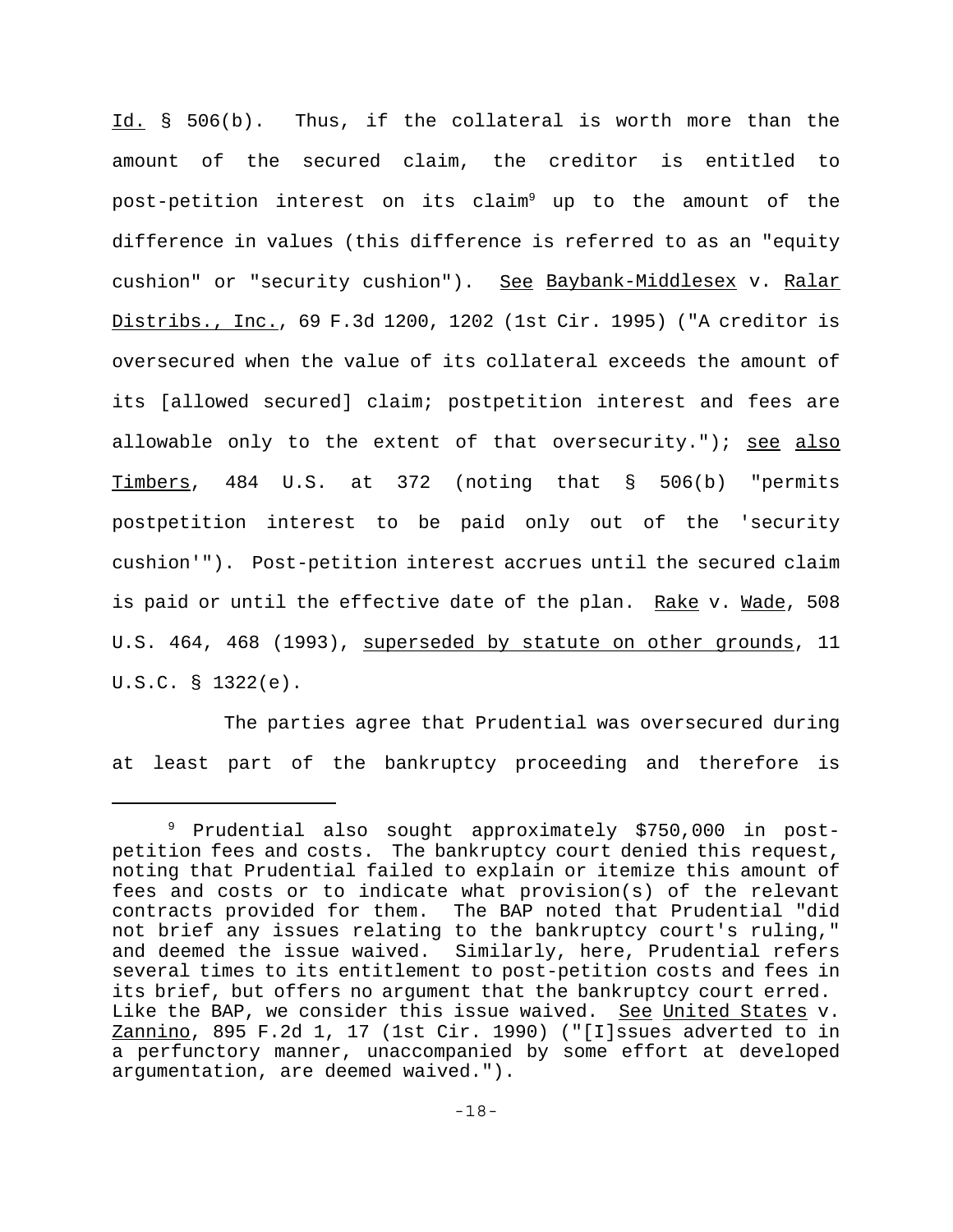entitled to some amount of post-petition interest, but they differ as to how to determine oversecured status, when Prudential became oversecured, and the applicable interest rate and type.

# **1. Determination of Oversecurity**

We review the bankruptcy court's interpretation of § 506 de novo, and its factual finding as to when Prudential became oversecured for clear error. See Hill, 562 F.3d at 32.

## **i. Flexible Versus Single-Valuation Approach**

Although § 506(a) dictates how courts should determine secured status and collateral value, it does not specify the time as of which these determinations should be made. $^{10}$  See Fin. Sec. Assurance Inc. v. T-H New Orleans Ltd. P'ship (In re T-H New Orleans Ltd. P'ship), 116 F.3d 790, 798 (5th Cir. 1997). Where these figures remain relatively constant, the choice of measuring date may not matter. But where, as here, the amount of the claim has decreased significantly and the value of the collateral has increased during the course of the bankruptcy, the choice can make the difference between a finding of oversecurity or undersecurity.

<sup>10</sup> We recognize that "timing of the valuation" and similar language could be read to refer either to the time the court actually renders the valuation determination or to the value of the collateral at some particular point in time. For the purposes of this opinion, we use the terms "timing of the valuation" and "measuring date" to refer to the value of collateral as of a particular date, without regard to when the court renders its determination.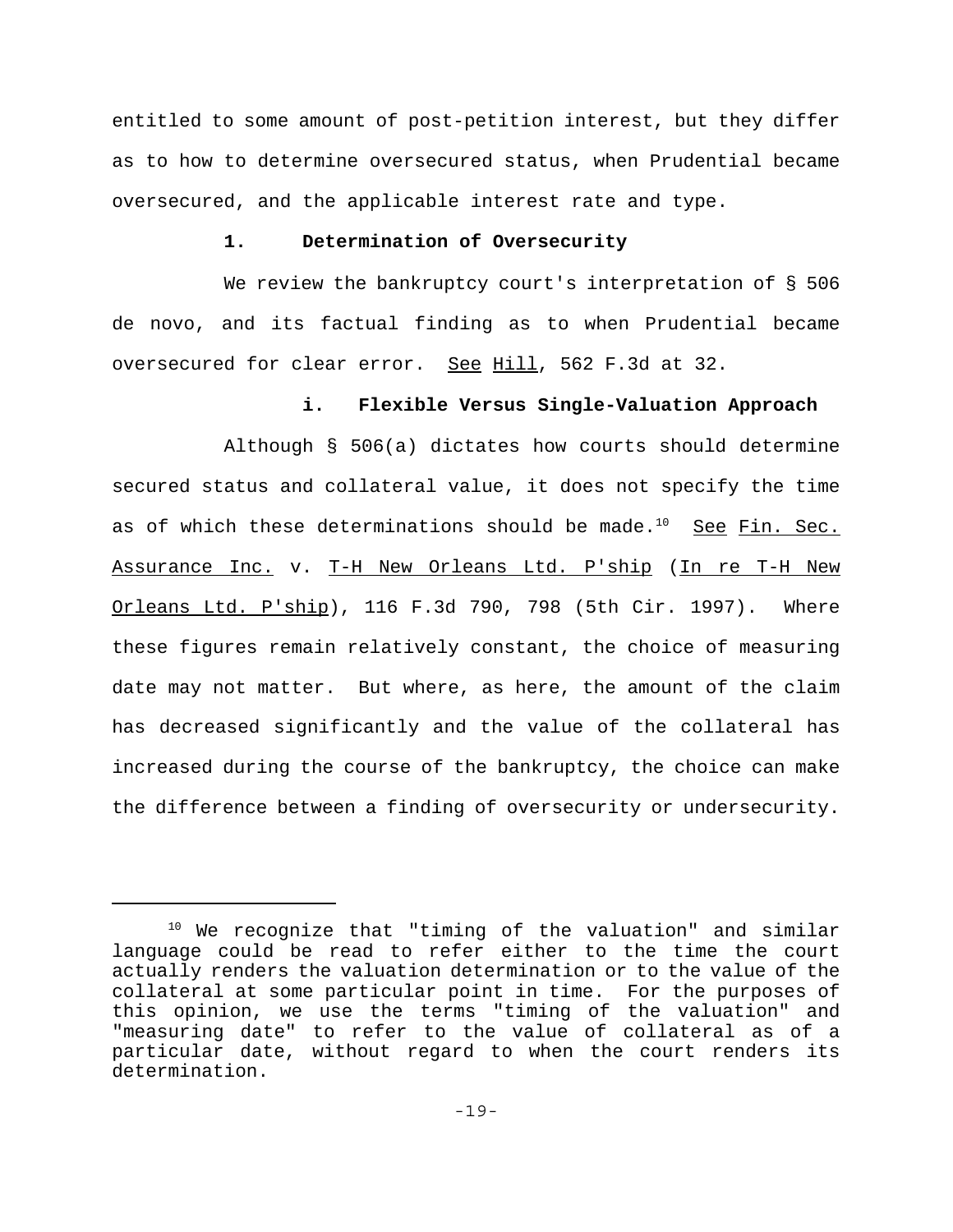Courts have split on the timing issue. Several have adopted a "single-valuation" approach, where the determination of oversecurity for § 506(b) purposes always occurs at a fixed point in time (generally either the petition date or the confirmation date). See, e.g., Orix Credit Alliance, Inc. v. Delta Res., Inc. (In re Delta Res., Inc.), 54 F.3d 722, 729 (11th Cir. 1995) (per curiam) ("[T]he oversecured creditor's allowed secured claim for postpetition interest is limited to the amount that a creditor was oversecured at the time of filing."). Others have adopted a "flexible" approach, giving the bankruptcy court discretion to determine the appropriate measuring date based on the circumstances of the case. See, e.g., T-H New Orleans, 116 F.3d at 798 ("[F]or purposes of determining whether a creditor is entitled to accrue interest under § 506(b) in the circumstance where the collateral's value is increasing and/or the creditor's allowed claim has been or is being reduced by cash collateral payments, such that at some point in time prior to confirmation of the debtor's plan the creditor may become oversecured, valuation of the collateral and the creditor's claim should be flexible and not limited to a single point in time, such as the petition date or confirmation date."). The bankruptcy court provided a thorough review of the split in authority, see In re SW Hotel Venture, LLC, 460 B.R. 4, 27–31 (Bankr. D. Mass. 2011), and we need not repeat it here.

-20-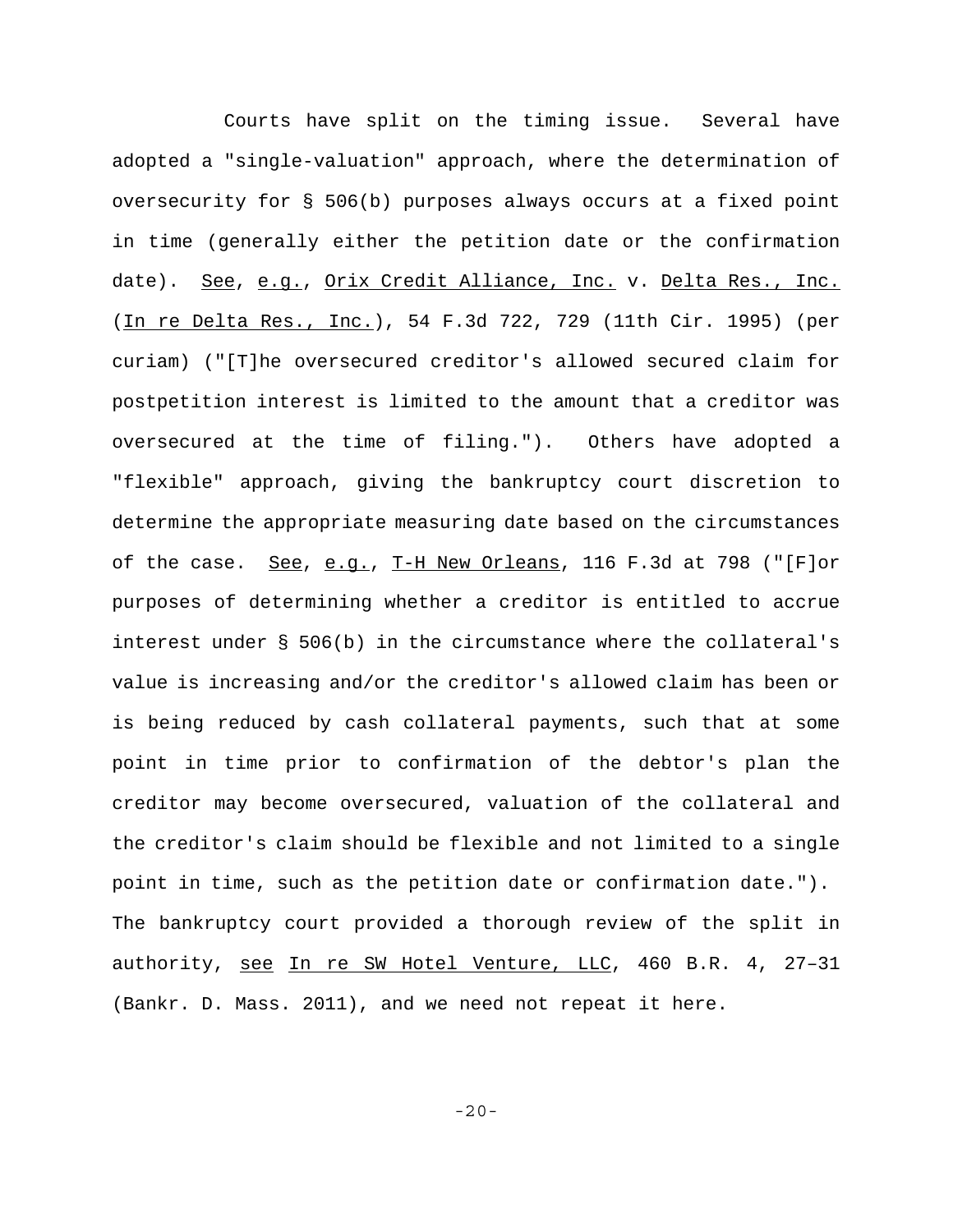The bankruptcy court and the BAP both adopted the flexible approach, although their applications of it differed. The bankruptcy court found that the hotel sale price provided the best evidence of the hotel's value as of the sale date, but concluded that the sale price was not reflective of its value at any earlier point in time due to the previously outstanding contingencies. The BAP agreed that the sale price was the best evidence of value, but concluded that the sale price established that Prudential was oversecured throughout the pendency of the bankruptcy proceedings.

The Debtors and the City urge us to uphold the bankruptcy court's application of the flexible approach in this case. Prudential's argument is two-pronged. Prudential urges us to adopt a single-valuation approach using the confirmation date as the measuring date, and to hold that, as a matter of law, its oversecurity at confirmation dictates that it receive post-petition interest from the petition date regardless of whether it was undersecured at any point prior to that date. $11$  It also argues that, even if the flexible approach were appropriate, the bankruptcy court erred in applying it, and that we should affirm

<sup>&</sup>lt;sup>11</sup> We note that it took opposite positions before the bankruptcy court. In its § 506(b) motion, Prudential explicitly argued that "the appropriate time at which to value the secured creditor's interest in the collateral is . . . flexible," and "to the extent a secured creditor's claim fluctuates between being oversecured and undersecured during the course of a bankruptcy case, the creditor is entitled to accrue post-petition interest during the period which it is oversecured."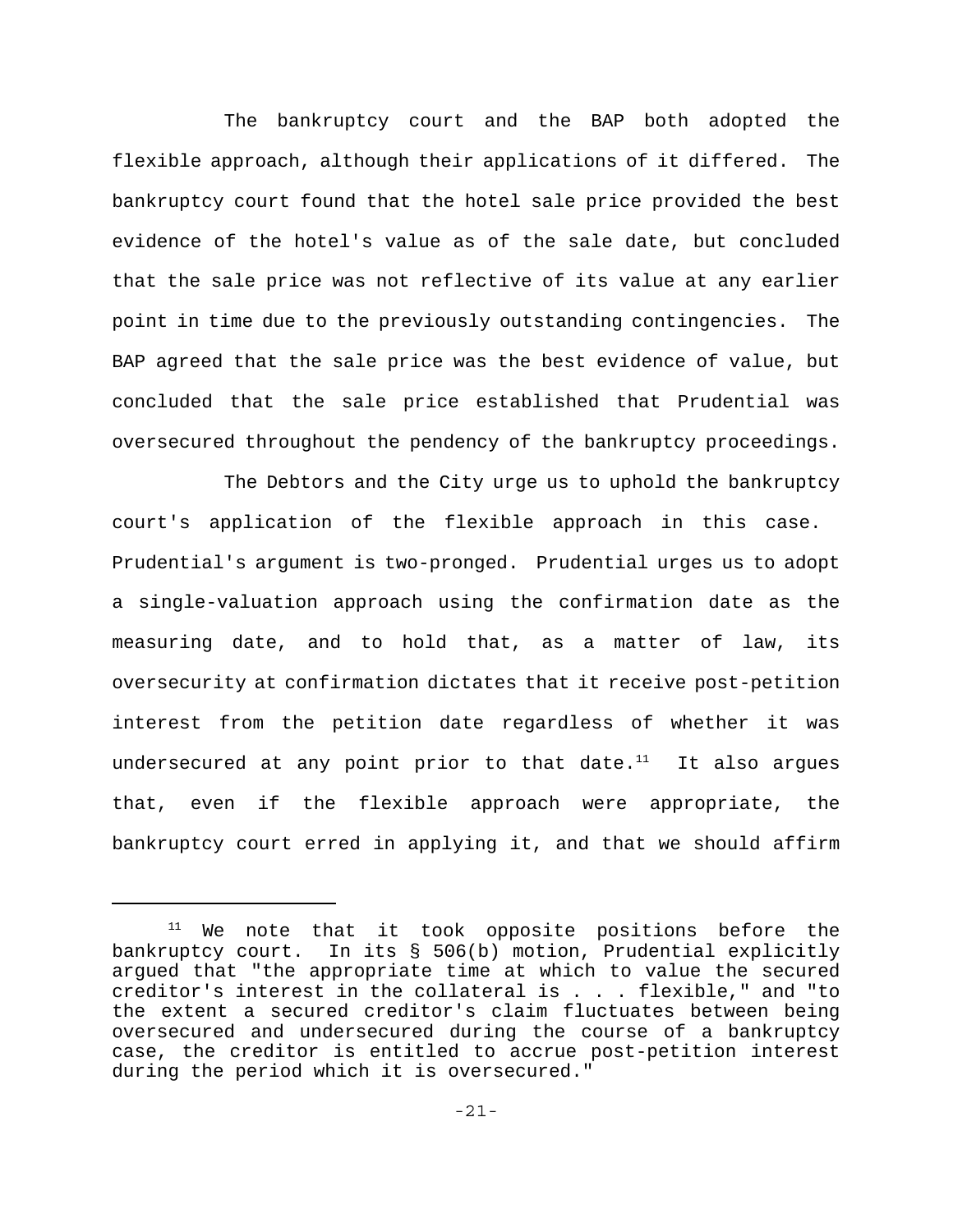the BAP's conclusion that the hotel sale price established that it was oversecured throughout the bankruptcy.

In a helpful amicus brief, the Mortgage Bankers Association ("Mortg. B.A.") argues that the timing of the valuation must, by statute, be tethered to the purpose for which the valuation is made, and that the single valuation approach is overly simplistic because it requires the same measuring date regardless of the purpose of the valuation. However, noting that an openended flexible approach could require potentially limitless redeterminations in cases of fluctuating value, it cautions that any rule must avoid serious practical consequences: if the flexible approach provides that a pre-confirmation valuation is not only relevant but also essential to determining creditors' secured status at confirmation, that may unduly burden creditors or, conversely, be used to harass debtors by encouraging aggressive action by creditors. We do not believe our resolution of this case raises those concerns.

We agree with the bankruptcy court and the BAP that, at least in the circumstances presented here, a bankruptcy court may, in its discretion, adopt a flexible approach.

We have previously recognized that the statutory directive to determine collateral's value "in light of the purpose of the valuation and of the proposed disposition or use of such property," § 506(a), affords bankruptcy courts flexibility in

-22-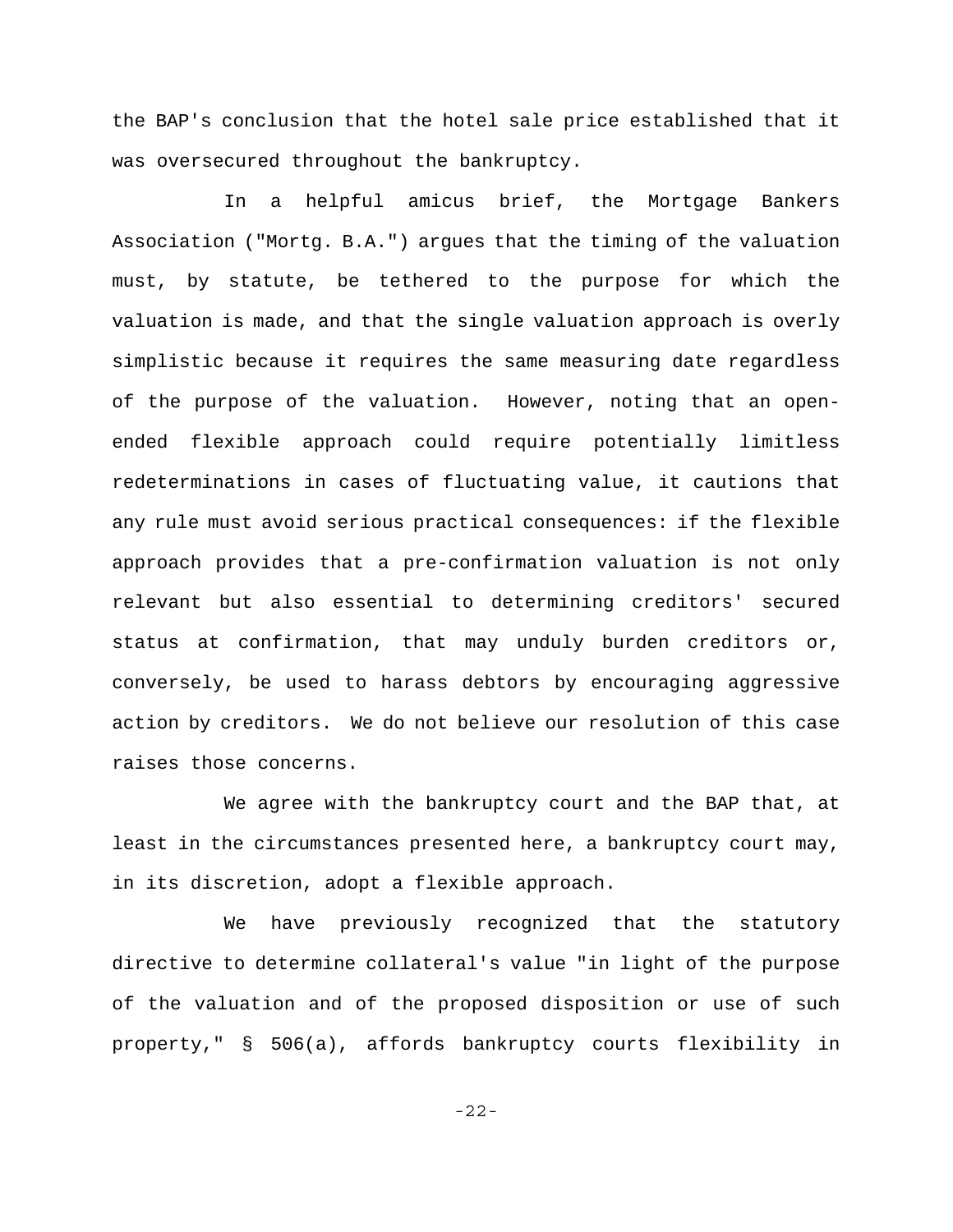determining the appropriate valuation method, given the particular facts of the case at hand. Winthrop Old Farm, 50 F.3d at 73–74; see also In re Heritage Highgate, Inc., 679 F.3d 132, 141 (3d Cir. 2012) ("[In the § 506(a) context], Congress envisioned a flexible approach to valuation whereby bankruptcy courts would choose the standard that best fits the circumstances of a particular case."). But we have not yet addressed whether this same flexibility extends to selecting a measuring date. Several considerations convince us that, in appropriate circumstances, it does.

First, neither § 506(b)'s language, nor its legislative history, nor the bankruptcy rules define the measuring date for purposes of post-petition interest, suggesting flexibility. See T-H New Orleans, 116 F.3d at 798. The language of § 506(a) also suggests that Congress intended bankruptcy courts to have flexibility. While  $\S$  506(a)(1) sets out a general rule that collateral value "shall be determined in light of the purpose of the valuation and of the proposed disposition or use of such property," § 506(a)(2) creates an exception to the general rule:

If the debtor is an individual in a case under chapter 7 or 13, such value with respect to personal property securing an allowed claim shall be determined based on the replacement value of such property as of the date of the filing of the petition without deduction for costs of sale or marketing. With respect to property acquired for personal, family, or household purposes, replacement value shall mean the price a retail merchant would charge for property of that kind considering the age and condition of the property at the time value is determined.

-23-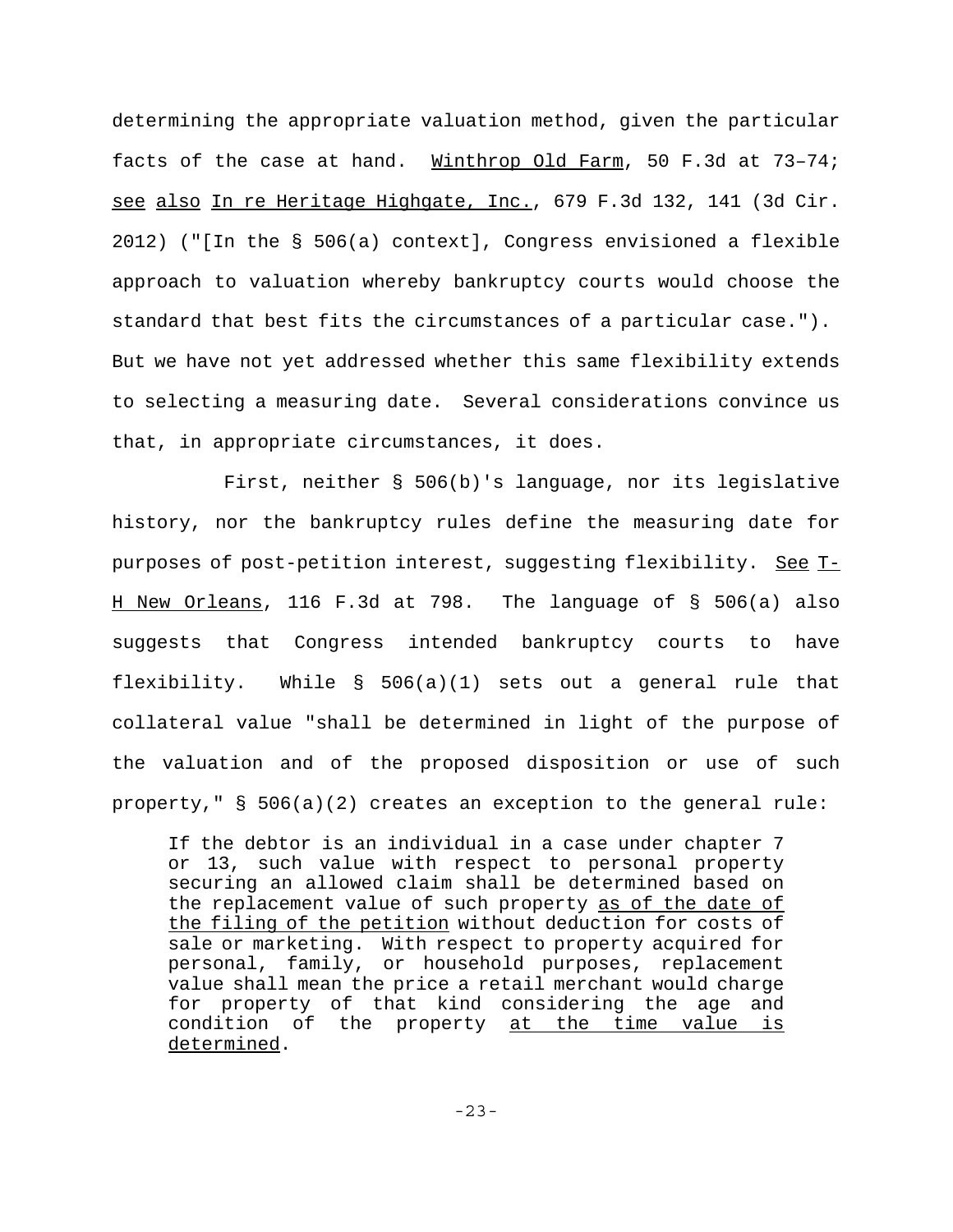§ 506(a)(2) (emphasis added). The fact that Congress mandated particular measuring dates in the exception without mandating a particular measuring date in the general rule suggests that it intended flexibility under § 506(a)(1). See Russello v. United States, 464 U.S. 16, 23 (1983) ("Where Congress includes particular language in one section of a statute but omits it in another section of the same Act, it is generally presumed that Congress acts intentionally and purposely in the disparate inclusion or exclusion.") (alteration and internal quotation marks omitted); see also In re Urban Communicators PCS Ltd. P'ship, 379 B.R. 232, 243 (Bankr. S.D.N.Y. 2007) ("The statutory guidance appearing as part of section 506(a) is the antithesis of a hard-and-fast rule, and instead embodies a more functional approach."), aff'd in part, rev'd in part on other grounds sub nom. Urban Communicators PCS Ltd. P'ship v. Gabriel Capital, L.P., 394 B.R. 325 (S.D.N.Y. 2008).

Second, the considerations that supported affording flexibility in selecting a valuation method in Winthrop Old Farm apply equally to selecting a valuation time. There, we noted that allowing bankruptcy courts to select the appropriate valuation method on a case-by-case basis "allows the bankruptcy court, using its informed discretion and applying historic principles of equity, to adopt in each case the valuation method that is fairest given the prevailing circumstances." 50 F.3d at 75-76; see also Heritage Highgate, 679 F.3d at 142 n.7 ("Like the appropriate measure of

-24-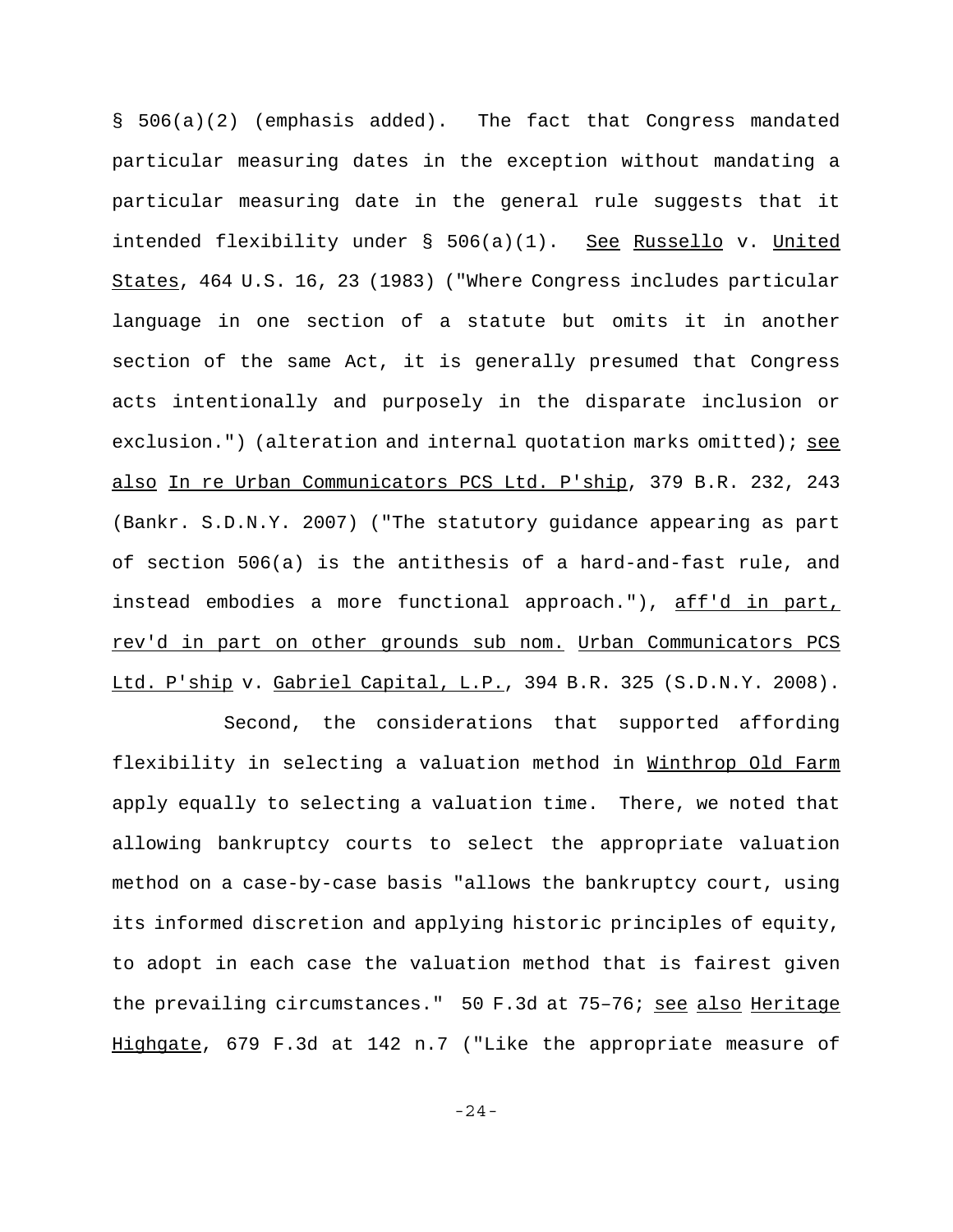fair market value, the appropriate time as of which to value collateral may differ depending on the facts presented. As with the replacement valuation technique, bankruptcy courts are best situated to determine when is the appropriate time to value collateral in the first instance.") (citation omitted); T-H New Orleans, 116 F.3d at 798 (noting that a flexible standard "recognizes the discretionary nature of bankruptcy courts as courts of equity . . . [and] the equitable nature of bankruptcy in seeking a balance between debtors and creditors (debtor's right to a fresh start versus the creditor's right to the value of its claim)").

Third, rather than yielding the fairest result, a rigid single-valuation approach guarantees an all-or-nothing result that hinges more on fortuity than reality. For example, if the petition date were the required measuring date, a creditor that first became oversecured even one day later would be allowed no post-petition interest, even though it was oversecured throughout almost the entire bankruptcy and even though it could receive substantial post-petition interest under a flexible approach. Conversely, if the confirmation date were the required measuring date, a creditor that first became oversecured just one day earlier would be allowed post-petition interest for the entirety of the bankruptcy proceeding (up to the amount of the equity cushion).<sup>12</sup> We do not

<sup>&</sup>lt;sup>12</sup> This case well demonstrates the problem with Prudential's proposed single-valuation-at-confirmation approach. As will be discussed below, Prudential only became oversecured as a result of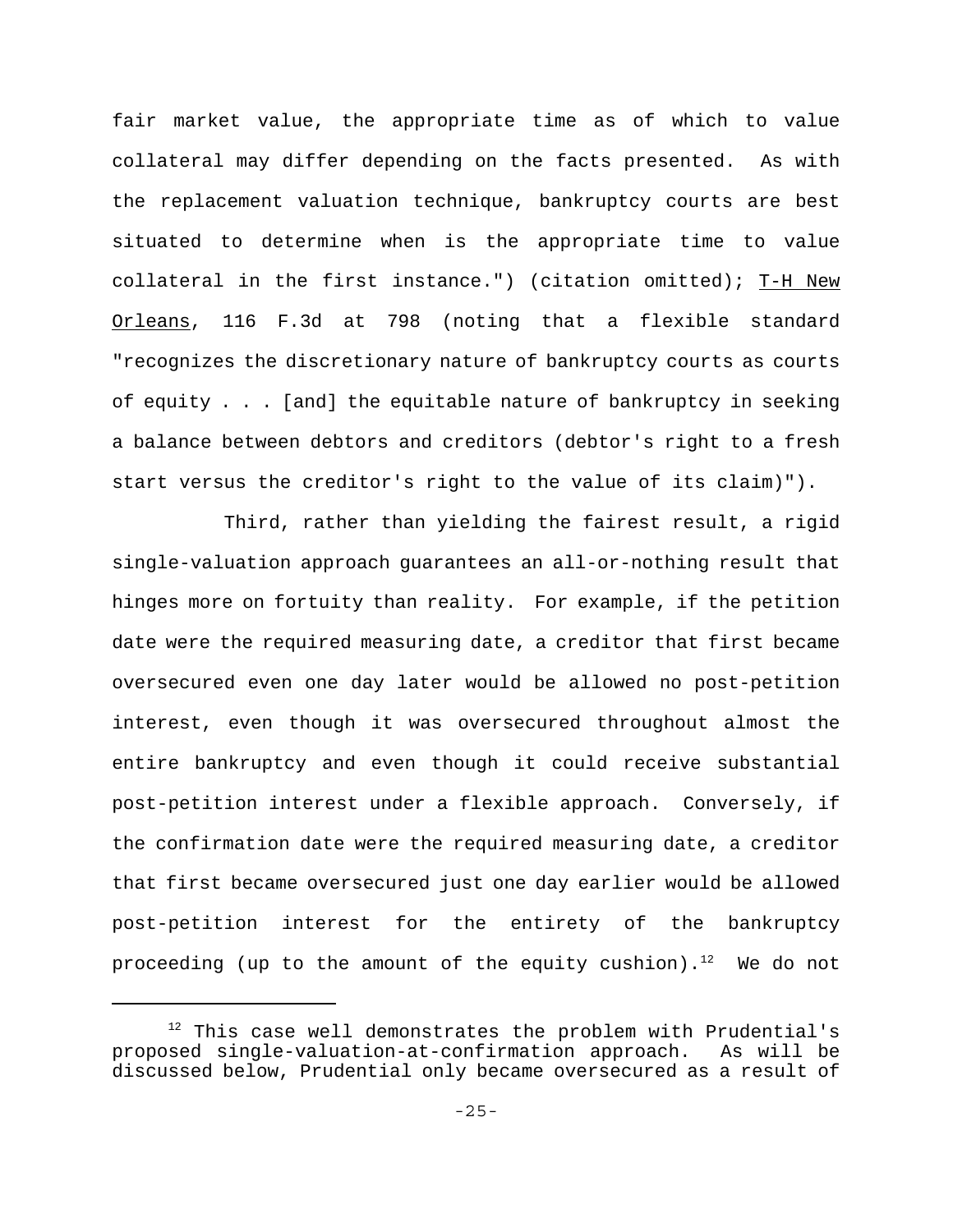believe that Congress intended entitlement to post-petition interest to depend so heavily on chance. Nor do we believe that Congress intended to restrict the bankruptcy courts' equitable discretion without explicitly saying so. The availability of a flexible approach strikes us as more likely to produce fair outcomes than allowing post-petition interest for the entire bankruptcy, or not at all, based on a rigidly defined one-shot vantage point.

 In support of its argument that the confirmation date must be the measuring date, Prudential notes that the collateral value must be calculated at confirmation because, by definition, the estate can only distribute what value the debtors actually have at that time. Thus, its entitlement to post-petition interest (or, more precisely, whether its receipt of post-petition interest to which it would otherwise be entitled will be limited because the equity cushion is insufficient to cover it) can only be known at confirmation. Similarly, the existence and extent of oversecurity can only be conclusively determined once the amount of any recovery under § 506(c) is known, which also, by necessity, is at confirmation. These considerations explain why a creditor does not

the Debtors' continued efforts to complete the W project and continue selling condominium units -- successful efforts that were funded in large part by a cash infusion made by the City. Equity does not require that a senior secured creditor be allowed to vacuum up all the upside of appreciation of its collateral where that appreciation was only realized due to funding provided by a junior creditor.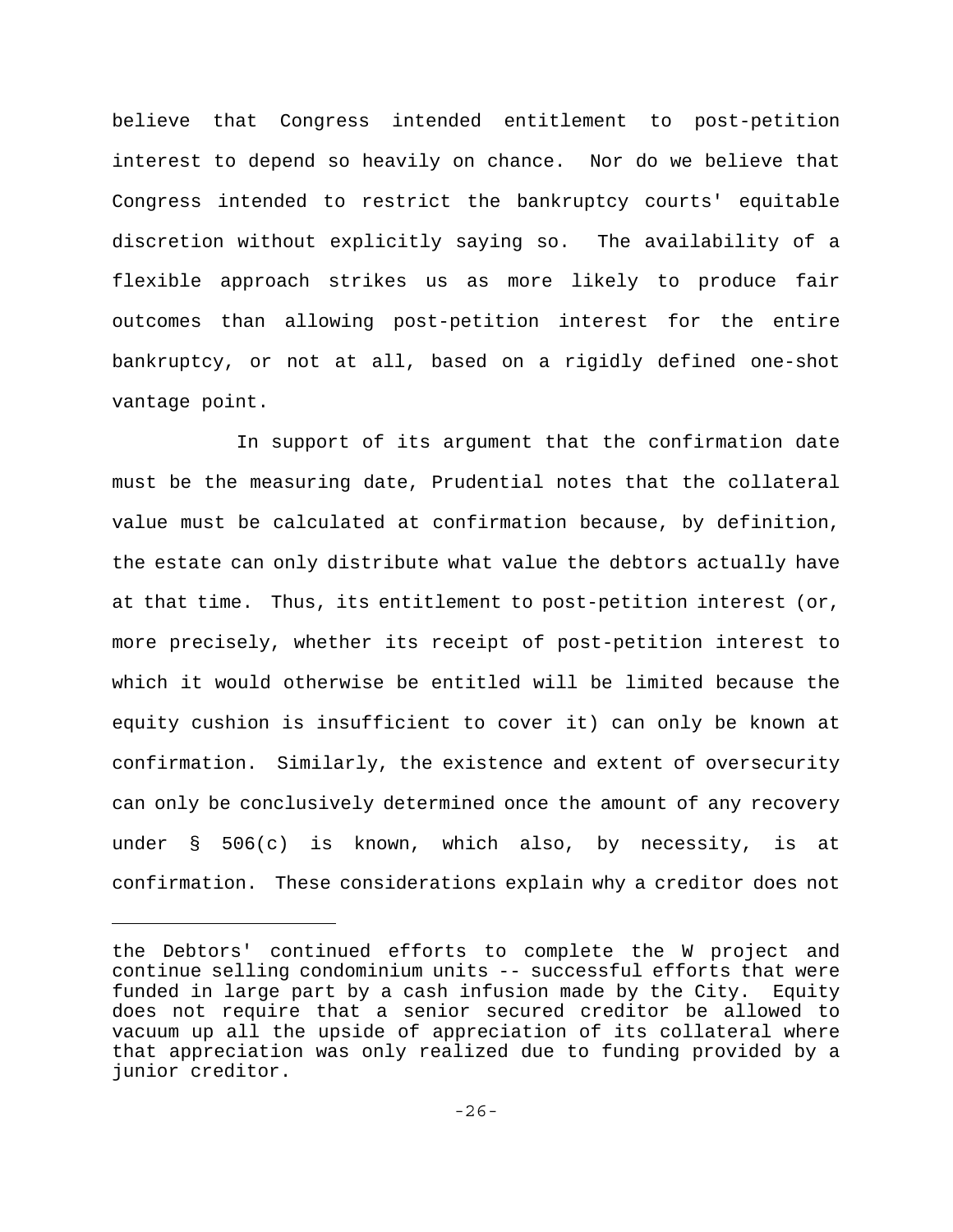receive accrued post-petition interest until confirmation. See United Sav. Ass'n of Tex. v. Timbers of Inwood Forest Assocs. (In re Timbers of Inwood Forest Assocs.), 793 F.2d 1380, 1407 (5th Cir. 1986). But we see nothing incongruous about finding that a creditor became entitled to post-petition interest at one point in the proceedings and determining whether that interest will be limited by the size of the equity cushion at a different point (namely, the time of confirmation). See T-H New Orleans, 116 F.3d at 799 ("[A] secured creditor's entitlement to accrue interest under § 506(b) matures at that point in time where the creditor's claim becomes oversecured. However, as Timbers dictates, accrued interest under § 506(b) is not paid to an oversecured creditor until the plan's confirmation or its effective date, whichever is later.") (footnote omitted).

For these reasons, we hold that, under the particular facts presented in this case, the bankruptcy court did not err in adopting a flexible approach for determining oversecured status.<sup>13</sup>

<sup>&</sup>lt;sup>13</sup> We do not suggest that bankruptcy courts must, or even should, adopt the flexible approach whenever collateral values and/or claim amounts fluctuate. We simply recognize that a bankruptcy court may, in the exercise of its discretion, determine that, on the particular facts before it, equity and fairness would be best served by application of a flexible approach.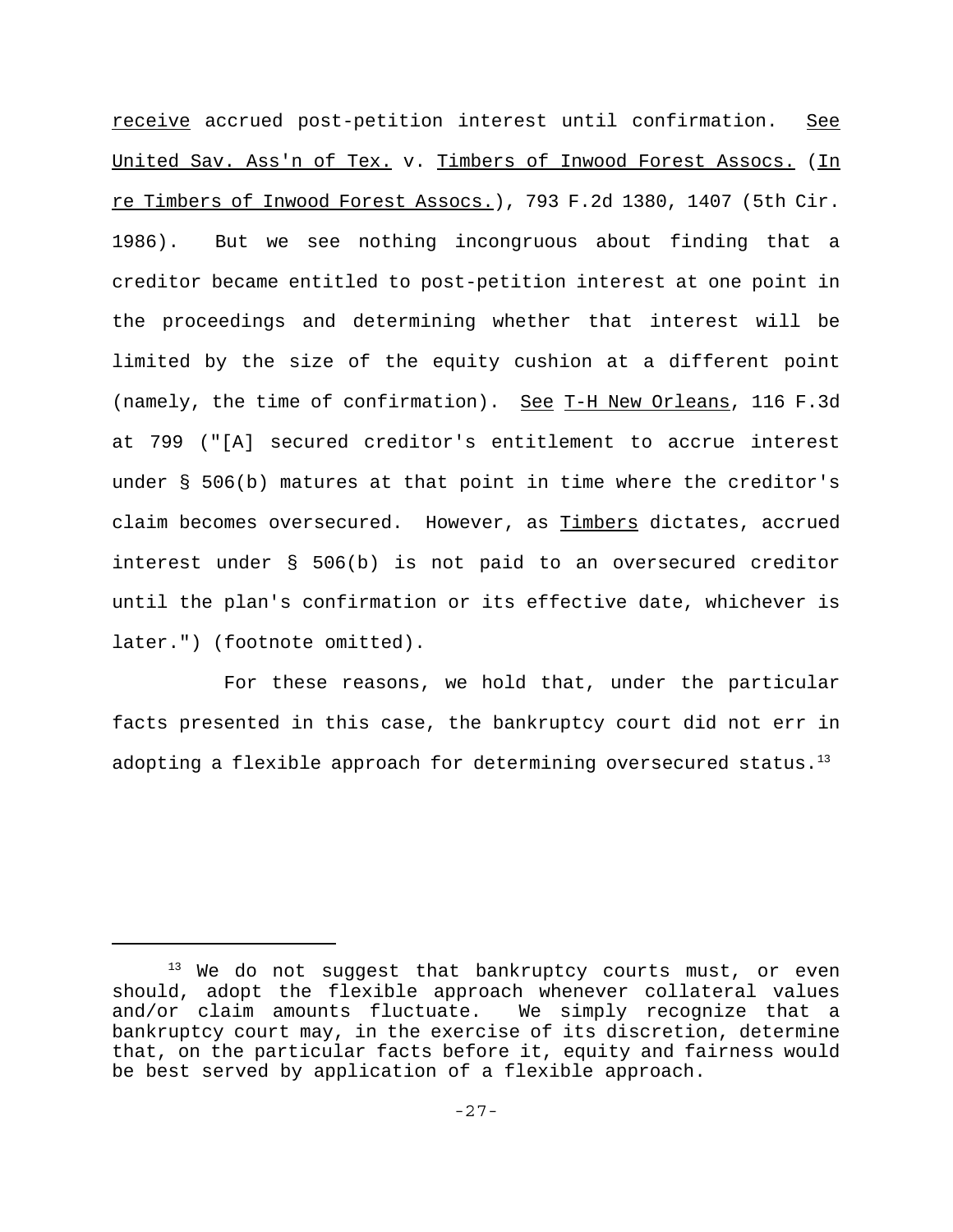# **ii. Application of the Flexible Approach**

# **a. Standard of Review**

The bankruptcy court determined that Prudential became oversecured as of the date the hotel sale closed and was entitled to post-petition interest from that date through the effective date. Although this is a factual determination to which the clearerror standard would normally apply, cf. Baybank-Middlesex, 69 F.3d at 1203 (reviewing for clear error a determination that the creditor was undersecured for adequate-protection purposes), Prudential argues that that standard is inappropriate here because the bankruptcy court's factual determination was infected by legal error, see Winthrop Old Farm, 50 F.3d at 73, in that the bankruptcy court wrongly elevated Prudential's burden of proof in establishing oversecurity. We find no such error.

The parties agree that, ultimately, the burden was on Prudential to show by a preponderance of the evidence that it was oversecured, $14$  but Prudential argues that the bankruptcy court erred

 $14$  Prudential advocates for a burden-shifting approach by which its burden was not triggered unless and until the Debtors refuted the presumed validity of its proof of claim by introducing sufficient evidence that the collateral was worth less than the amount of the secured claim plus interest. See Heritage Highgate, 679 F.3d at 139–40, 145 (discussing varied approaches, and adopting a burden-shifting framework for determining the extent to which a claim is secured under  $\S$  506(a)). Regardless of the merits of this approach, Prudential did not request its application below and did not challenge the Debtors' citation to a long string of cases holding that the creditor bears the burden of establishing oversecured status. See, e.g., T-H New Orleans, 116 F.3d at 798 (holding that, although the burden to motion for a § 506(b)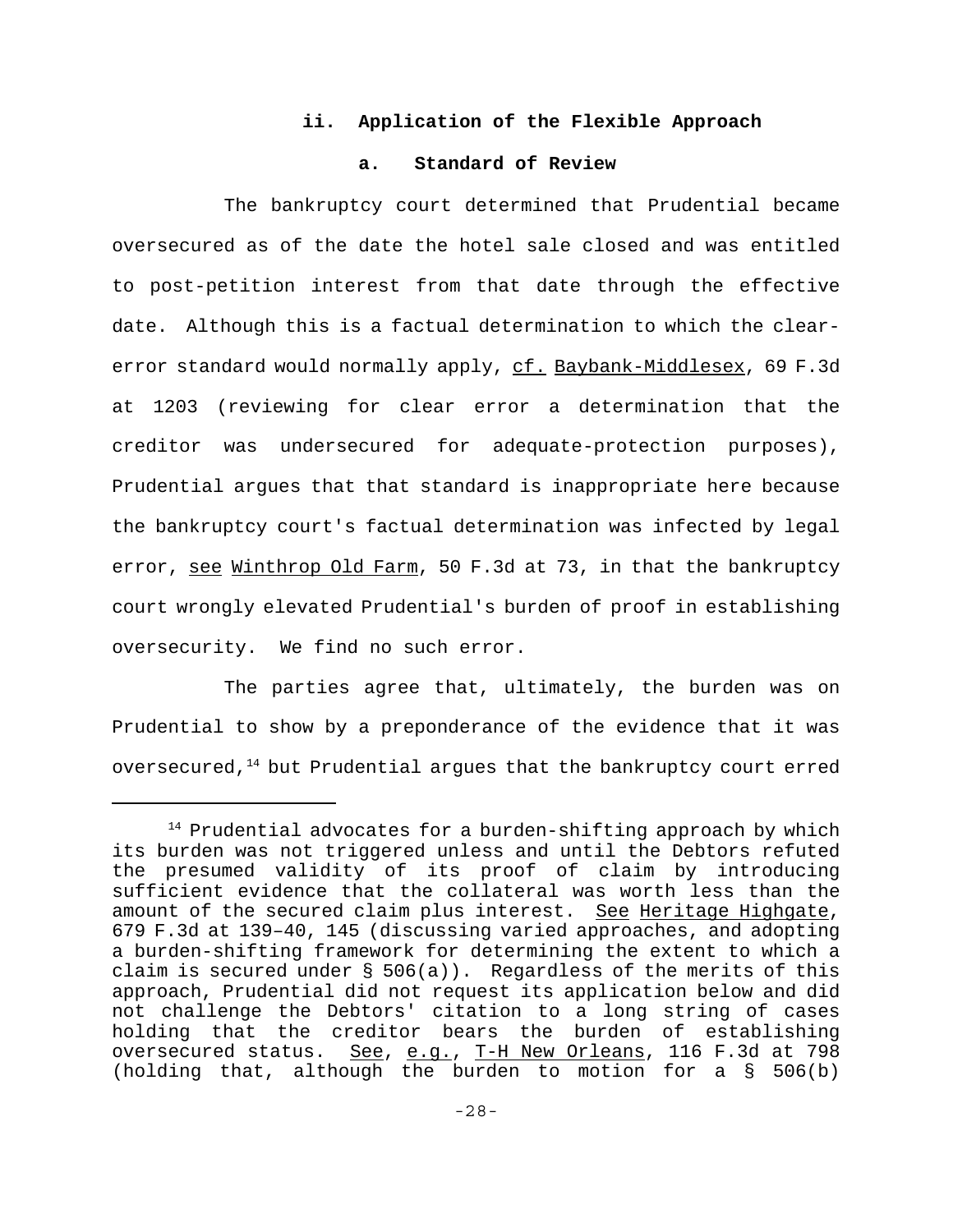in holding it to a much higher standard. In ruling that the sale closing date was the appropriate time to fix Prudential's oversecured status, the bankruptcy court stated that, "[o]n that date, it was unequivocally established and beyond dispute that Prudential was an oversecured creditor." SW Hotel Venture, 460 B.R. at 32. We do not agree with Prudential that this passage means that the bankruptcy court replaced the preponderance standard with a newly created "unequivocal and beyond dispute" standard. The bankruptcy court correctly recited the preponderance standard three separate times in its comprehensive § 506(b) ruling. We read the "beyond dispute" language as a comment on the certainty of the oversecurity finding, and see absolutely nothing in the bankruptcy court's reasoning or conclusions to suggest that it was applying anything other than the correct standard. Because the bankruptcy

determination lies with whichever party contends that there is a dispute about entitlement to post-petition interest, "[t]he creditor . . . bears the ultimate burden to prove by a preponderance of evidence its entitlement to postpetition interest, that is, that its claim was oversecured, to what extent, and for what period of time"). The Debtors can hardly be faulted for purportedly failing to make a showing that no binding precedent required that they make and that they were never asked to make.

In addition, Prudential apparently failed to submit copies of the relevant documentation (the note, mortgage, and CLA) along with its proof of claim, despite the proof-of-claim form's specific instructions to do so and contrary to the requirements of Bankruptcy Rule 3001. Therefore, even if the burden-shifting approach had applied, it is highly questionable whether Prudential was entitled to the presumed validity that attaches to a "proof of claim executed and filed in accordance with [Rule 3001]," Fed. R. Bankr. P. 3001(f).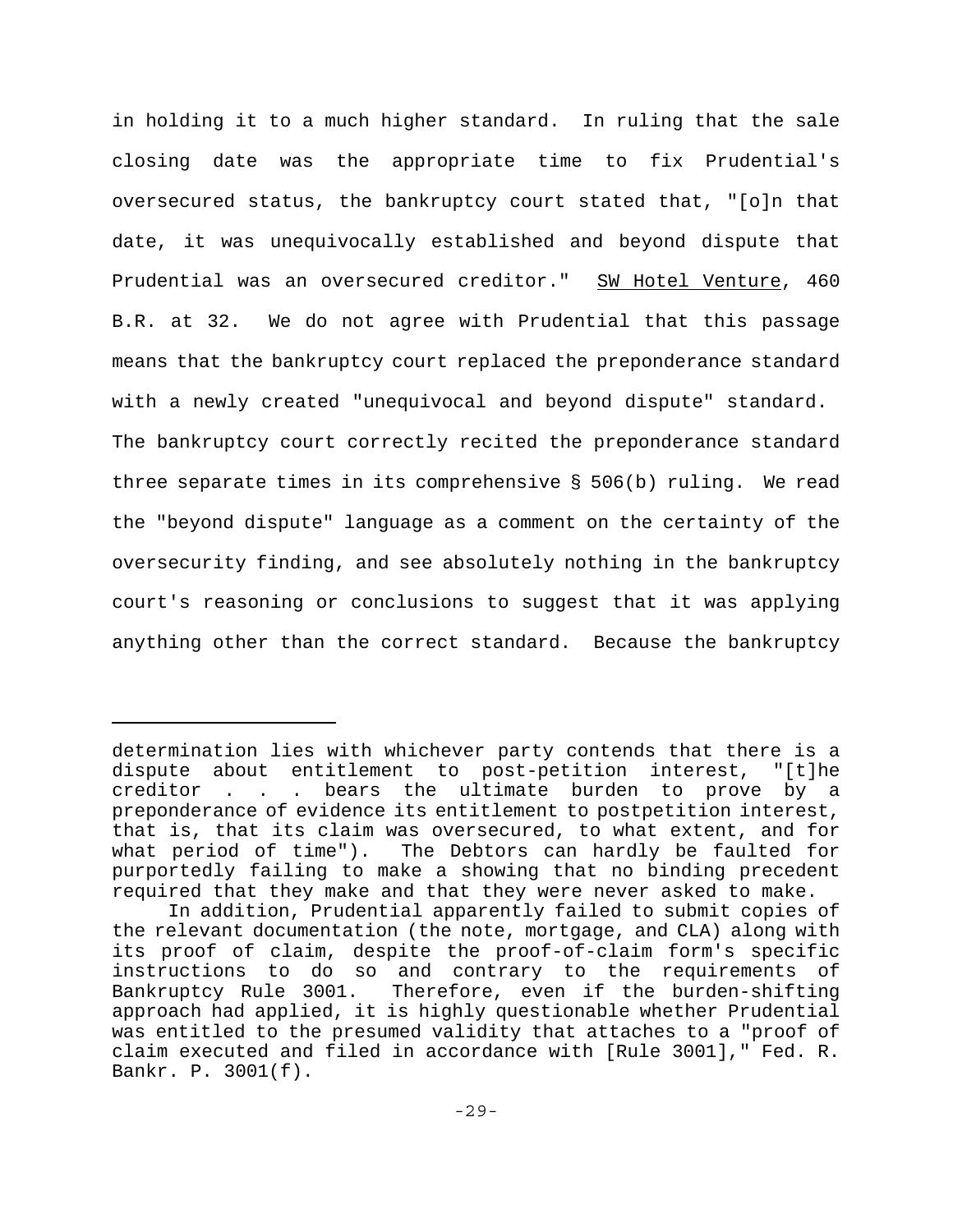court's analysis was not infected by legal error, the clear-error standard applies.

## **b. Measuring Date**

The bankruptcy court considered several possible measuring dates (the petition date, the date of the lift-stay decision, the date SW Boston signed the hotel P&S and filed its motion for approval of the sale, the date the court approved the sale motion, the hotel sale date, and the date of the confirmation hearing), and determined that the sale closing date was the earliest that Prudential had established oversecured status.<sup>15</sup>

As for the petition date, the court noted that Prudential had submitted no evidence that it was oversecured at that time, and that it instead relied on the Debtors' schedules of assets, which indicated that the value of Prudential's collateral, in the aggregate, was substantially more than its total pre-petition claim. As Prudential points out, these schedules were completed under penalty of perjury. But, as the Debtors point out, the schedules also specifically indicated that the listed values were book values that may not reflect the fair market value of the

<sup>&</sup>lt;sup>15</sup> The bankruptcy court relied on stipulated values for the remaining condominiums and other collateral. These values are not disputed on appeal. The parties likewise stipulated to the method for calculating Prudential's claim, in light of the ongoing condominium sales and application of those proceeds to Prudential's claim. The only real factual dispute is with respect to the hotel's value over time, culminating in its final sale price of \$89.5 million.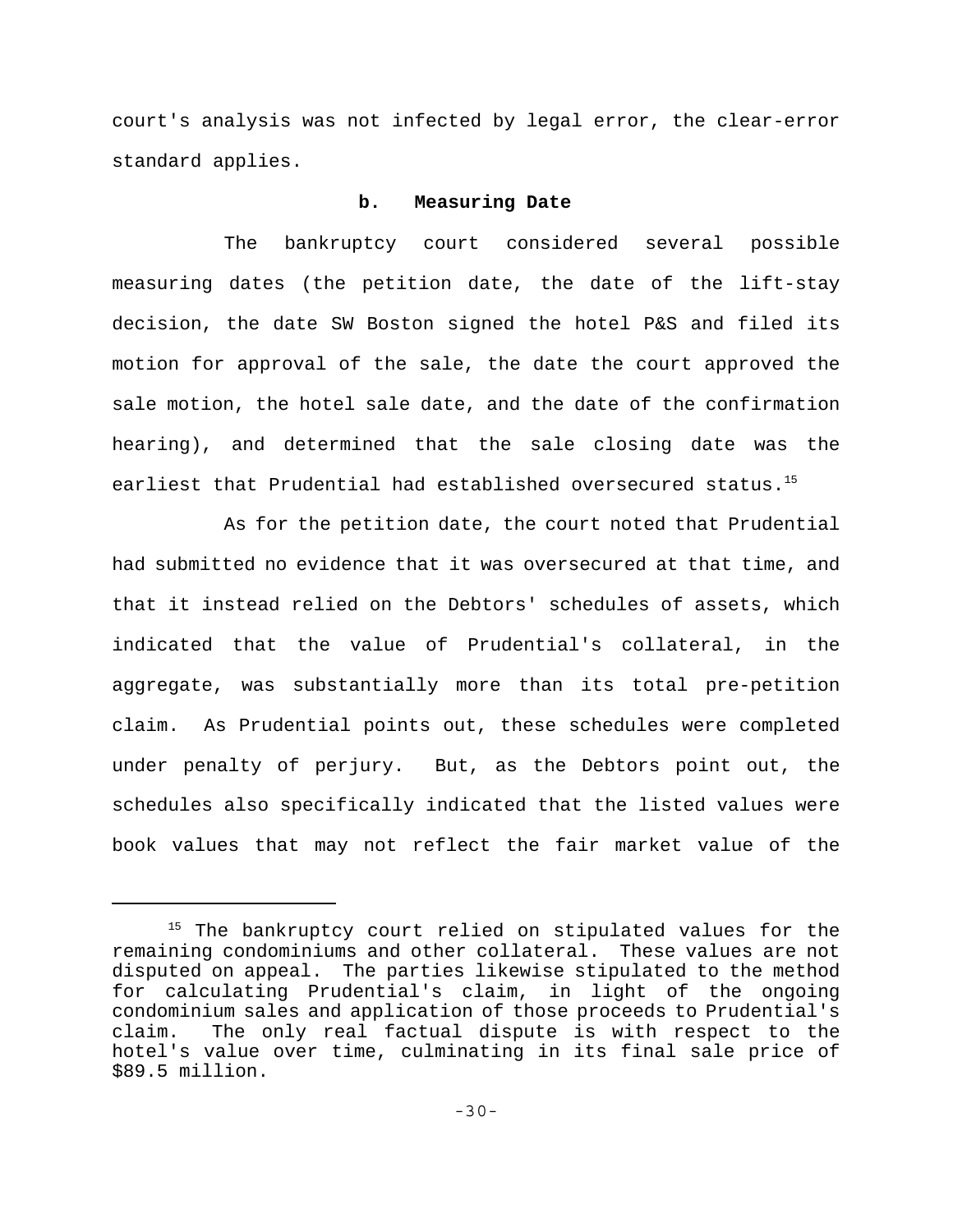Debtors' interest in the relevant property. See Lawson v. Ford Motor Co. (In re Roblin Indus., Inc.), 78 F.3d 30, 36 (2d Cir. 1996) ("[B]ook values are not ordinarily an accurate reflection of the market value of an asset."). The bankruptcy court did not rely on these values because they were not substantiated by any evidence. We perceive no error, clear or otherwise.

As for the lift-stay decision, the Debtors correctly note that the main issue there was whether the W was necessary to an effective reorganization. The Bankruptcy Code provides that the bankruptcy court "shall grant relief from the stay" of an act against property if:

(A) the debtor does not have an equity in such property; and

(B) such property is not necessary to an effective reorganization.

11 U.S.C. § 362(d)(2).<sup>16</sup> SW Boston conceded that it did not have equity in its assets alone, and the bankruptcy court rejected its argument that the combined collateral pledged by all of the Debtors

<sup>&</sup>lt;sup>16</sup> In its lift-stay motion, Prudential also moved for relief under § 362(d)(1) (granting relief from a stay "for cause, including the lack of adequate protection of an interest in property of such party in interest"), but appears to have abandoned that ground in its post-trial briefing. The bankruptcy court considered it anyway, and determined that Prudential had failed to show cause for relief because: (1) it produced no evidence that it was not adequately protected and failed to address it in its brief; (2) it had an equity cushion of \$19 million when its remaining claim was compared to the entire collateral package; (3) SW Boston was reducing the amount owed to Prudential through condominium sale proceeds; and (4) the value of its secured claim was not declining.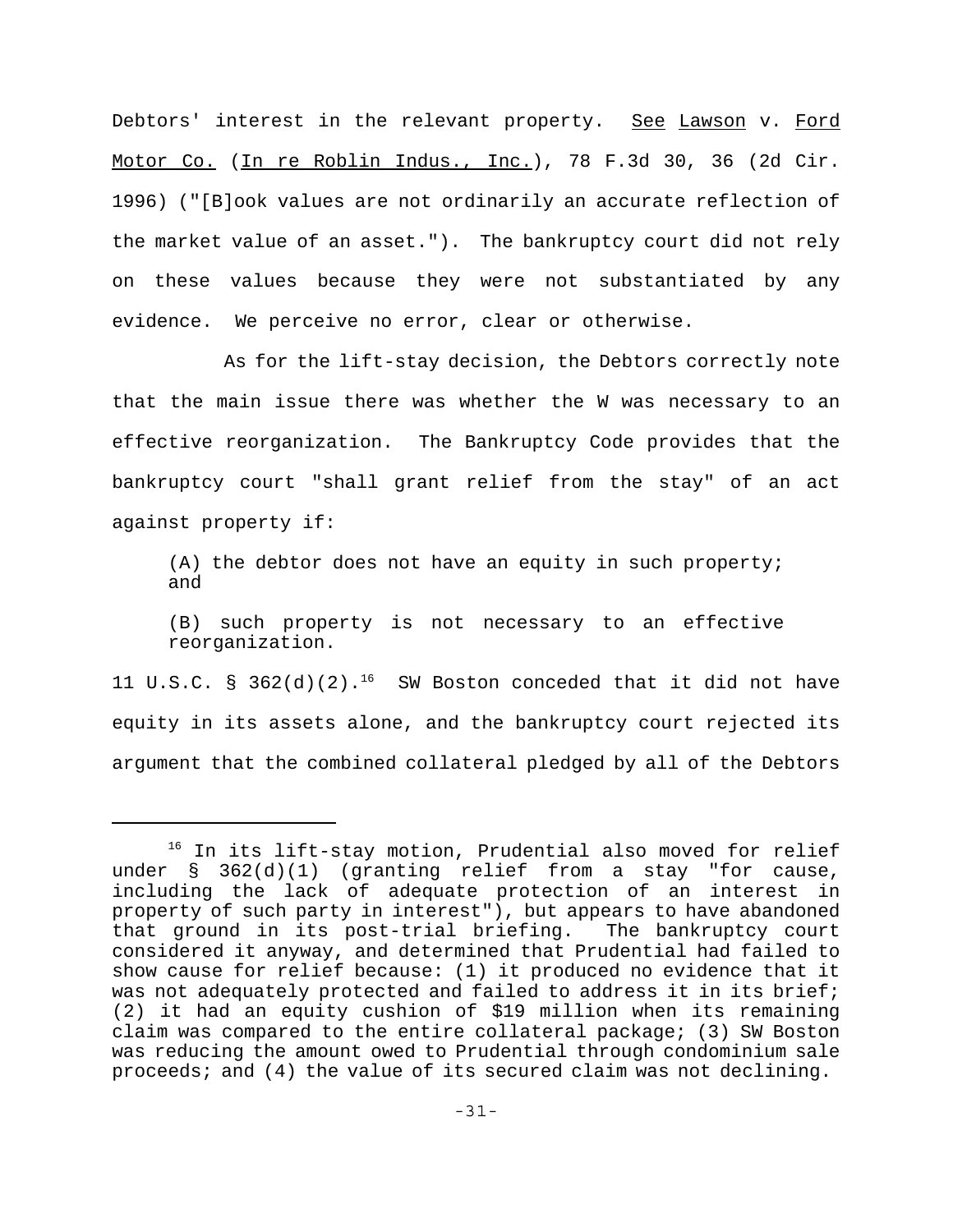should be considered in determining whether it had equity under § 362(d)(2)(A). See In re SW Bos. Hotel Venture LLC, 449 B.R. 156, 177–78 (Bankr. D. Mass. 2011) (discussing split of authority, determining that all liens, including the City's, should be compared only to the value of the property that was the subject of the creditor's lift-stay request, and noting that consideration of other collateral is relevant for other purposes, including § 362(d)(1) and (2)(B)). Thus, the primary question was whether an effective reorganization was in prospect and, if so, whether the W was necessary to that reorganization. See 11 U.S.C. § 362(d)(2)(B). After a detailed evaluation of each side's evidence and expert testimony, the court concluded that SW Boston was "making sufficient progress towards a realistic goal such that its efforts should be allowed to continue without the threat of foreclosure by Prudential." SW Bos. Hotel Venture, 449 B.R. at 182. It thus denied Prudential's motion for relief from the stay.

Pointing to the bankruptcy court's finding that, although Prudential was undersecured as to SW Boston alone, it was oversecured by approximately \$19 million when all of the Debtors' collateral was considered in the aggregate, Prudential argues that, under Baybank-Middlesex, the bankruptcy court's subsequent "dismiss[al]" or "disregard" of this earlier finding is "a practice not countenanced" in this circuit. Prudential misstates both the facts of the case and the relevant law.

-32-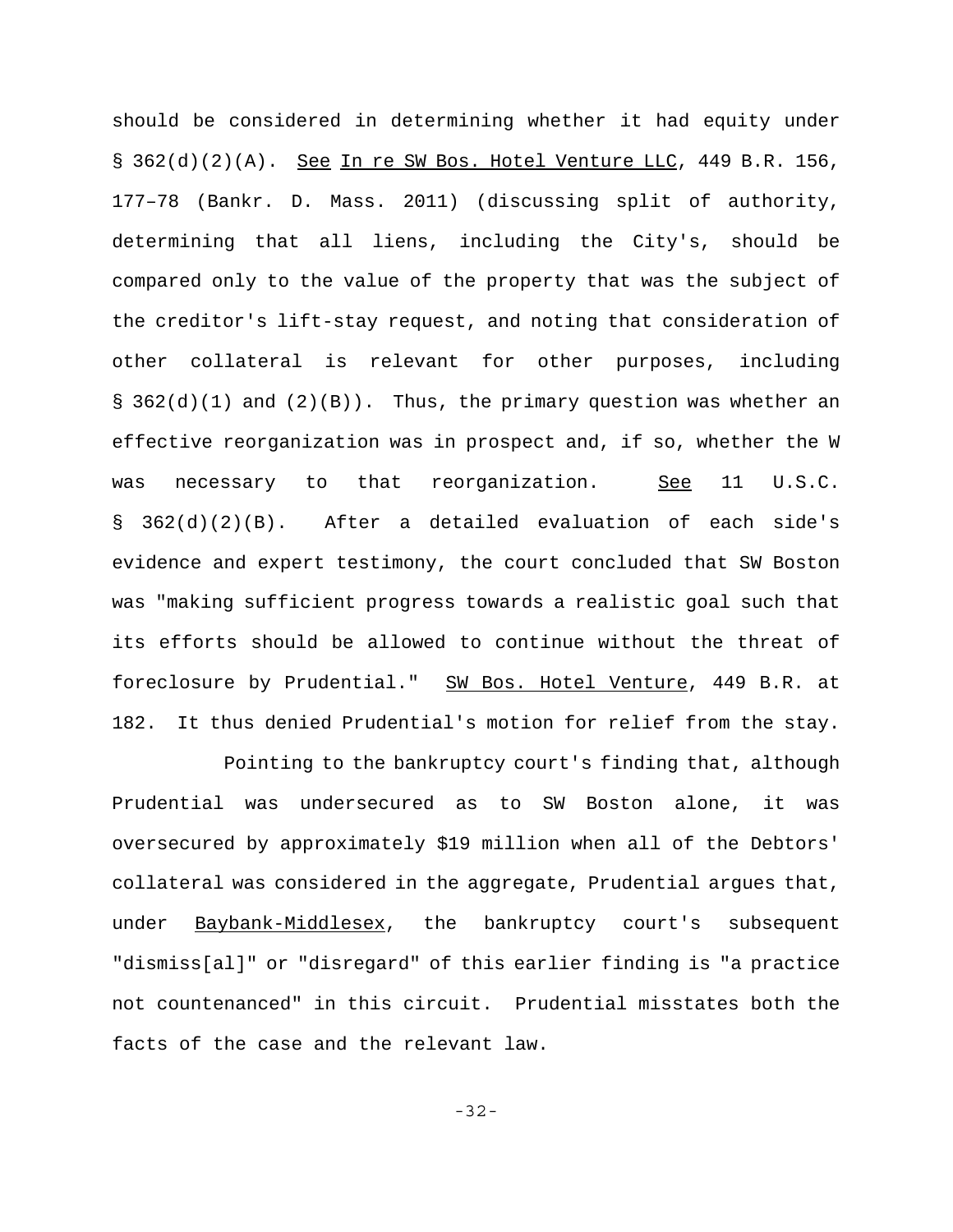First, the bankruptcy court did not dismiss or disregard its earlier findings; instead, it surveyed the entire lifespan of the case, incorporating subsequent developments into its analysis of the earlier valuation, and determined that Prudential had not met its burden of showing oversecurity for § 506(b) purposes at any time before the sale date. The bankruptcy court did not simply ignore its earlier valuation; it explicitly considered its earlier valuation and explained in detail why that valuation did not control. And, as we will discuss below, that determination was not clearly erroneous.

Second, while Baybank-Middlesex noted that a valuation made at an adequate-protection hearing was not dicta, as the valuation was a factual finding that constituted a "logical step in making an adequate protection determination," 69 F.3d at 1203, it plainly does not require an earlier valuation for one purpose to be binding for some other purpose. Nor would such a requirement square with the statutory directive that collateral's value "shall be determined in light of the purpose of the valuation and of the proposed disposition or use of such property." 11 U.S.C. § 506(a). We have not expressly ruled on the question, but other courts have generally held that a valuation at one point in the proceedings has no binding effect on valuations performed at other points and for

-33-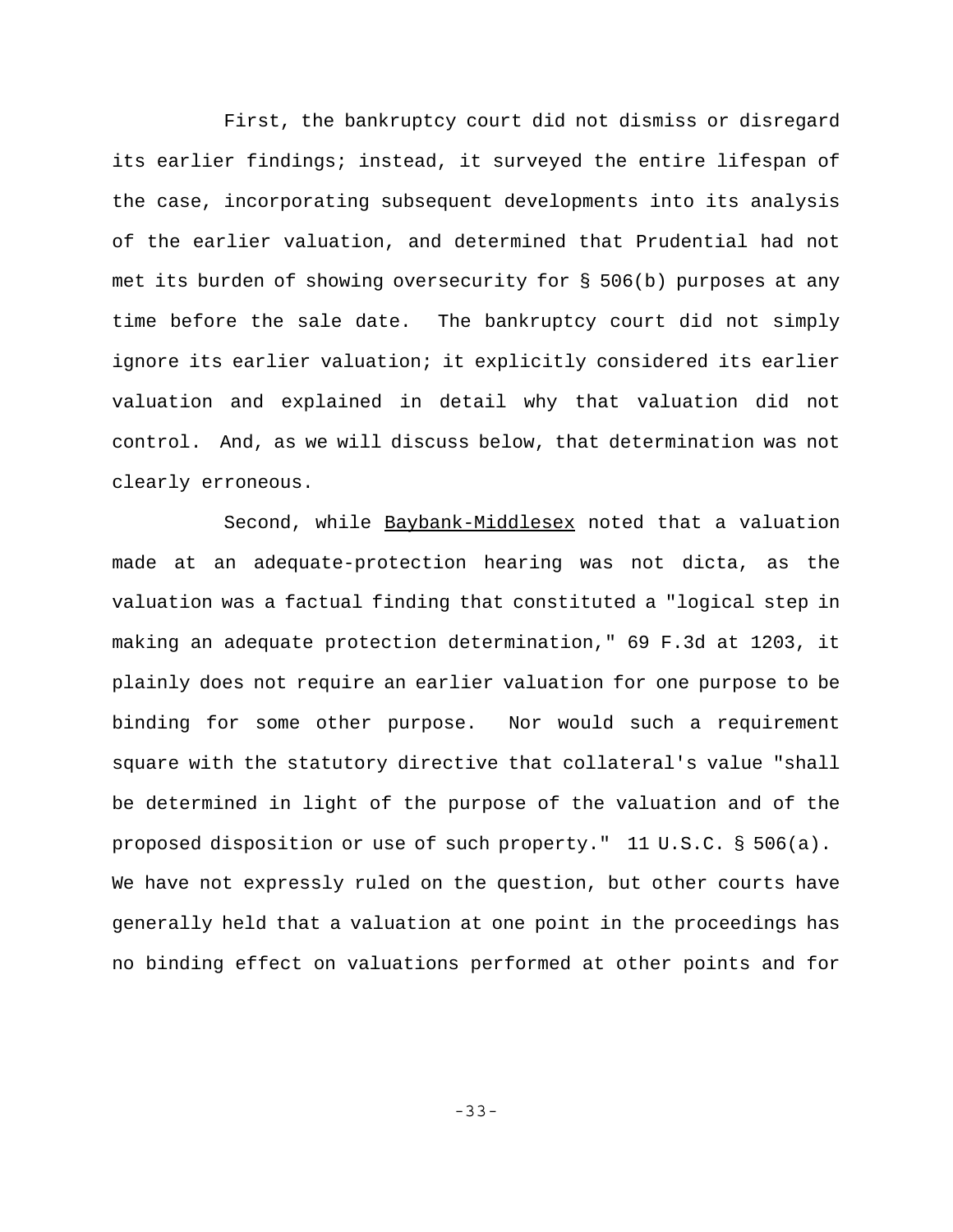other purposes.<sup>17</sup> See, e.g., Norwest Bank Worthington v. Ahlers (In re Ahlers), 794 F.2d 388, 398 (8th Cir. 1986) ("An initial valuation for adequate protection purposes is not res judicata for purposes of determining the value of the collateral, and thus the allowed secured claims of the creditors, under a reorganization plan."), rev'd on other grounds, 485 U.S. 197 (1988); 4 Collier on Bankruptcy ¶ 506.03[7][g] (Alan N. Resnick & Henry J. Sommer, eds., 16th ed.) ("The need to look to the purpose of the valuation appears to have achieved virtually universal acceptance. Hence, courts generally agree that a valuation determination in one context will not have res judicata or collateral estoppel effect with respect to a different valuation hearing in a different context within the same case."). We now hold, as have other courts, that a valuation made for one purpose at one point in a bankruptcy proceeding has no binding effect on valuations performed for other purposes at other points in the proceeding.

Prudential next argues that the sale price is the best evidence of the hotel's value, and that that price necessarily established that it was oversecured throughout the bankruptcy proceedings. Courts have routinely held that "so long as the sale

<sup>&</sup>lt;sup>17</sup> In Baybank-Middlesex, we indicated agreement with that proposition, but were not presented with the issue because the creditor "might have argued, but did not, that even a valid finding as to collateral value made at an adequate protection hearing has no res judicata effect when valuations are to be made for other purposes at later proceedings." 69 F.3d at 1203 n.5.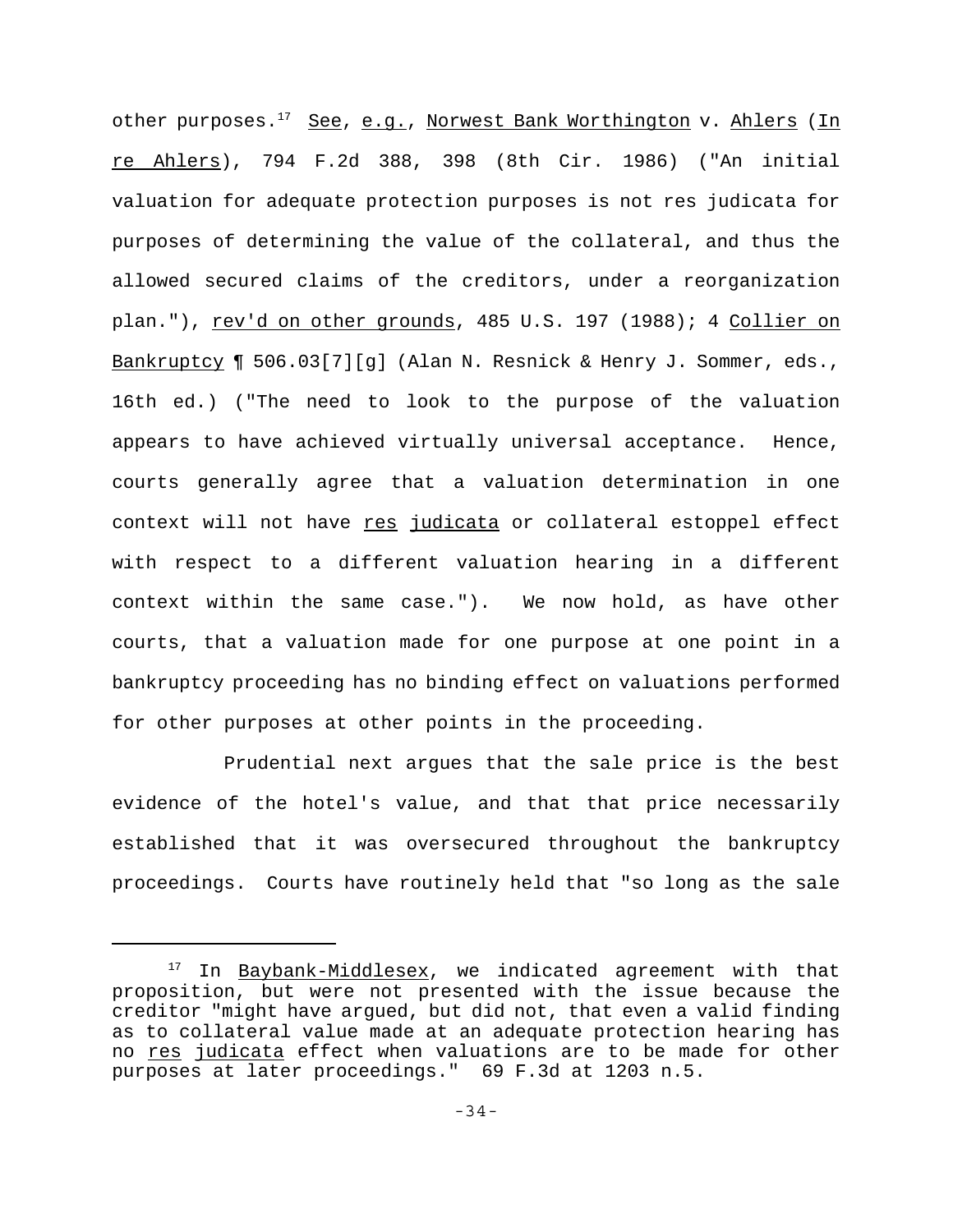price is fair and is the result of an arm's-length transaction, courts should use the sale price, not some earlier hypothetical valuation, to determine whether a creditor is oversecured and thus entitled to postpetition interest under § 506(b)." Dobbins, 35 F.3d at 870; see also Takisaki v. Alpine Grp., Inc. (In re Alpine Grp., Inc.), 151 B.R. 931, 935-36 (B.A.P. 9th Cir. 1993). We have no quibble with the proposition that an arm's-length sale generally provides better evidence of value at a given time than does an appraisal of its value at that same time. But that does not mean that a sale price at one time necessarily establishes the collateral's value at some other time. Where the value of collateral is changing, a one-size-fits-all valuation poorly reflects that reality.

Here, the bankruptcy court did note that the price obtained at the arm's-length sale provided the best indicator of the hotel's value, and it acknowledged that the price (\$89.5 million) strongly suggested that the appraised values relied upon at the lift-stay hearing (\$55 million and \$65.6 million) were conservative, supporting Prudential's argument that it was oversecured at least as of the appraisal dates. However, the bankruptcy court went on to note that several contingencies "could have derailed the sale," even after it granted the hotel sale motion (about two weeks before the actual sale). It held that it was only when the last improvements were completed, all outstanding

-35-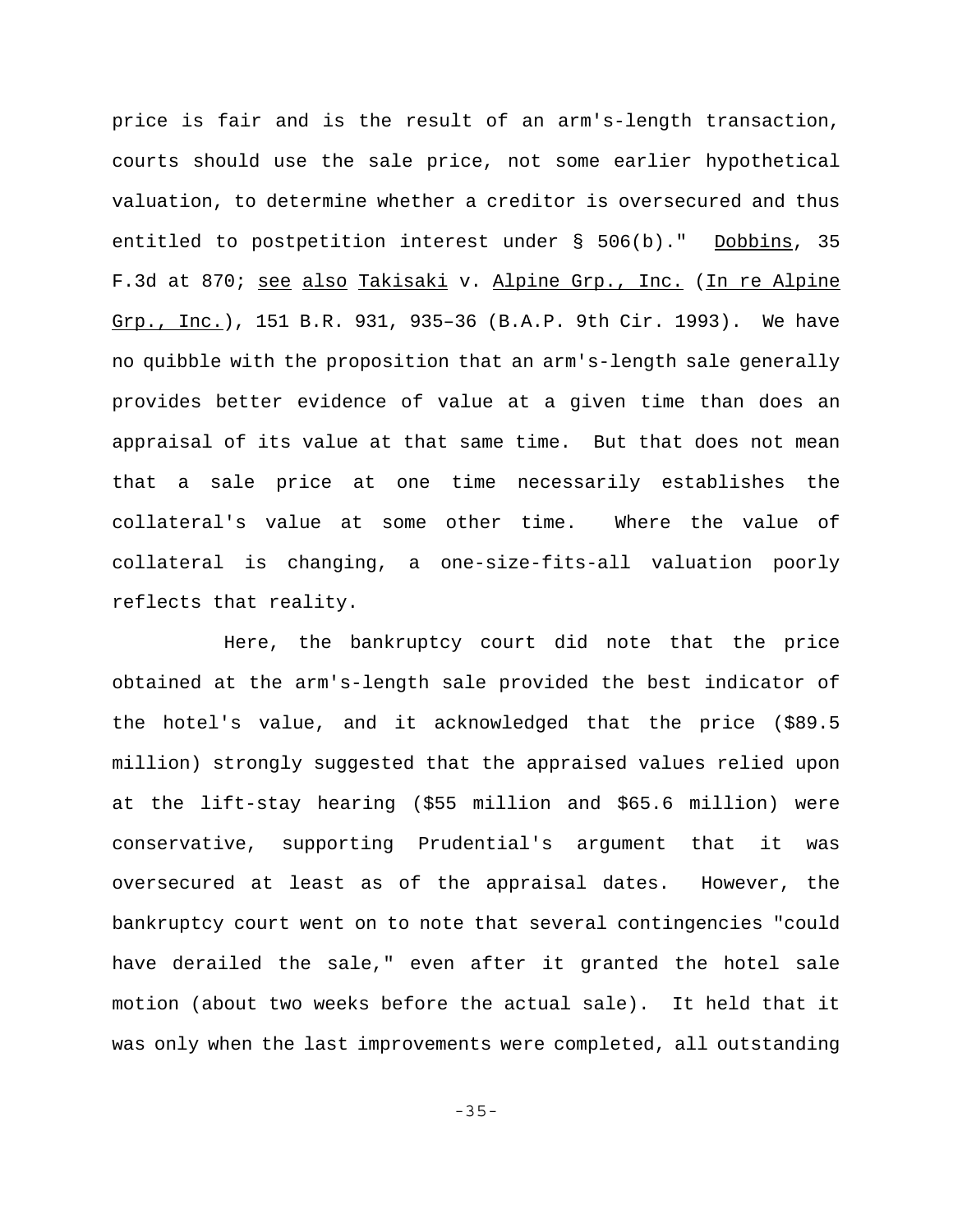contingencies were resolved (including resolving issues with the Starwood contract, a contingency that Prudential itself described as "an essential element to the success of the [W]"), and the sale actually closed that the sale price accurately reflected its value. The court thus found that Prudential had not shown that it was oversecured as of the date SW Boston signed the hotel P&S or the date the court approved the sale motion.<sup>18</sup> It seems plausible that Prudential's declining claim and the hotel's increasing value may have crossed paths at some point before the hotel closing date, but Prudential did not meet its burden to establish when that crossover may have occurred. On this record, we cannot say that the bankruptcy court clearly erred in determining when Prudential became oversecured.

The BAP held that the bankruptcy court erred in not applying the sale price to the entirety of the bankruptcy proceeding based on its view of the reasoning in Urban Communicators, 379 B.R. at 243–44. We are unpersuaded that the reasoning in Urban Communicators leads to the outcome Prudential seeks. There, the secured creditor loaned funds to the debtors for the purchase of radio wave spectrum licenses. During a subsequent bankruptcy, the Federal Communications Commission cancelled the

<sup>&</sup>lt;sup>18</sup> Having found that Prudential was oversecured as of the sale date, and in light of the parties' agreement that Prudential was oversecured as of the confirmation date, the bankruptcy court did not separately consider using the confirmation date as the measuring date.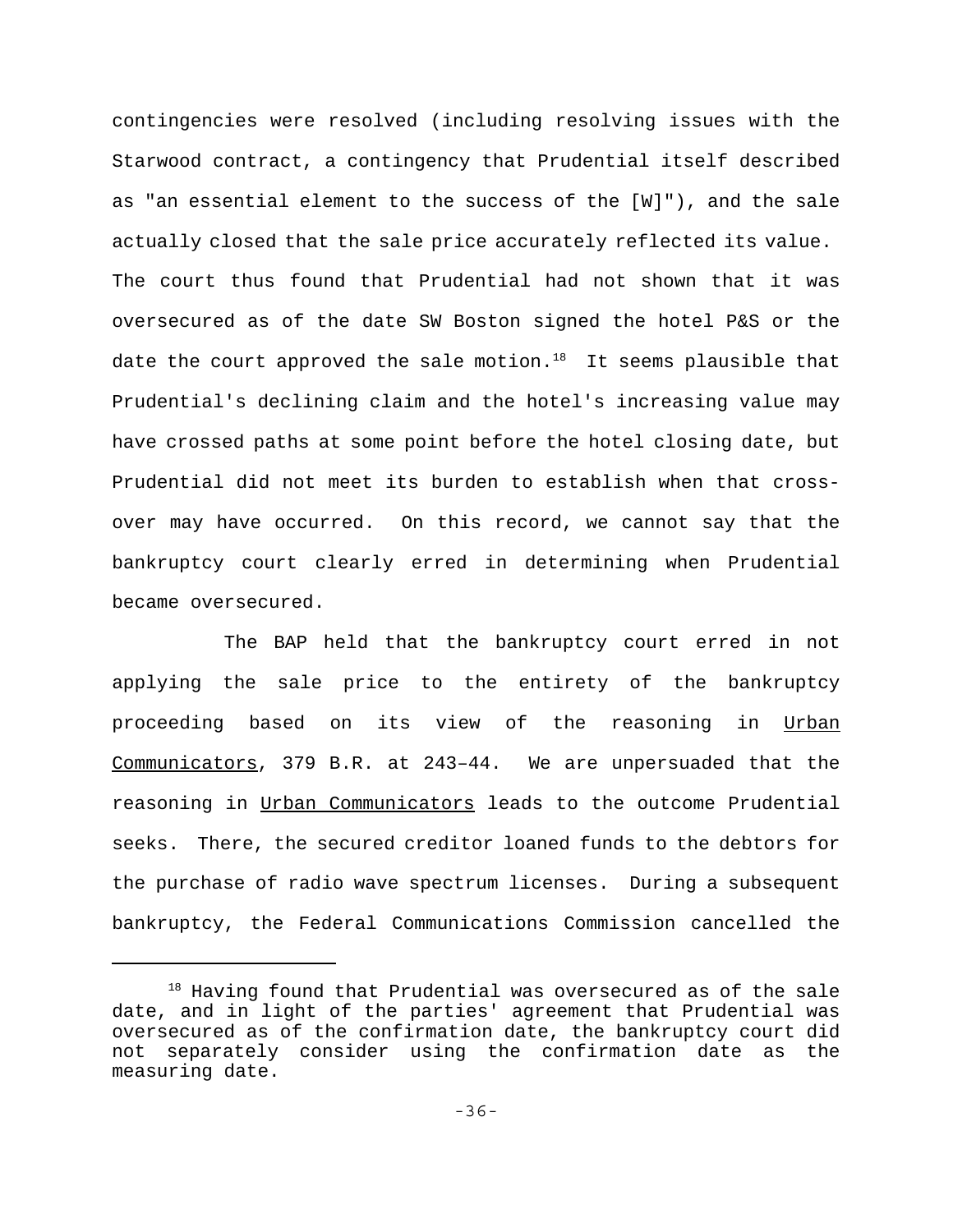debtors' licenses -- unlawfully so, as litigation between the FCC and a different license-holder would later make clear. Id. at 238. After the FCC "effectively und[id] its cancellation or attempted cancellation" of the debtors' licenses, id. at 239, the debtors sold them, with the sale price establishing that the creditor was oversecured, id. at 239–240. However, the debtors argued that, at least during the five-year cancellation period, the collateral package was worth significantly less and the creditor was undersecured. Id. at 204-41. The court disagreed, noting that, in addition to the licenses themselves, the creditor's lien attached to proceeds from the sale of the licenses, the debtors' litigation rights against the FCC, and capital stock of the debtors' subsidiaries. Id. at 244. The court determined that the sale price actually did reflect the collateral's earlier value, as the debtors had "maintained litigation rights against the FCC for this wrongful cancellation, whose value is now apparent." Id. Thus, even though it may have been uncertain for a time whether the licenses could eventually be sold and the proceeds turned over to the creditor, subsequent events made clear that the collateral package -- including litigation rights -- always was sufficient to render the creditor oversecured. This is plainly distinguishable from the situation here, where the actual value of the hotel increased over time. To the extent that one can read Urban Communicators to hold that a sale price automatically and always

-37-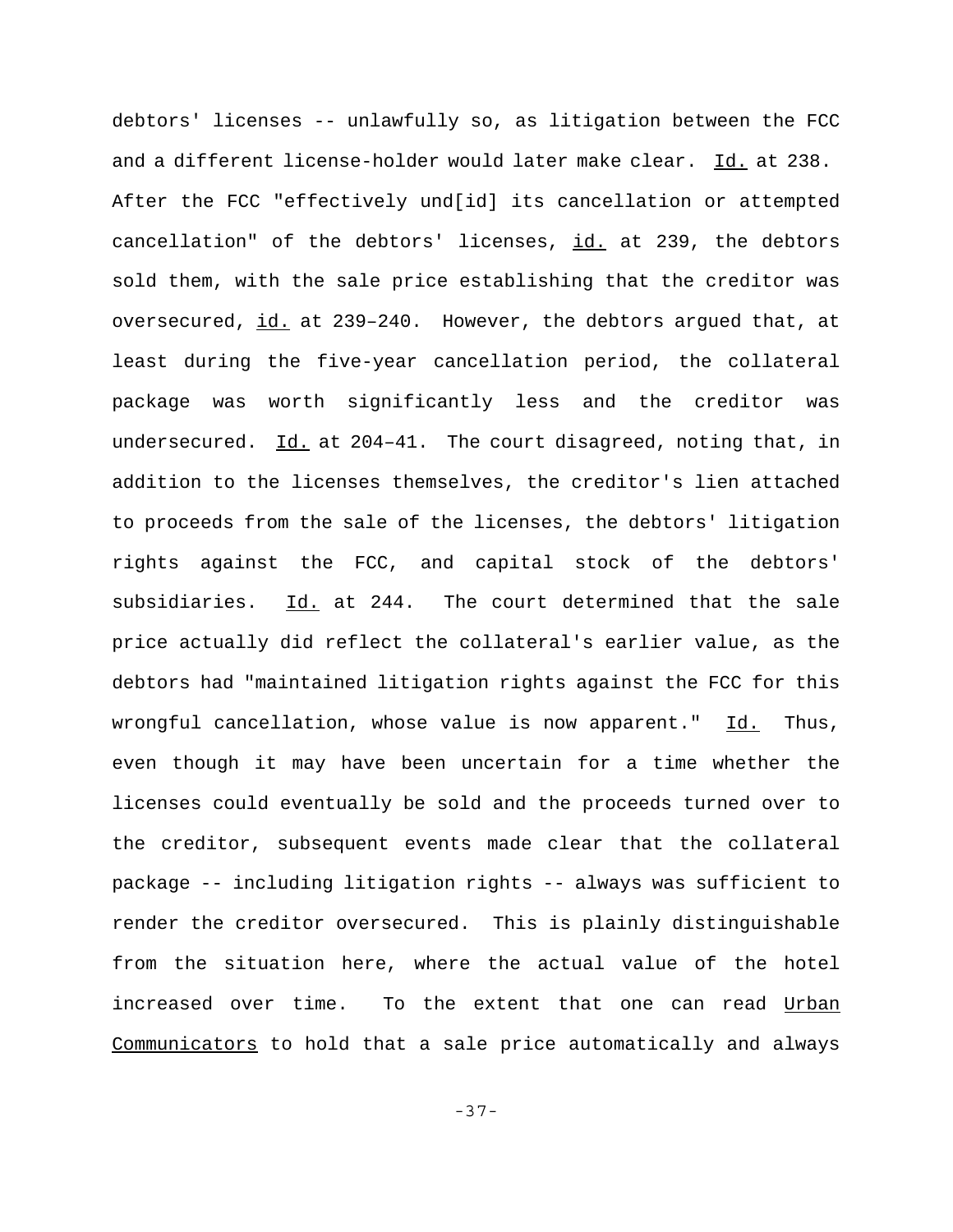relates back to the petition date regardless of intervening events -- and we doubt very much that it can be so read, see id. at 243 (noting that, even under the flexible approach, courts should generally use the sale price as "the best available evidence of collateral value except where the circumstances dictate a different approach") (emphasis added) -- we disagree with it.

In addition, in rejecting the bankruptcy court's factual determination, the BAP utterly ignored both the relevant clearerror standard and the bankruptcy court's reliance on the improvements and contingencies that, in its estimation, rendered the eventual sale price a poor indicator of earlier value.

# **2. Computation of Interest**

Having established that the bankruptcy court did not clearly err in determining when Prudential's post-petition interest began to accrue, we now turn to two questions regarding how that interest accrued: at what rate, and whether the interest is simple or compound.

Section 506(b) does not specify how to compute postpetition interest. The Supreme Court, construing § 506(b), has held that the phrase "provided for under the agreement or State statute under which such claim arose" modifies only "reasonable fees, costs, or charges," and not "interest on such claim." United States v. Ron Pair Enters., Inc., 489 U.S. 235, 241 (1989). Thus, the statutory language does not dictate that bankruptcy courts look

-38-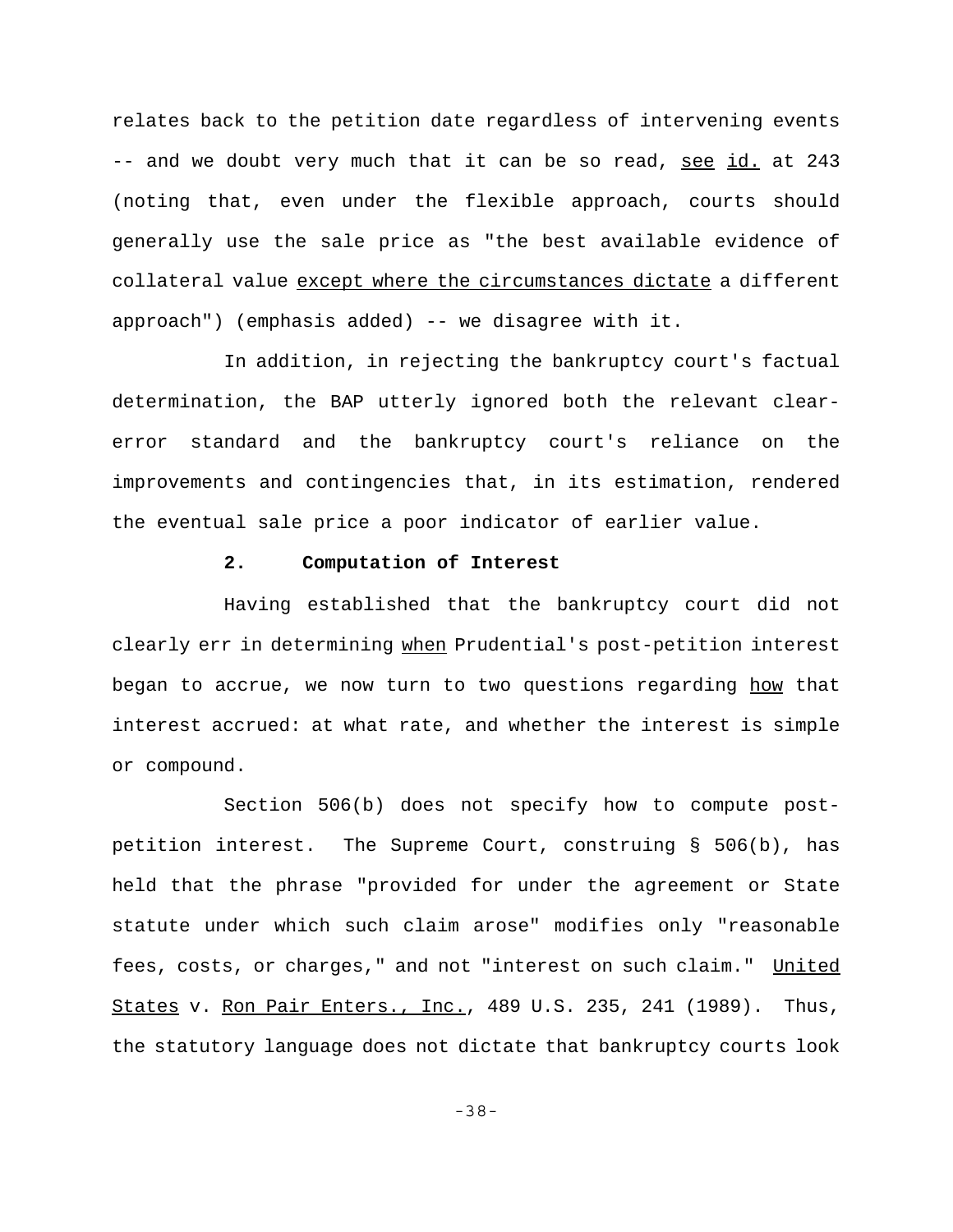to the applicable contract provisions, if any, when computing postpetition interest. However, courts are largely in agreement that, although the "appropriate rate of pendency interest is . . . within the limited discretion of the court," Key Bank Nat'l Ass'n v. Milham (In re Milham), 141 F.3d 420, 423 (2d Cir. 1998), where the parties have contractually agreed to interest terms, those terms should presumptively apply so long as they are enforceable under state law and equitable considerations do not dictate otherwise, see, e.g., Gen. Electric Capital Corp. v. Future Media Prods. Inc., 536 F.3d 969, 974 (9th Cir. 2008) (adopting the rule "adopted by the majority of federal courts" that the "bankruptcy court should apply a presumption of allowability for the contracted for default rate, provided that the rate is not unenforceable under applicable nonbankruptcy law") (internal quotation marks omitted); In re Terry Ltd. P'ship, 27 F.3d 241, 243 (7th Cir. 1994) ("What emerges from the post-Ron Pair decisions is a presumption in favor of the contract rate subject to rebuttal based upon equitable considerations."); 4 Collier on Bankruptcy 1 506.04[2][b] (stating that interest, including allowance of contractual default rate and compounding, should be determined by reference to applicable nonbankruptcy law). As the General Electric Capital court noted, enforcing the contract is consistent with the general premise that "creditors' entitlements in bankruptcy arise in the first instance from the underlying substantive law creating the debtor's

-39-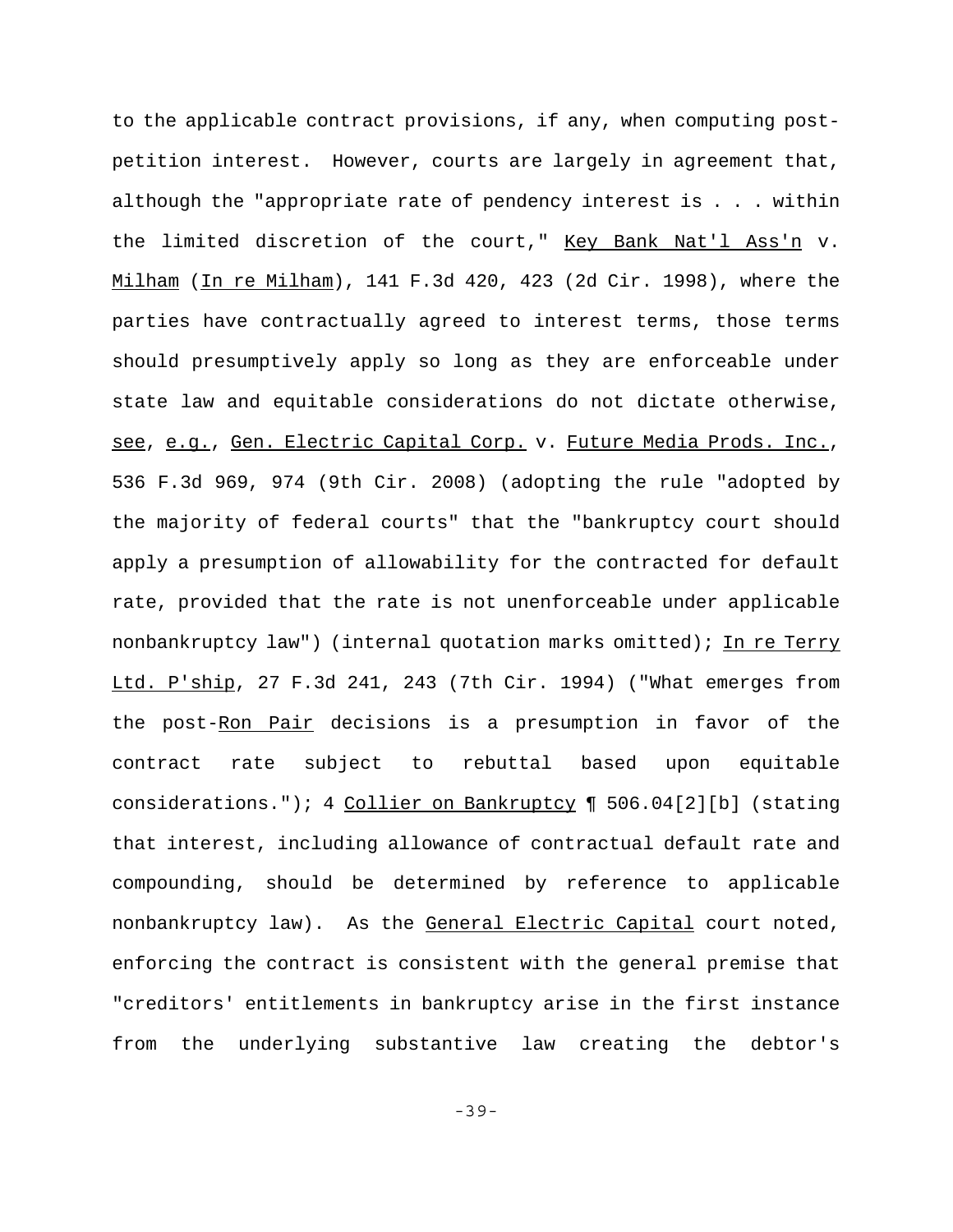obligation, subject to any qualifying or contrary provisions of the Bankruptcy Code." 536 F.3d at 973 (alteration omitted) (quoting Travelers Cas. & Sur. Co. of Am. v. Pac. Gas & Electric Co., 549 U.S. 443, 450 (2007)) (internal quotation marks omitted); see also In re Lapiana, 909 F.2d 221, 223 (7th Cir. 1990) ("[B]ankruptcy, despite its equity pedigree, is a procedure for enforcing pre-bankruptcy entitlements under specified terms and conditions rather than a flight of redistributive fancy . . . . ").

# **i. Interest Rate**

The bankruptcy court and the BAP both held that Prudential was entitled to interest at 14.5%, the default rate specified in the  $CLA.^{19}$  There is no dispute that SW Boston defaulted under the terms of the CLA. However, the Debtors argue that the bankruptcy court erred by considering the enforceability of the default rate only under federal law, when what was required was a two-step analysis, first focusing on its enforceability under Massachusetts law<sup>20</sup> before turning to federal law. While the above

 $19$  Section 2.3.3 of the CLA provides: "In the event that, and for so long as, any Event of Default shall have occurred and be continuing, the outstanding principal balance of the Loan and, to the extent permitted by applicable Legal Requirements, overdue interest in respect of the Loan, shall accrue interest at the Default Rate . . . . " The Default Rate is defined as "a rate per annum equal to the lesser of (i) the maximum rate permitted by applicable law, or (ii) five percent (5%) above the Applicable Interest Rate." The Applicable Interest Rate, in turn, is defined as "9.50% per annum, compounding monthly."

 $20$  The parties agree that the contract is governed by Massachusetts law.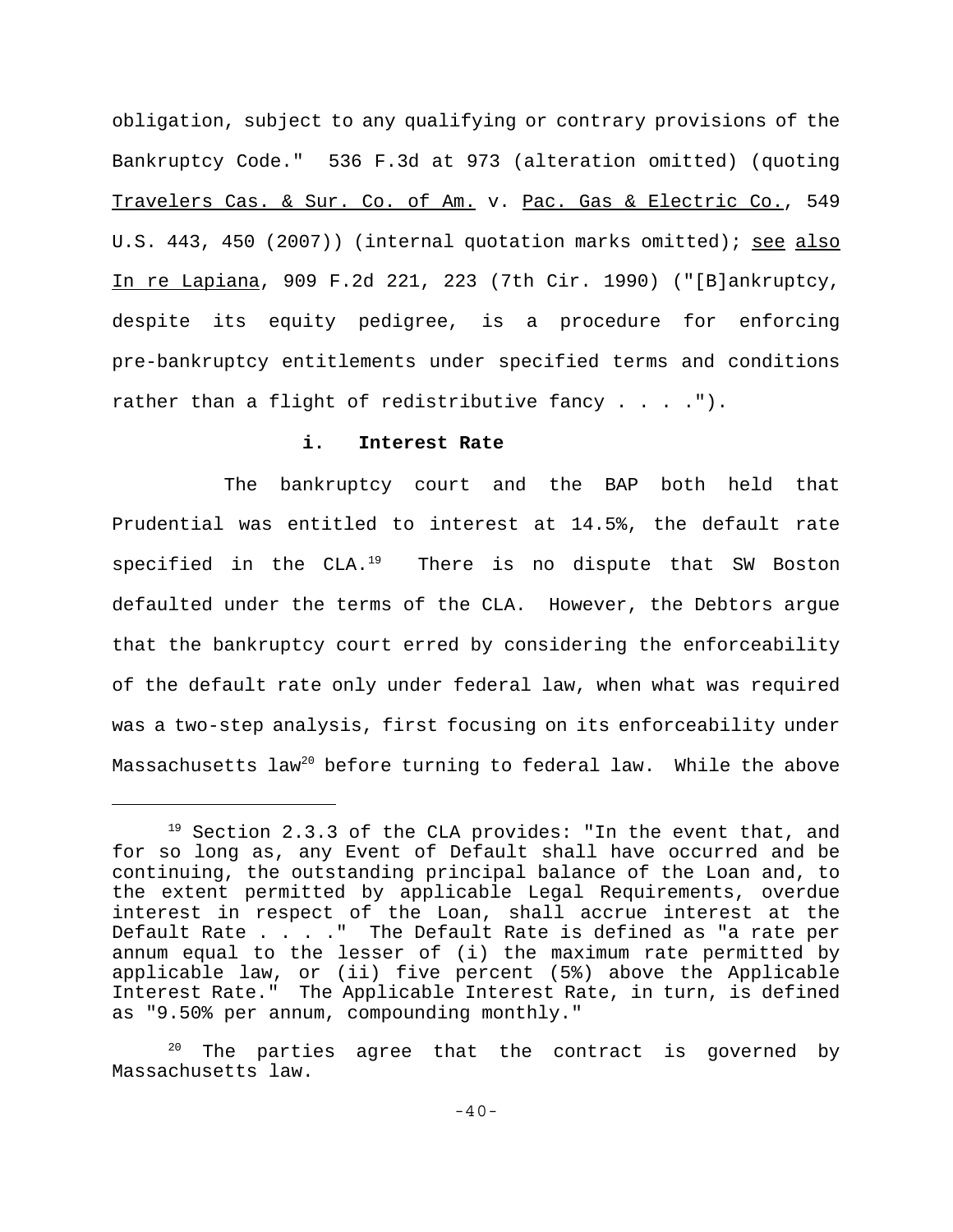analysis suggests that, in all cases, the presumption in favor of applying a contractual interest provision can be rebutted by showing that is unenforceable under state law, we need not reach that issue today. Here, the CLA's default interest provision directs the court's inquiry to Massachusetts law, as the rate is limited to the lesser of the default rate or the "maximum rate permitted by applicable law." However, we do not believe that the Debtors have shown that the default rate exceeds that threshold.

Under Massachusetts law, the court must determine whether the default interest provision constitutes allowable liquidated damages or an unenforceable penalty. See OneUnited Bank v. Charles St. African Methodist Episcopal Church of Bos., 501 B.R. 1, 10 (D. Mass. 2013). The party challenging a liquidated damages provision bears the burden of showing that it constitutes an unenforceable penalty, and all reasonable doubts are resolved in favor of enforcement. See NPS, LLC v. Minihane, 886 N.E.2d 670, 673 (Mass. 2008). A liquidated damages provision will be enforced provided, "first, that at the time of contracting the actual damages flowing from a breach were difficult to ascertain; and second, that the sum agreed on as liquidated damages represents a reasonable forecast of damages expected to occur in the event of a breach." Id. (internal quotation marks omitted). It was the Debtors' "burden to show that the amount of liquidated damages [was] unreasonably and grossly disproportionate to the real damages from a breach or

-41-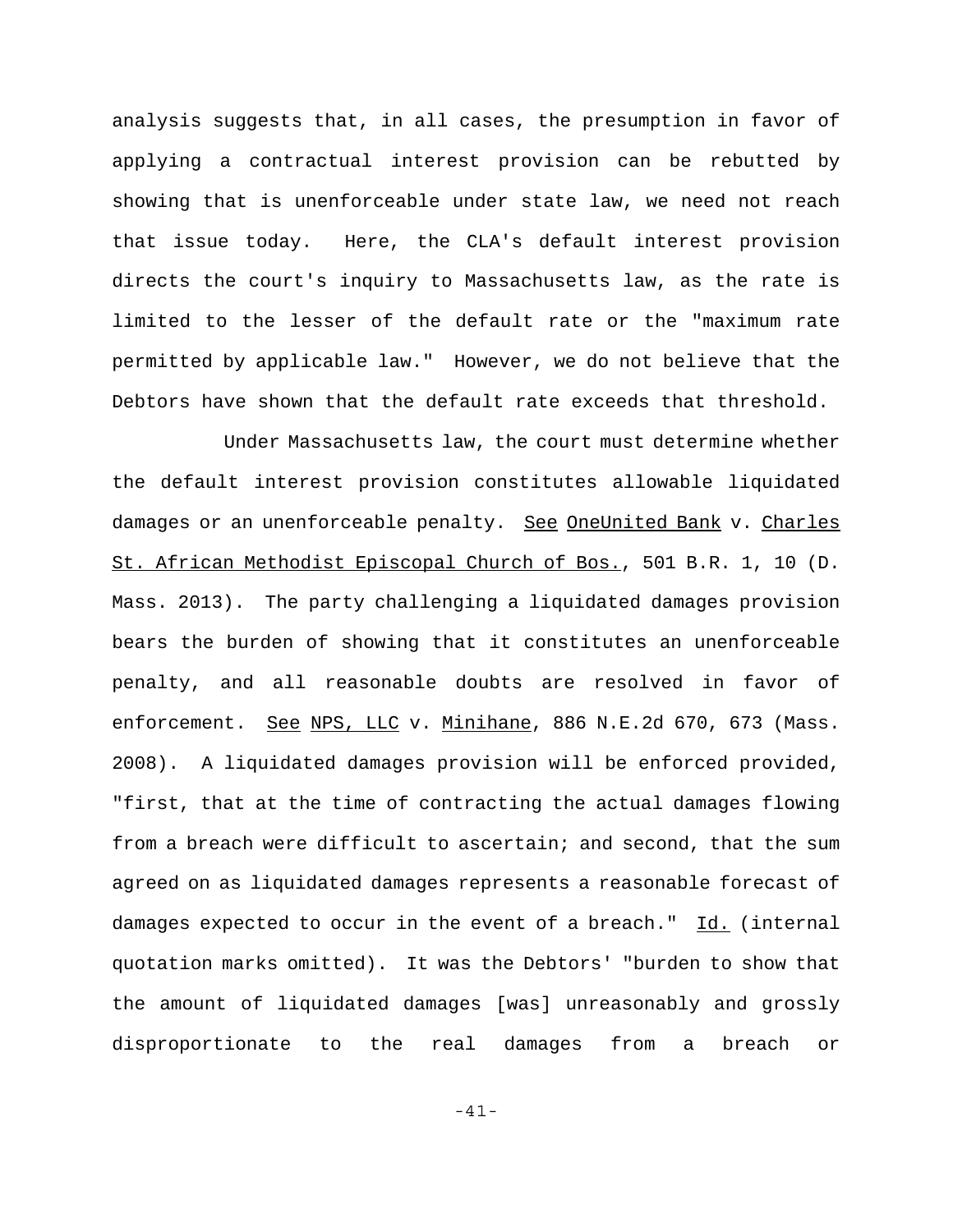unconscionably excessive." Id. at 421 (internal quotation marks omitted).

Here, the Debtors established only that Joanna Mulford, a Vice President of Prudential, did not personally engage in any analysis of Prudential's anticipated damages in the event of a breach, nor was she aware of whether anyone else had done so. If the burden had been on Prudential to establish the enforceability of default interest, perhaps this analysis would come out differently. As it is, however, this partial admission does not discharge the Debtors' burden to show that the default rate was not reasonably related to anticipated damages and, in fact, was so grossly disproportionate to anticipated damages or otherwise unconscionable as to be unenforceable under Massachusetts law.

We also find no error in the bankruptcy court's analysis under federal equitable principles. After discussing and applying factors that bankruptcy courts have used in balancing the equities, see In re Gen. Growth Props., Inc., No. 09-11977, 2011 WL 2974305, at \*4 (Bankr. S.D.N.Y. July 20, 2011) (setting out four-factor test); In re Jack Kline Co., 440 B.R. 712, 745-46 (Bankr. S.D. Tex. 2010) (setting out seven-factor test, plus additional catch-all factor), the court determined that application of the default rate would not be inequitable. Specifically, the court noted that: (1) other creditors would not be harmed because the plan contemplated payment of all creditors in full; (2) although Prudential was quite

-42-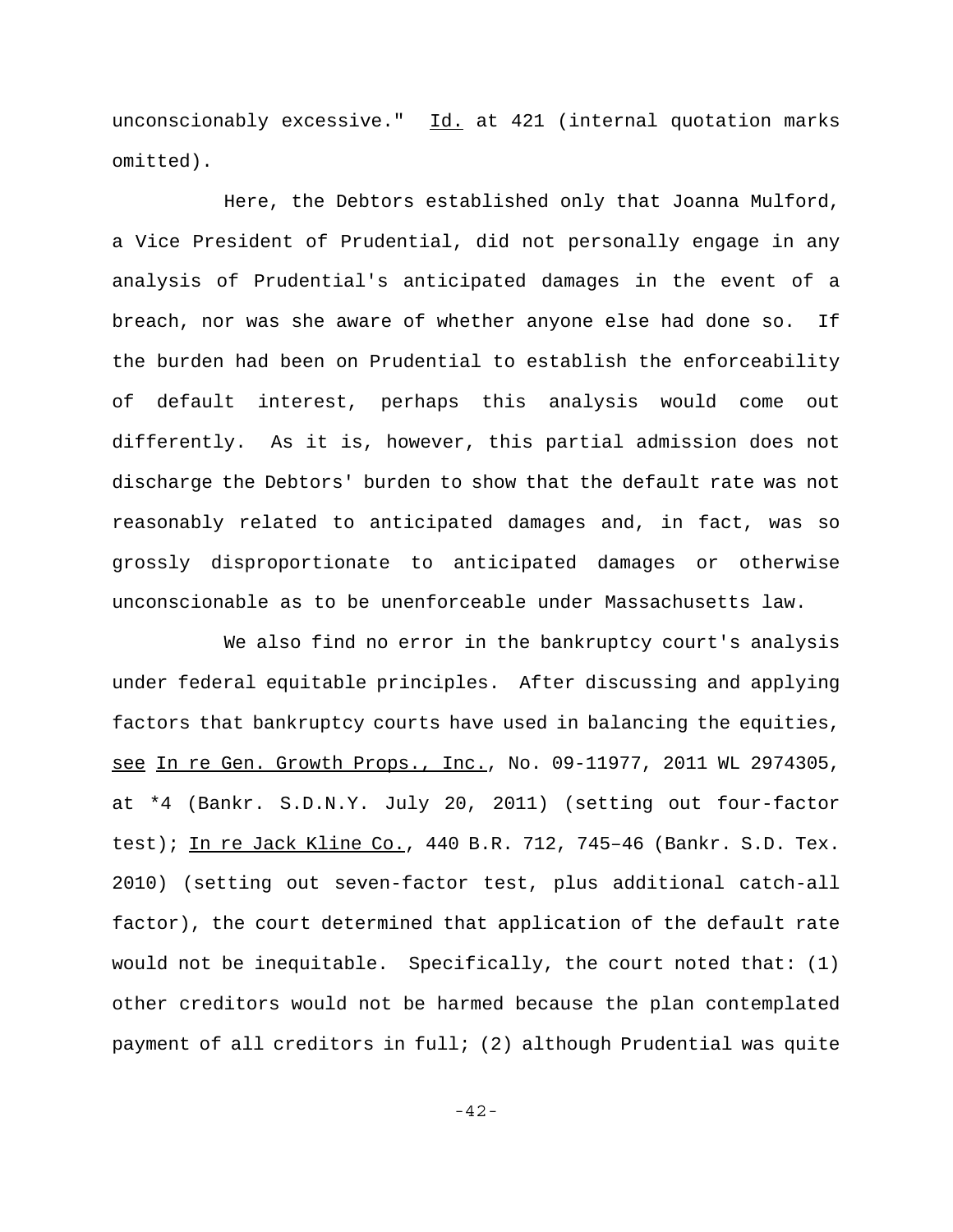litigious, "raising multiple objections to virtually every motion made by the Debtors," SW Hotel Venture, 460 B.R. at 36, its conduct did not rise to the level of obstruction of the bankruptcy process or other misconduct; (3) the Debtors did not rebut Prudential's evidence that the CLA's default rate was consistent with default rates of similar loans in the market, including where Prudential was either the lender or the borrower; and (4) courts have approved larger spreads between base and default interest rates. We find no error in the bankruptcy court's conclusion that the Debtors had failed to rebut the presumption in favor of enforcing the contractual provision. $21$ 

<sup>&</sup>lt;sup>21</sup> The Debtors also submit that, under  $\S$  506(b), default interest is actually a "fee" or "charge" (to which the "reasonable" modifier does apply) rather than interest (to which it does not). They have some support for this characterization. See In re AE Hotel Venture, 321 B.R. 209, 215 (Bankr. N.D. Ill. 2005) (treating default interest as a charge because, "[g]enerally speaking, interest compensates for the delay in receiving money owed: the loss of the time value of money. [The creditor] arrived at the interest rate it believed would compensate for that loss in the Note: a rate of 9.72%. That being so, the difference between the original rate and the  $14.72$ % default rate  $-$ - a difference of  $5$ %  $-$ could not have been meant to perform the usual function of interest. The time value of [the creditor's] money, after all, did not magically increase by 5% once [the debtor] defaulted.") (citations and internal quotation marks omitted); Fischer Enters., Inc. v. Geremia (In re Kalian), 178 B.R. 308, 313–14 (Bankr. D.R.I. 1995) ("Labeling a contract term an interest provision does not make it so. If, though labeled interest, it exacts a penalty or sets liquidated damages in an impermissible manner, it will not be enforced. Moreover, if the term is really a 'charge,' § 506(b) requires that it be reasonable. The parties may not insulate it from scrutiny by affixing the 'interest' label.") (footnotes omitted). But see Hepner v. PWP Golden Eagle Tree, LLC (In re K & J Props., Inc.), 338 B.R. 450, 458 (Bankr. D. Colo. 2005) ("The [AE Hotel Venture] court maintains that pre-default interest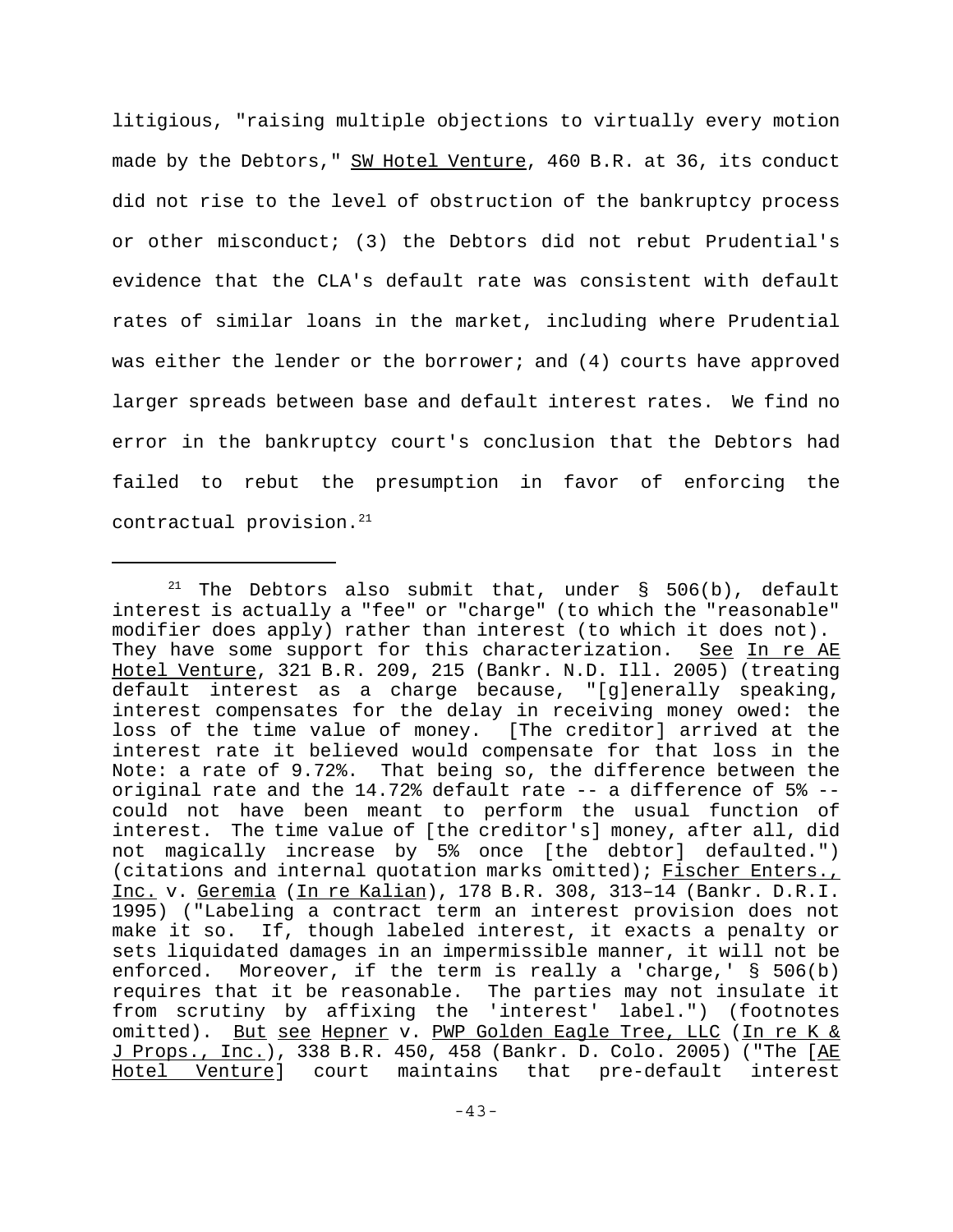### **ii. Compound Versus Simple Interest**

Prudential argues that it is entitled to accrue postpetition interest at the default rate, compounding monthly. The bankruptcy court held that it was not entitled to compound interest, and the BAP reversed.

As noted above, the CLA defines "Applicable Interest Rate" as "9.50% per annum, compounding monthly," and the "Default Rate" as "a rate per annum equal to the lesser of (i) the maximum rate permitted by applicable law, or (ii) five percent (5%) above the Applicable Interest Rate." The bankruptcy court, however, erroneously stated that the CLA "does not provide for compound interest either at the default rate or the non-default rate of interest." Noting that compound interest is disfavored by Massachusetts law absent an express agreement to the contrary, see, e.g., Inhabitants of Tisbury v. Vineyard Haven Water Co., 79 N.E. 256, 257 (Mass. 1906), the court ruled that Prudential was not entitled to compound interest.

compensates for the time value of money, but post-default interest does not; it represents some other 'charge,' and thus, must be reasonable under section 506(b). This is a distinction without a difference. Pre and post-default interest rates are simply matters of pricing. The money costs more if not repaid when agreed. Had Congress wished to distinguish between the treatment of pre and post-default interest by section 506(b), it could easily enough have said so."). We need not answer the question, because, even if the reasonableness limitation applies, for largely the same reasons enunciated in the equity analysis, we see no reason to dislodge the bankruptcy court's finding that the default interest rate was not unreasonable.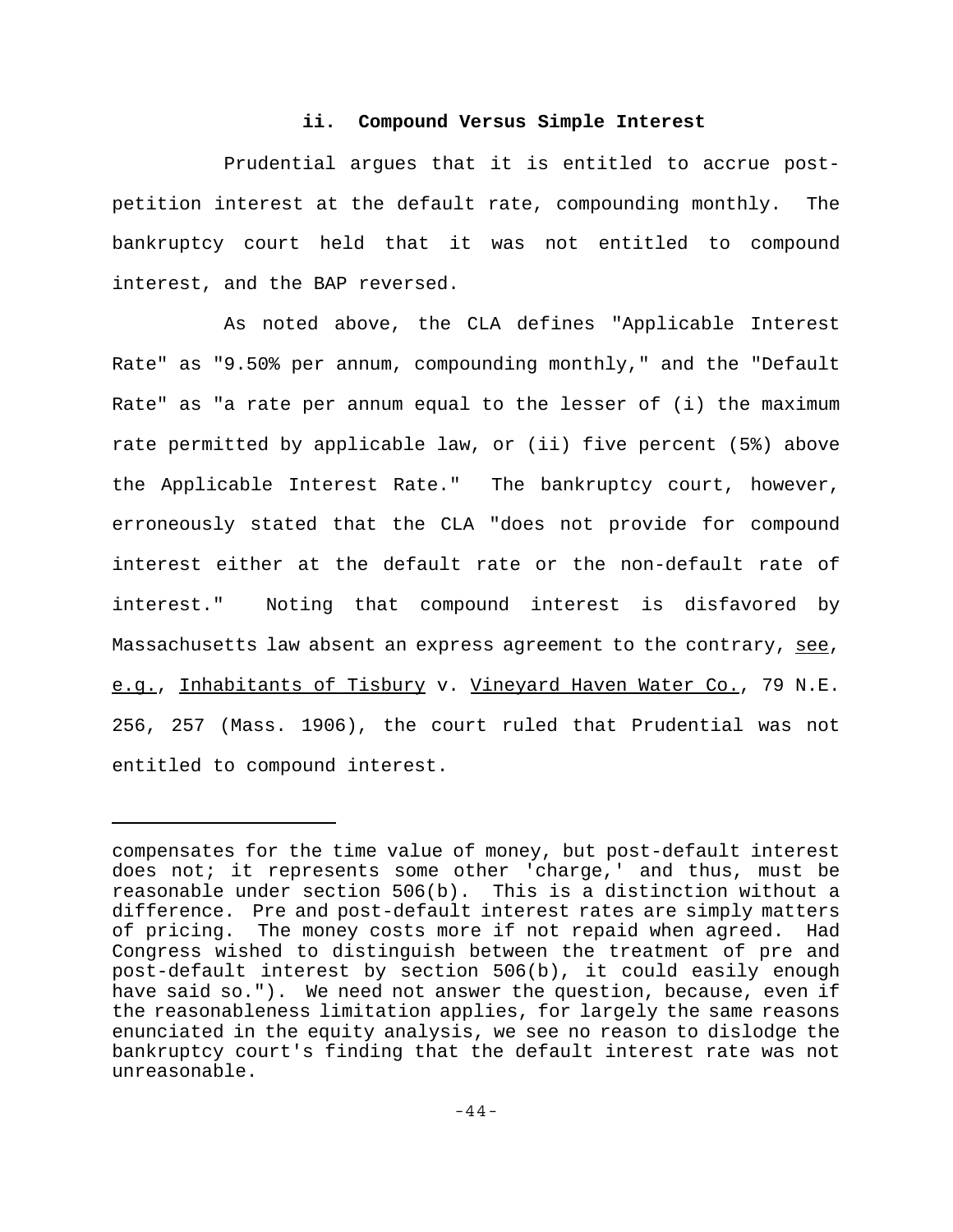Recognizing that the above-quoted provision does expressly call for monthly compounding of interest, the Debtors seek to introduce ambiguity by pointing to other provisions of the contract that appear to imply that interest will be simple. We need not delve into the ambiguity question because we find that Prudential cannot claim entitlement to compounding where it - whether by inadvertence or in an attempt to sandbag the Debtors and mislead the bankruptcy court we cannot say -- did not seek compound interest until after the bankruptcy court granted it post-petition interest at the default rate running from the hotel sale date. In its brief, Prudential cited Section 1.1 of the CLA for the propositions that the Applicable Interest Rate "is defined to mean 9.50% per annum" -- with no mention of compounding -- and the Default Rate is defined to mean the applicable rate plus  $5\%$ .<sup>22</sup> See Berman v. B.C. Assocs., 219 F.3d 48, 50 (1st Cir. 2000) ("[T]he overwhelming majority of Massachusetts cases equate an interest rate 'per annum,' whether in a contract or a statute, with simple interest."). Prudential also presented, via Mulford's affidavit and testimony, its calculation of interest at the base and default rates, and referred simply to 9.5% versus 14.5% interest, again without mentioning compounding. As the BAP and the bankruptcy court noted, Mulford did not explain how she actually performed the

<sup>&</sup>lt;sup>22</sup> Prudential also used identical language in its objection to confirmation of the plan, filed just three days before the combined trial began.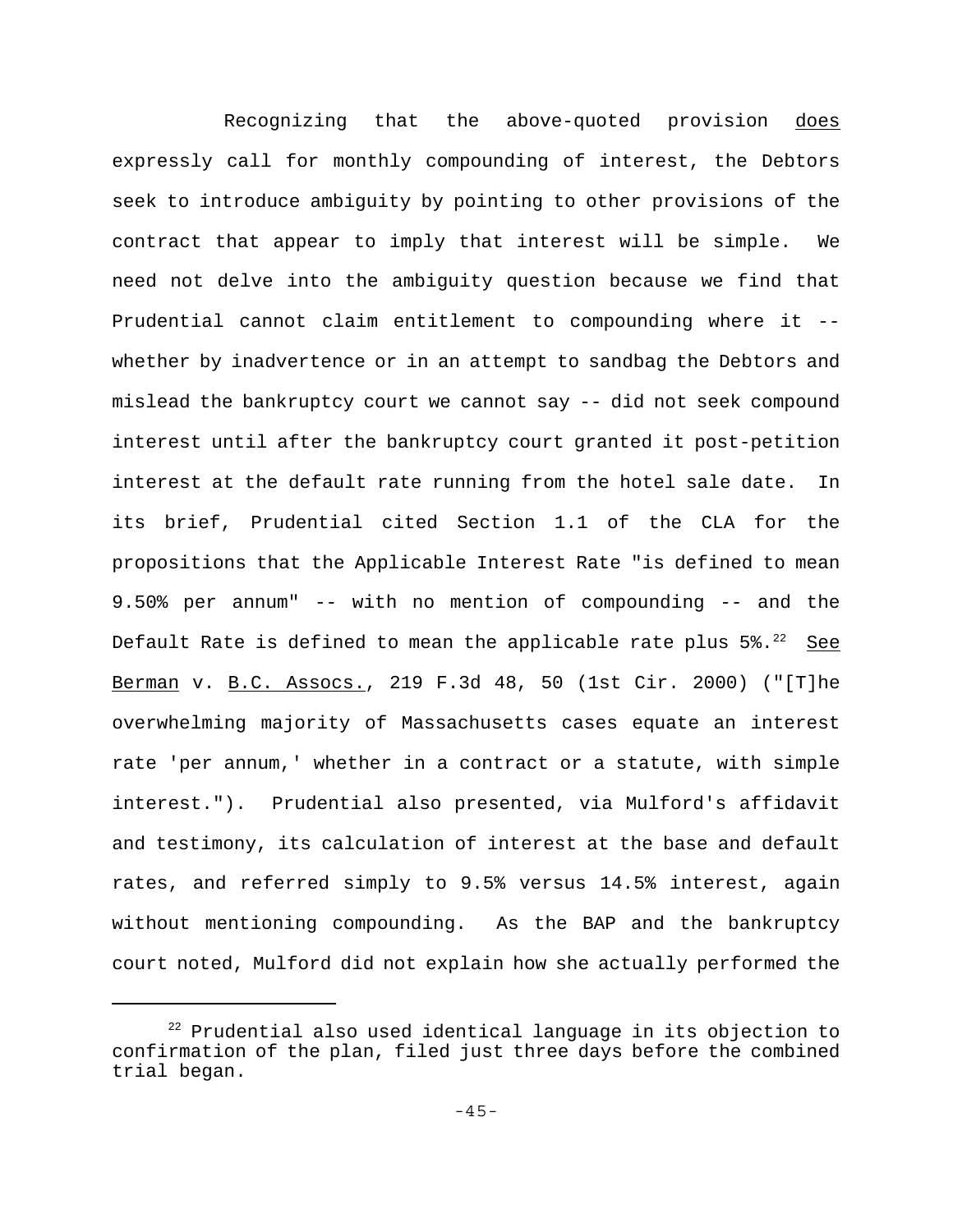calculation. Prudential's expert witness, Marti Murray, testified that she calculated post-petition interest at the default rate of 14.5%, but also made no mention of compounding. Indeed, throughout the § 506(b) briefing and a three-day trial, the singular mention of a contractual entitlement to compound interest was on one page of Murray's expert report.

The bankruptcy court granted Prudential post-petition interest from the hotel sale date at 14.5% based upon its consideration of the equities of the situation in light of what Prudential purported to request. Only after securing that order did Prudential assert an entitlement to compound interest. $^{23}$  We do not believe that Prudential, having failed to give the bankruptcy court the opportunity to consider whether application of compound interest (even if the contract called for it) would have been equitable, can now be heard to complain that the court abused its discretion (or even erred) in disallowing compounding.

 $^{23}$  In its § 506(b) order, the bankruptcy court directed the parties to submit an agreed order itemizing the amount of default interest, or, if they could not agree, to submit separate proposed orders. The parties apparently could not agree and submitted separate orders, with the only difference being whether the loan should accrue compound interest. The proposed orders are not part of the record on appeal and do not appear on the bankruptcy court docket. We thus cannot determine whether Prudential, even at that late date, directed the bankruptcy court's attention to the exact wording of Section 1.1. In any event, even if it did, the court would have been entirely within its discretion to hold that Prudential had forfeited the argument.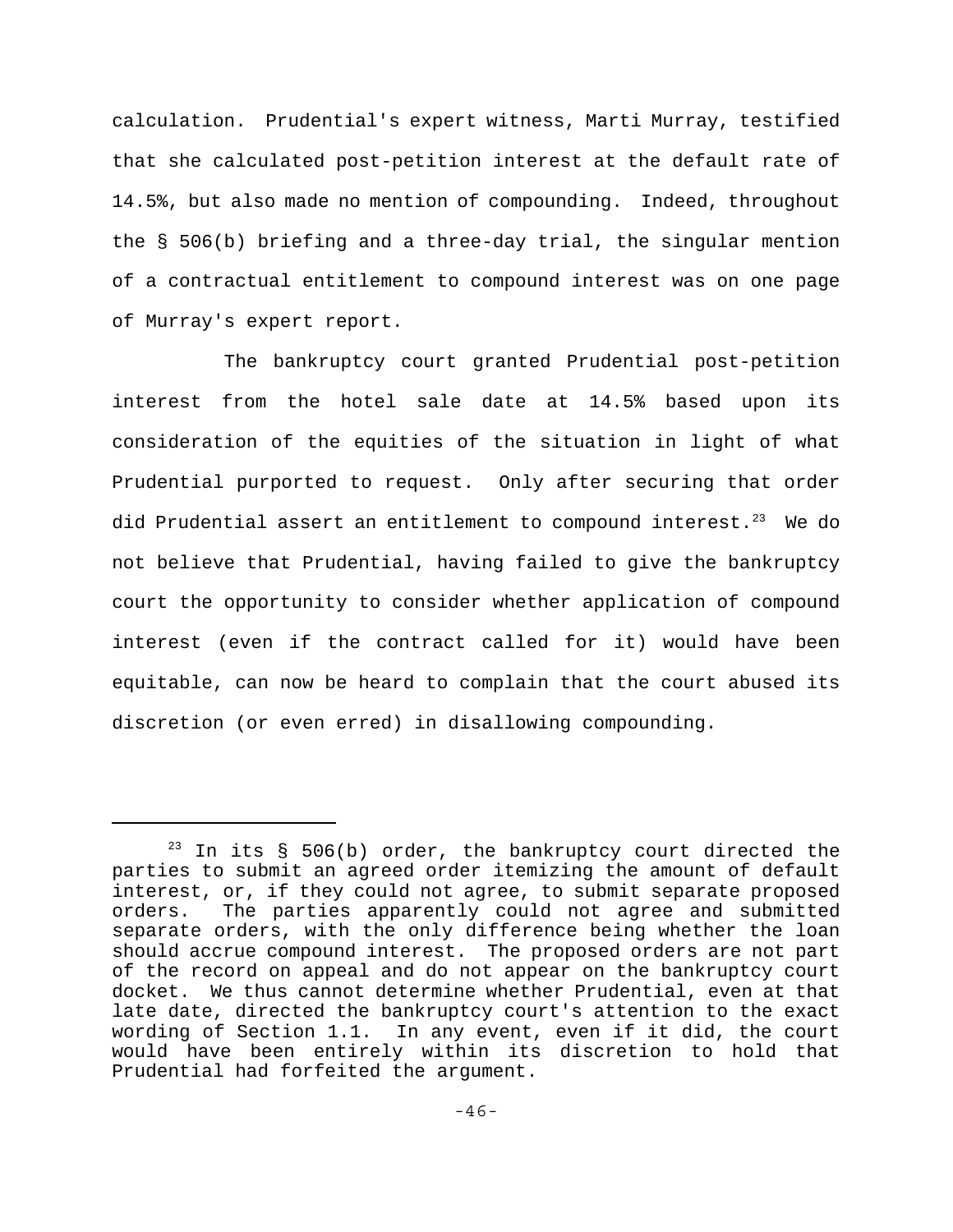For all of these reasons, we affirm the bankruptcy court's holding that Prudential is entitled to post-petition interest accruing from the hotel sale date at the default rate of 14.5% without compounding, and reverse the BAP's § 506(b) order to the extent it conflicts. $24$ 

## **C. Confirmation Order**

Prudential moved to dismiss the City's and the Debtors' appeals from the BAP's order vacating and remanding the bankruptcy court's confirmation order, arguing that this court lacked jurisdiction to review the BAP's order because it was not a final order within the meaning of 28 U.S.C. § 158(d) (providing that "courts of appeals shall have jurisdiction of appeals from all final decisions, judgments, orders, and decrees entered" by BAP panels or district courts sitting in an intermediate appellate capacity with respect to bankruptcy court orders).

 $24$  The Debtors argue that only SW Boston's collateral should be considered when determining both whether and when Prudential was oversecured and the size of the resulting equity cushion out of which any post-petition interest must be paid. Prudential argues first that the Debtors waived this argument by not listing it in their statement of issues to be presented. See Fed. R. Bankr. P. 8006. Prudential also disagrees on the merits, contending that, especially in light of the merger of the Debtors for payment purposes under the plan, it is appropriate to aggregate all Debtors' collateral for both purposes. We need not resolve the issue because the Debtors concede that, as of the combined trial date, Prudential was oversecured as to SW Boston alone by an amount sufficient to cover the post-petition interest as calculated by the bankruptcy court (and as affirmed by this court).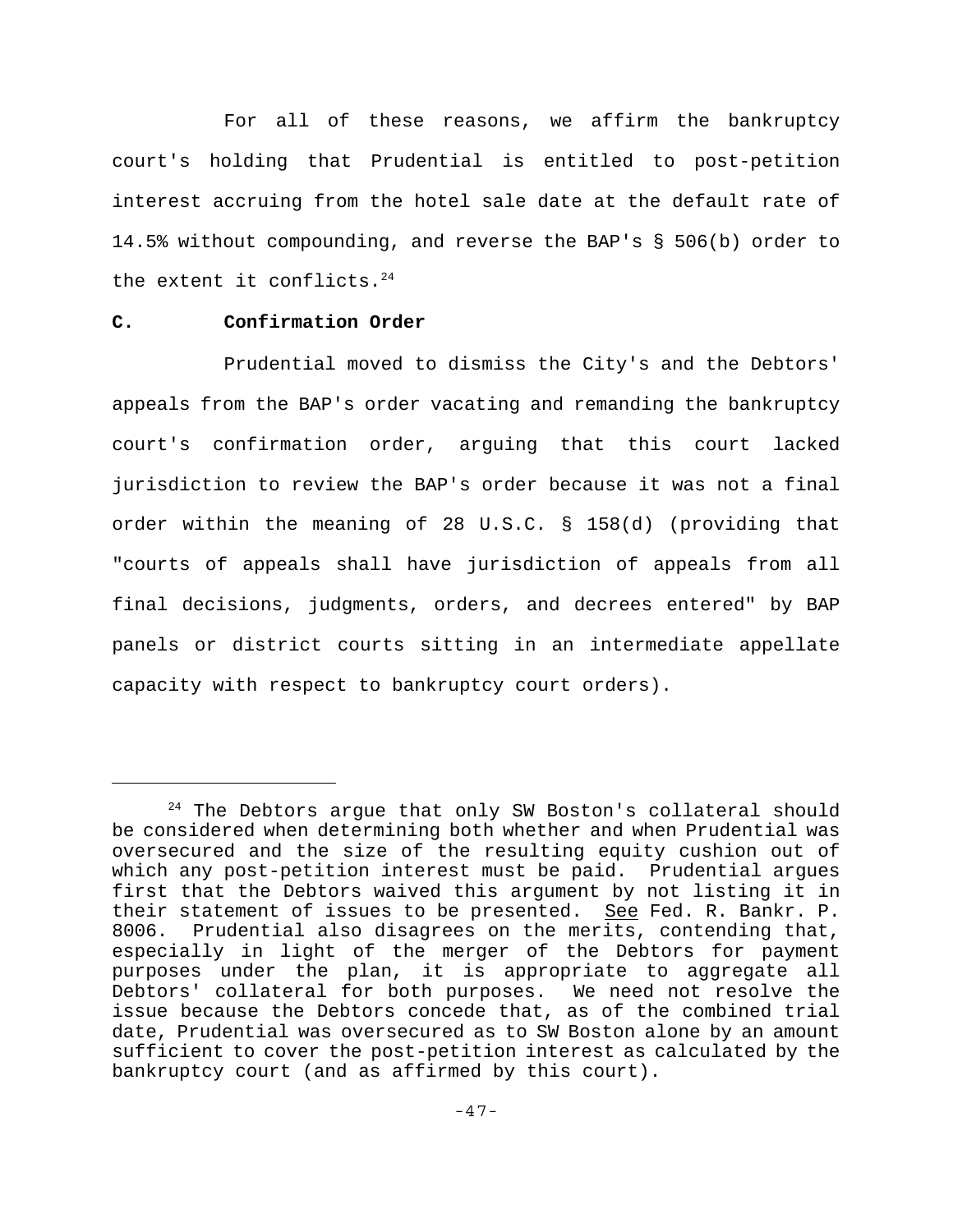The BAP noted that its § 506(b) order resulted in a large increase in the amount of Prudential's claim, and thus affected the evaluation of the plan under 11 U.S.C. § 1129. On that basis, the BAP vacated the confirmation order to "afford the Debtors an opportunity to amend the [p]lan's terms to account for the increased amount of Prudential's claim and the resulting pay out to Prudential and/or for the bankruptcy court to fashion alternative forms of relief for Prudential that would not unravel the reorganization." In re SW Bos. Hotel Venture, LLC, No. 11-087, 2012 WL 4513869, at \*3 (B.A.P. 1st Cir. Oct. 1, 2012). Prudential argues that, because this order required significant further proceedings in the bankruptcy court, it cannot have been a final order subject to this court's jurisdiction.

"[B]ecause bankruptcy cases typically involve numerous controversies bearing only a slight relationship to each other, 'finality' is given a flexible interpretation in bankruptcy." Bourne v. Northwood Props., LLC (In re Northwood Props., LLC), 509 F.3d 15, 21 (1st Cir. 2007) (internal quotation marks omitted). A bankruptcy court order may be final even if does not resolve all issues in the case, "but it must finally dispose of all the issues pertaining to a discrete dispute within the larger proceeding." Perry v. First Citizens Fed. Credit Union (In re Perry), 391 F.3d 282, 285 (1st Cir. 2004). In this circuit, "when a district court remands a matter to the bankruptcy court for significant further

-48-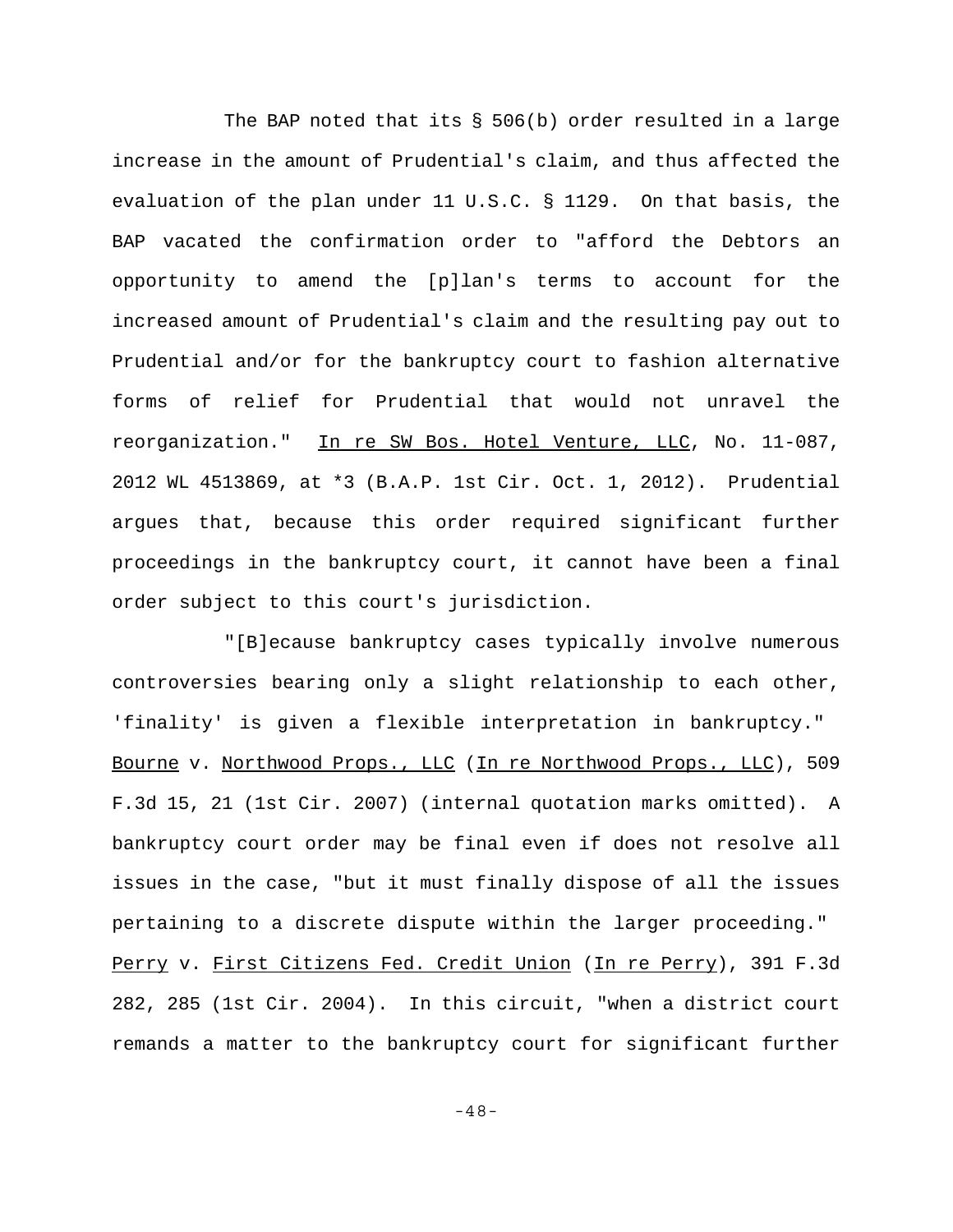proceedings, there is no final order for purposes of § 158(d) and the court of appeals lacks jurisdiction." In re Gould & Eberhardt Gear Mach. Corp., 852 F.2d 26, 29 (1st Cir. 1988). However, "[w]hen a remand leaves only ministerial proceedings, for example, computation of amounts according to established formulae, then the remand may be considered final." Id. There is no question that the bankruptcy court's § 506(b) and confirmation orders were final, nor is there any question that the BAP's § 506(b) order was final.

We are presented here with an unusual case, where the BAP's remand order did contemplate significant proceedings in the bankruptcy court, but did so based solely on its erroneous rulings as to the measuring date and the compounding of interest. In light of our reinstatement of the bankruptcy court's § 506(b) order, the entire basis of the remand has been eviscerated, and effectuating this court's opinion with respect to § 506(b) entails no further proceedings in the bankruptcy court. Nor would our consideration of the remand order risk the "piecemeal appellate review" that the finality rule seeks to prevent. Northwood Props., 509 F.3d at 21. It would be entirely illogical to leave the remand order in place, thereby vacating the confirmation order on a now-rejected basis, to be followed, presumably, by immediate reinstatement of the plan as originally confirmed.<sup>25</sup> As the Debtors note, the confirmation and

<sup>&</sup>lt;sup>25</sup> One could predict that, in such a scenario, Prudential would then seek to continue its accrual of post-petition interest up through the new effective date, thus adding more than two years of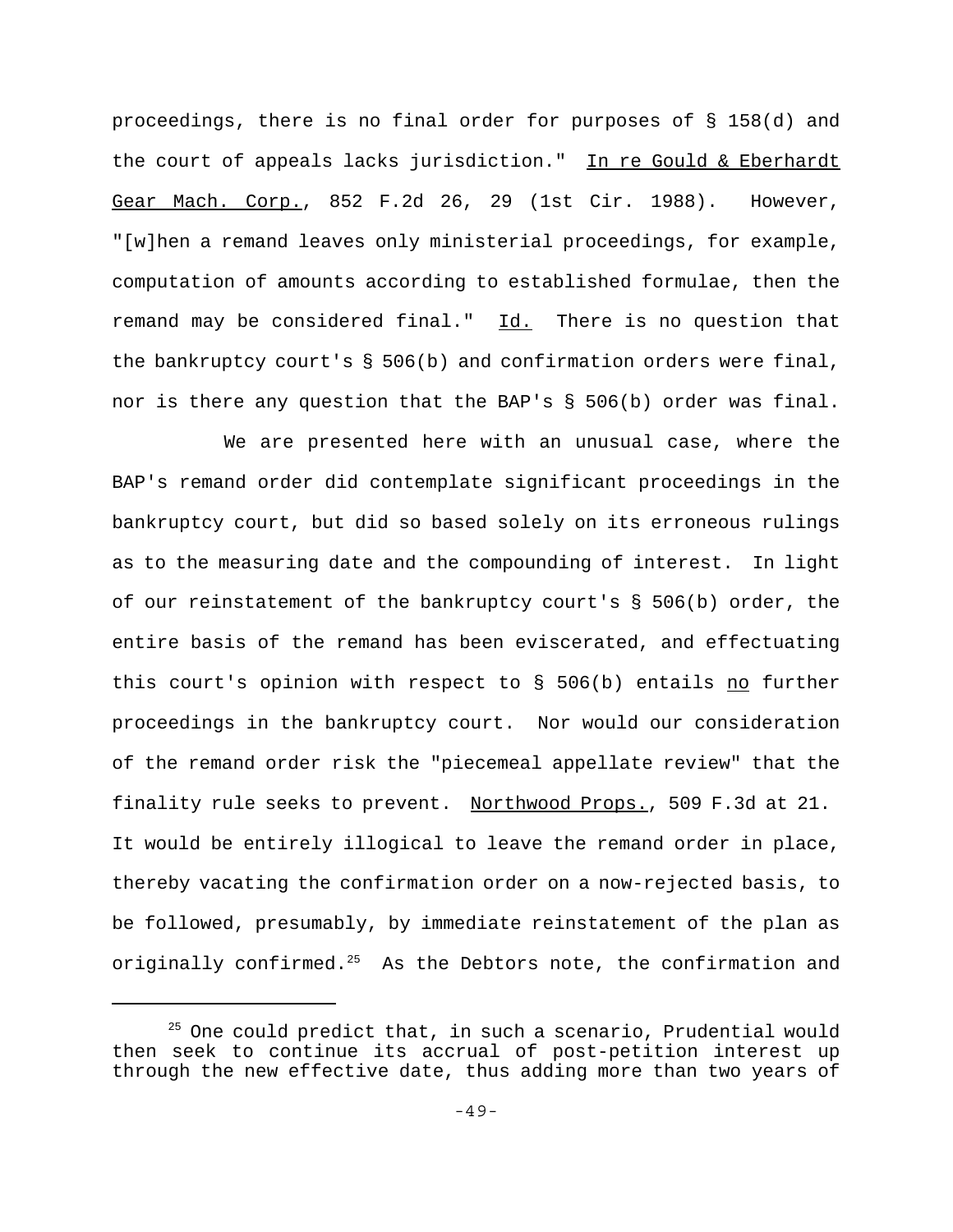§ 506(b) orders were "inextricably linked,"<sup>26</sup> first in the bankruptcy court but especially before the BAP. While the bankruptcy court's confirmation order considered a broad array of issues beyond post-petition interest, the BAP's remand order necessarily flowed directly and exclusively from its § 506(b) order. Especially because the remand order considered none of Prudential's objections to the confirmability of the plan, we think it fair to say that the remand order was part and parcel of the discrete dispute actually ruled on by the BAP. $^{27}$  What is more, during the course of this appeal, the Debtors have paid off the entirety of Prudential's claim (including post-petition interest as calculated pursuant to the bankruptcy court's § 506(b) order), rendering moot Prudential's many objections to the confirmation order.

interest to its claim. This would seem a wholly inappropriate outcome in light of the facts that the bankruptcy court did not clearly err in its § 506(b) order and that Prudential's corresponding claim has been paid in full (not accounting for additional post-petition interest accruing after the original effective date).

<sup>&</sup>lt;sup>26</sup> Indeed, in opposing the Debtors' equitable mootness motions before the BAP, Prudential argued that its failure to separately seek a stay of the § 506(b) order when it sought a stay of the confirmation order should not weigh against a finding of equitable mootness, agreeing with the Debtors that the two orders were "inextricably intertwined" and "all part of a whole."

<sup>&</sup>lt;sup>27</sup> Given our conclusion as to the BAP's § 506(b) order, we need not decide whether the contractual assignment of the City's voting rights to Prudential in bankruptcy proceedings was valid.